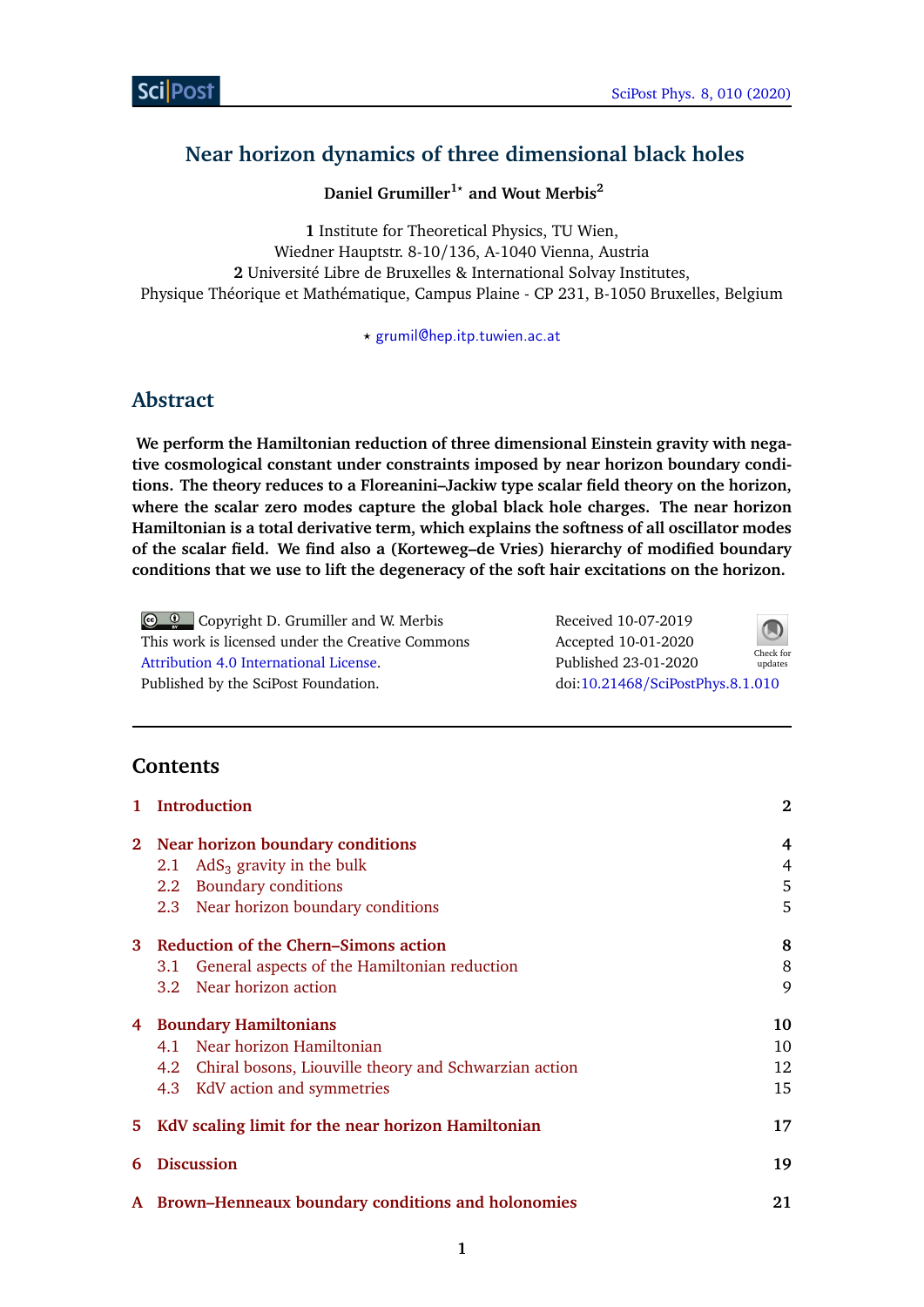| <b>B</b> Gelfand-Dikii differential polynomials and Hamiltonians | 23 |
|------------------------------------------------------------------|----|
| <b>References</b>                                                | 25 |

## <span id="page-1-0"></span>**1 Introduction**

Gravity in the presence of asymptotic boundaries has led to numerous surprises and insights, starting from Bondi, van der Burgh, Metzner and Sachs' seminal work in the 1960ies which proved that the asymptotically flat limit of general relativity does not reduce to special relativity but has an infinite symmetry enhancement due to supertranslations  $[1, 2]$  $[1, 2]$  $[1, 2]$  $[1, 2]$  $[1, 2]$ . Brown and Henneaux's discovery in the 1980ies showed that the canonical realization of the asymptotic symmetries in AdS<sub>[3](#page-24-2)</sub> Einstein gravity leads to a classical central extension [3], thereby providing a precursor of the AdS $_{3}/{\rm CFT}_2$  correspondence. Since then, their asymptotic analysis has been generalized e.g. to higher spins [[4,](#page-24-3)[5](#page-24-4)], lower spins [[6](#page-24-5)] and within Einstein gravity [[7](#page-24-6)[–10](#page-24-7)].

A key outcome of all these considerations is the asymptotic symmetry algebra generated by the boundary charges, since the physical phase space falls into representations of this algebra and different physical states are labelled by the values of these charges, see e.g. [[11,](#page-24-8) [12](#page-24-9)] and references therein. Depending on the precise form of the asymptotic symmetry algebra, it is possible to generate descendants of a state, so-called "edge-state excitations", by acting on it with raising operators. (The presence of edge states is also familiar from Quantum Hall physics [[13](#page-24-10)]; in a gravity context they are often referred to as "boundary gravitons" since the raising operators have a gravitational interpretation as diffeomorphisms that are not pure gauge at the boundary.)

Boundary charges also exist in the presence of finite boundaries, which can arise in two ways: either there is an actual boundary present in the physical system or one introduces a boundary by cutting out some part of spacetime, see for instance [[14,](#page-24-11) [15](#page-24-12)]. The prototypical example of the latter is to cut out the black hole interior and to replace the black hole by some membrane [[16,](#page-24-13)[17](#page-25-0)], corresponding to suitable boundary conditions imposed on a (stretched) horizon [[18](#page-25-1)]. Carlip pioneered the suggestion that such an approach might account for the black hole entropy [[19](#page-25-2)]. The idea to use the black hole horizon as boundary thus has a long pre-history, but concrete proposals for precise boundary conditions and symmetry analyses are relatively recent [[20](#page-25-3)[–25](#page-25-4)].

In the present work we focus on consequences of the near horizon boundary conditions proposed in [[22](#page-25-5)] for the boundary theory. More specifically, we perform, discuss, extend and apply the Hamiltonian reduction of the action under constraints imposed by these near horizon boundary conditions, analogously to the asymptotic analysis of Coussaert, Henneaux and van Driel [[26](#page-25-6)].

<span id="page-1-1"></span>Here is a summary of our main results. The near horizon boundary action for each chiral sector,

$$
S_{\scriptscriptstyle \rm NH}[\Phi_n, \Pi_n] = \int \mathrm{d}t \left( \sum_{n \ge 0} \Pi_n \dot{\Phi}_n - H_{\scriptscriptstyle \rm NH} \right) \tag{1}
$$

depends on a scalar field  $\Phi(t, \sigma) = \sum_{n \in \mathbb{Z}} \Phi_n(t) e^{in\sigma} + \sigma J_0(t)$ , the momentum of which essentially is given by its spatial derivative,  $\Pi_n(t) = -\frac{k}{2}$  $\frac{k}{2}J_{-n}(t)$  with  $J_n(t) = in\Phi_n(t)$  for  $n \neq 0$ , like in the Floreanini–Jackiw action for self-dual scalars [[27](#page-25-7)]. Remarkably, the near horizon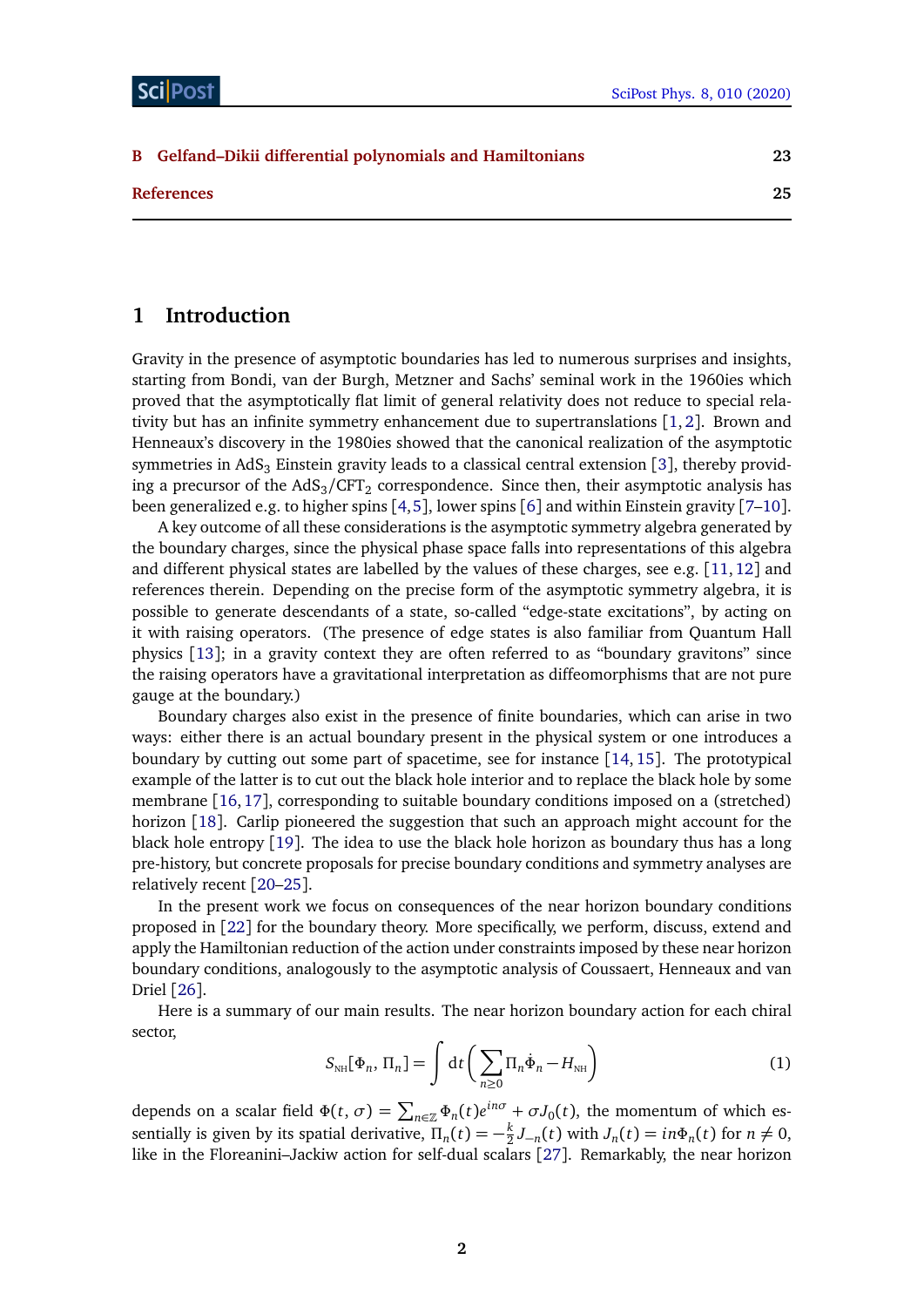ScilPos

Hamiltonian depends only on the momentum zero mode  $J_0$ 

<span id="page-2-1"></span><span id="page-2-0"></span>
$$
H_{\rm NH} = \frac{k}{2} \zeta J_0 \,. \tag{2}
$$

The equations of motion are solved by

$$
\Phi(t,\,\sigma) = \Phi_0(t) + J_0 \,\sigma + \sum_{n \neq 0} \frac{J_n}{in} e^{in\sigma},\tag{3}
$$

where  $J_0$  is related to the BTZ horizon radii and  $\Phi_0(t) = -\zeta t + \phi$  with constant  $\zeta$  and  $\phi$ . The mode decomposition [\(3\)](#page-2-0) is reminiscent of the ultrarelativistic/tensionless limit of string theory [[28](#page-25-8)].

The near horizon Hamiltonian density being a total derivative term implies the softness of all near horizon oscillator modes  $J_n$ , which provides yet another way to see that  $J_n$  generate soft hair excitations of black holes [[22](#page-25-5)] in the sense of Hawking, Perry and Strominger [[29](#page-25-9)].

If one desires to attribute black hole entropy to soft hair degeneracy [[25,](#page-25-4) [30](#page-25-10)] then one of the problems is the infinite degeneracy of soft hair excitations. The naive physical intuition behind a possible resolution is that infinite blueshift factors at the horizon multiplying zero energy excitations could yield a finite result. Producing such a cutoff in a controlled way is essential for applications to black hole entropy, like in the fluff proposal [[31,](#page-25-11)[32](#page-25-12)]. In the present work we find a novel way to generate such a cutoff, by considering our near horizon boundary conditions as limiting case of an analytically continued 1-parameter family of boundary conditions. The zeroth, first and second member of this family yields, respectively, near horizon, Brown–Henneaux and Korteweg–de-Vries (KdV) boundary conditions. The associated boundary Hamiltonian densities for any positive integer *N* generalize the result [\(2\)](#page-2-1)

$$
\mathcal{H}_N = \frac{k}{4\pi} \zeta_N \mathcal{J}^{N+1} + \sum_{i=1}^{N-1} h_{i,N} \mathcal{J}^{N-i-1} \left(\partial_{\sigma}^i \mathcal{J}\right)^2 + \mathcal{H}_N^{\mathfrak{n}!}, \qquad \mathcal{J} = \Phi', \qquad (4)
$$

which no longer is a total derivative term  $(h_{i,N}$  are field-independent coefficients and  $\mathcal{H}^{\textrm{nl}}_{N}$ vanishes for  $N \le 4$ ). Setting  $N = 0$  in [\(4\)](#page-2-2) recovers [\(2\)](#page-2-1). If instead we take the limit  $N = \epsilon \to 0^+$ we get a Hamiltonian with log contribution

<span id="page-2-2"></span>
$$
\mathcal{H}_{\text{log}} = \frac{k}{4\pi} \zeta_e \Phi' \ln \left( \Phi' \right) \tag{5}
$$

that provides a cutoff on the soft hair spectrum.

This work is organized as follows. In Section [2](#page-3-0) we review our near horizon boundary conditions and their relation to Brown–Henneaux boundary conditions. In section [3](#page-7-0) we perform the reduction of the Chern–Simons action to a boundary action, up to one boundary term. In section [4](#page-9-0) we fix this boundary term explicitly in different ways, corresponding to near horizon, Brown–Henneaux and KdV boundary conditions as well as generalizations thereof. In section [5](#page-16-0) we consider an analytic continuation of this KdV hierarchy and focus on the limit when continuously approaching near horizon boundary conditions, in order to make the soft hair excitations slightly non-soft. In section [6](#page-18-0) we compare our results with those of the fluff proposal and tensionless strings.

**Note added:** After finishing our work we received a preview [[33](#page-26-0)] that also considers a hierarchy of integrable deformations of the near horizon boundary conditions [[22](#page-25-5)]. The Gardner hierarchy employed in that work contains the KdV hierarchy studied in our section [4.3](#page-14-0) as special case (for  $b = 0$  in their notation). As their work does not address the boundary actions discussed in the present paper our respective works are complementary.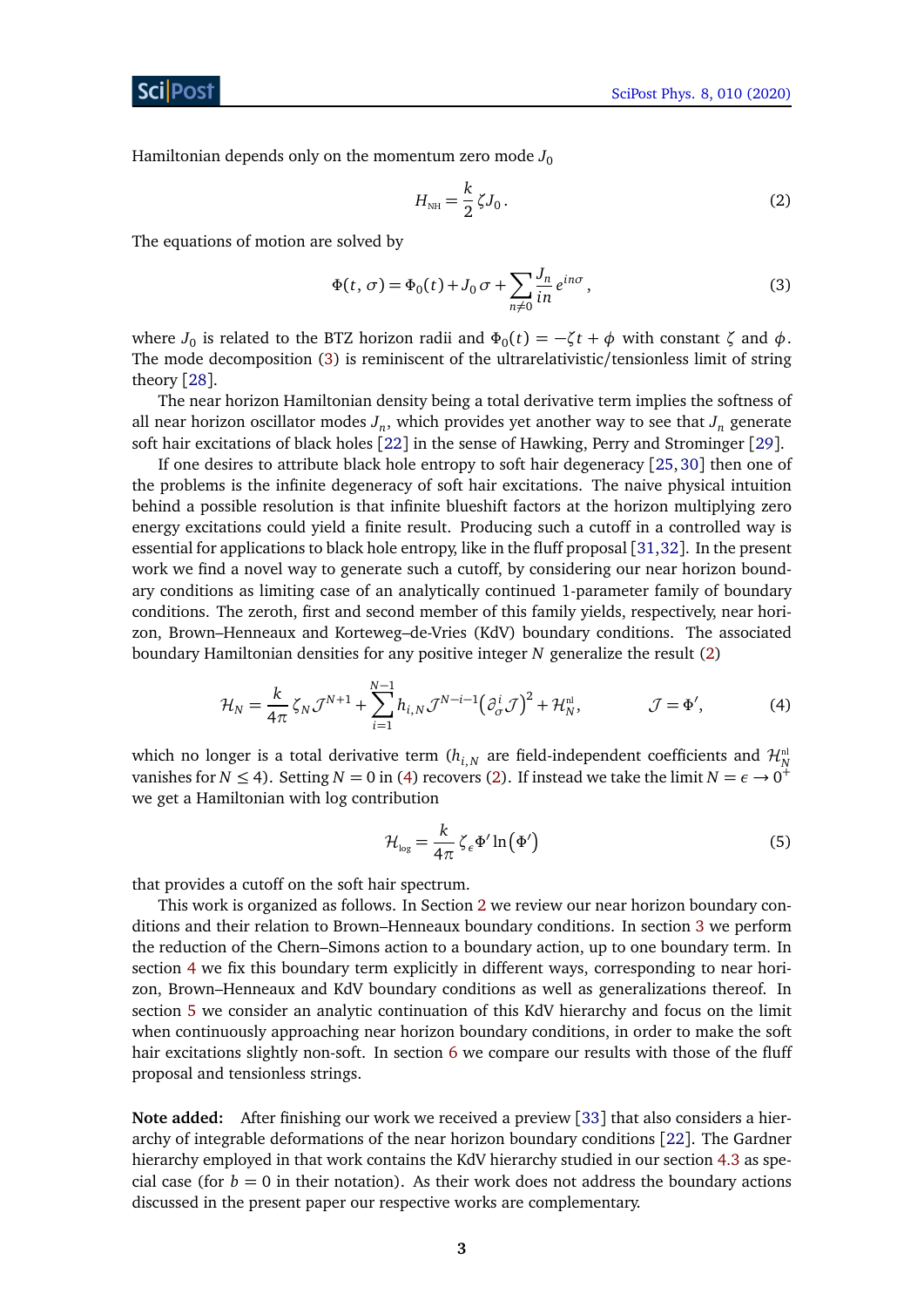## <span id="page-3-0"></span>**2 Near horizon boundary conditions**

In this section we review the near horizon boundary conditions for  $AdS<sub>3</sub>$  Einstein gravity [[22](#page-25-5)]. We also list our conventions here.

### <span id="page-3-1"></span>**2.1 AdS<sup>3</sup> gravity in the bulk**

Three dimensional Einstein gravity is a topological gauge theory which can be described as a Chern–Simons theory for the appropriate gauge group  $[34, 35]$  $[34, 35]$  $[34, 35]$  $[34, 35]$  $[34, 35]$ <sup>[1](#page-3-2)</sup>. The gauge group reflects the isometries of the maximally symmetric vacuum of the theory, which in turn depends on the sign of the cosmological constant *Λ*. In the present work we focus on negative cosmological constant,  $\Lambda = -1/\ell^2$ , mainly due to the fact that the presence of BTZ black hole solutions [[36,](#page-26-3)[37](#page-26-4)] requires negative *Λ*.

AdS<sub>3</sub> gravity is described by SO(2, 2)  $\cong$  SL(2, R)× SL(2, R) Chern–Simons theory. The Einstein–Hilbert action (neglecting boundary terms) is given as

<span id="page-3-5"></span>
$$
S_{EH}[A,\bar{A}] = S_{CS}[A] - S_{CS}[\bar{A}], \qquad (6)
$$

<span id="page-3-3"></span>where

$$
S_{\text{cs}}[A] = \frac{k}{4\pi} \int_{\mathcal{M}} \text{tr}\big(A \wedge \text{d}A + \frac{2}{3}A \wedge A \wedge A\big),\tag{7}
$$

and the Chern–Simons level is given by  $k = \frac{\ell}{40}$  $\frac{t}{4G}$  (*G* is Newton's constant). The gauge connections *A*, *A* take values in the algebra  $\mathfrak{sl}(2,\mathbb{R})$  with generators  $L_{-1}$ ,  $L_0$ ,  $L_{+1}$  and commutators

$$
[L_m, L_n] = (m-n)L_{m+n} \qquad m, n = -1, 0, +1. \tag{8}
$$

The trace in the action [\(7\)](#page-3-3) is a non-degenerate symmetric bilinear form on the Lie algebra, chosen as

$$
tr(L_1 L_{-1}) = -1 \qquad tr(L_0^2) = \frac{1}{2} \qquad tr(L_{\pm 1} L_0) = 0 = tr(L_{\pm 1}^2). \tag{9}
$$

Sometimes an explicit representation in term of  $(2\times 2)$  matrices is needed. We make a standard choice compatible with the commutation and trace relations above.

$$
L_{-1} = \begin{pmatrix} 0 & -1 \\ 0 & 0 \end{pmatrix} \qquad L_0 = \frac{1}{2} \begin{pmatrix} 1 & 0 \\ 0 & -1 \end{pmatrix} \qquad L_{+1} = \begin{pmatrix} 0 & 0 \\ 1 & 0 \end{pmatrix}.
$$
 (10)

The Cartan variables, dreibein and (dualized) spin-connection, are given as linear combinations of the Chern–Simons connections A,  $\bar{A}$ .

$$
e = \frac{\ell}{2} (A - \bar{A}), \qquad \qquad \omega = \frac{1}{2} (A + \bar{A}). \tag{11}
$$

<span id="page-3-4"></span>The metric is bilinear in the dreibein and thus also bilinear in the Chern–Simons connections.

$$
g_{\mu\nu} = 2 \operatorname{tr}(e_{\mu}e_{\nu}) = \frac{\ell^2}{2} \operatorname{tr}((A - \bar{A})_{\mu}(A - \bar{A})_{\nu}).
$$
 (12)

All solutions of three dimensional gravity are locally gauge equivalent to each other, but differ up to boundary terms or global identifications. Hence the specification of boundary conditions is a crucial part of the definition of the theory under consideration. The boundary conditions will determine which gauge transformations are proper gauge transformations, in the sense that they keep the boundary data invariant, and which are improper gauge transformations that turn into symmetry transformations of the boundary theory.

<span id="page-3-2"></span><sup>&</sup>lt;sup>1</sup>The relation between the Chern–Simons and metric formulations of Einstein gravity is not fully understood at the quantum level.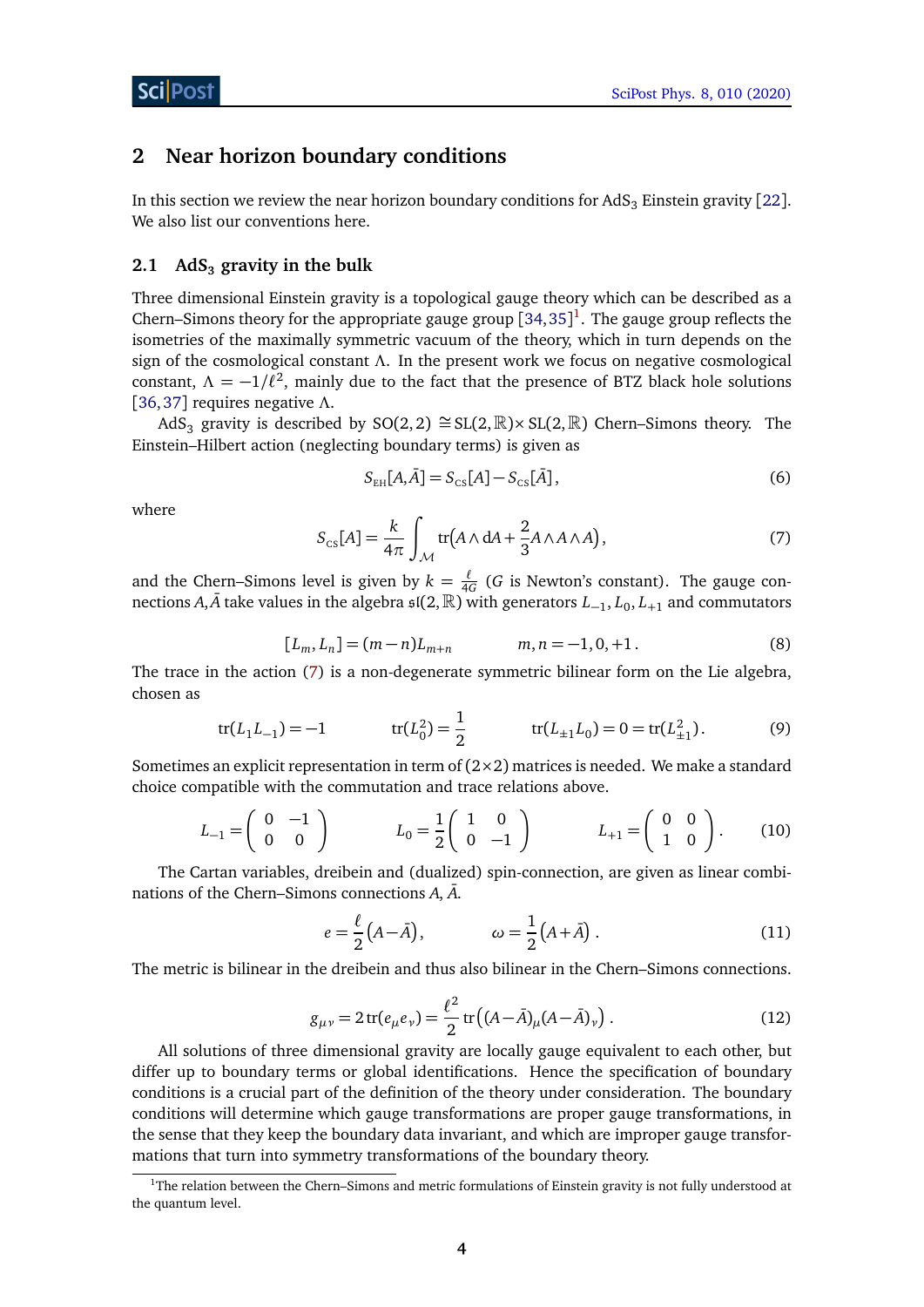### <span id="page-4-0"></span>**2.2 Boundary conditions**

Suppose that our manifold  $M$  is topologically an annulus times time, with the outer boundary being a hypersurface of constant large radius approaching the asymptotically AdS-boundary and the inner boundary of the annulus corresponding to a stretched horizon, i.e., a hypersurface of constant radius *r* close to the locus of a black hole horizon. We equip the manifold with a coordinate system  $(t, \sigma, r)$ , where *t* is the time coordinate,  $\sigma \sim \sigma + 2\pi$  the coordinate around the annulus and *r* some radial coordinate so that the asymptotic boundary is at  $r \to \infty$ and the inner boundary  $\partial M$  at  $r \to 0$ .

In section [2.3](#page-4-1) we are going to impose boundary conditions inspired by near horizon considerations at the inner boundary. While in principle one could independently impose a different set of boundary conditions at the asymptotic boundary, we choose the same boundary conditions there, which guarantees that the respective boundary conditions are (trivially) consistent with each other. To make sure of this, it is convenient to express the Chern–Simons connection in radial gauge

<span id="page-4-2"></span>
$$
A = b(r)^{-1} \left( d + a(t, \sigma) \right) b(r) \tag{13}
$$

such that  $b(r) \in SL(2,\mathbb{R})$  depends only on the radial coordinate and the boundary connection  $a(t, \sigma) = a_t dt + a_\sigma d\sigma$  only has legs in the  $(t, \sigma)$  plane. Moreover, the group element  $b(r)$  is not allowed to vary,  $\delta b = 0$ . The choice [\(13\)](#page-4-2) makes it manifest that the limits  $r \to \infty$  and  $r \rightarrow 0$  yield the same sets of boundary conditions. This is so because all the state-dependent information is contained in the boundary connection  $a(t, \sigma)$ , which is independent from the radial coordinate.

<span id="page-4-3"></span>On an equal time slice, the asymptotic charges on the boundary are obtained by functionally integrating

$$
\delta Q[\varepsilon] = -\frac{k}{2\pi} \oint \mathrm{d}\sigma \, \mathrm{tr}(\varepsilon \, \delta a_{\sigma}) \tag{14}
$$

for asymptotic symmetry transformations  $\varepsilon$  satisfying  $\delta a_{\sigma} = \partial_{\sigma} \varepsilon + [a_{\sigma}, \varepsilon]$  (see e.g. [[38](#page-26-5)]).

Hence  $a_{\sigma}$  contains all information about the asymptotic charges, and specifying boundary conditions means specifying the form of  $a_{\sigma}$  and its allowed fluctuations. By contrast, the time component  $a_t$  contains the information about the sources of the boundary theory. It can always be taken to be proportional to an asymptotic symmetry transformation with arbitrary parameter, which would then play the rôle of a chemical potential for the corresponding boundary charge [[39](#page-26-6)].

The interplay between boundary conditions, holonomies of the gauge connection and SL(2) conjugacy classes is reviewed in appendix [A.](#page-20-0)

### <span id="page-4-1"></span>**2.3 Near horizon boundary conditions**

The boundary conditions of [[22](#page-25-5)] are formulated as the set of diffeomorphisms preserving the near horizon expansion of the non-extremal BTZ black hole. Their purpose was to be able to ask conditional questions given the presence of a black hole in the bulk, so we restrict ourselves to the BTZ black hole subsector of solutions. From the analysis in appendix [A](#page-20-0) we see that in radial gauge this is equivalent to imposing the connections to have hyperbolic holonomies. So we may write them as  $(\mathcal{J}^{\pm})$  are real functions)

$$
a_{\sigma} = \mathcal{J}^+(t, \sigma)L_0, \qquad \bar{a}_{\sigma} = -\mathcal{J}^-(t, \sigma)L_0.
$$
 (15)

Under boundary condition preserving gauge transformations they transform as

<span id="page-4-5"></span><span id="page-4-4"></span>
$$
\delta_{\varepsilon} \mathcal{J}^{\pm} L_0 = \pm \partial_{\sigma} \eta^{\pm} L_0,\tag{16}
$$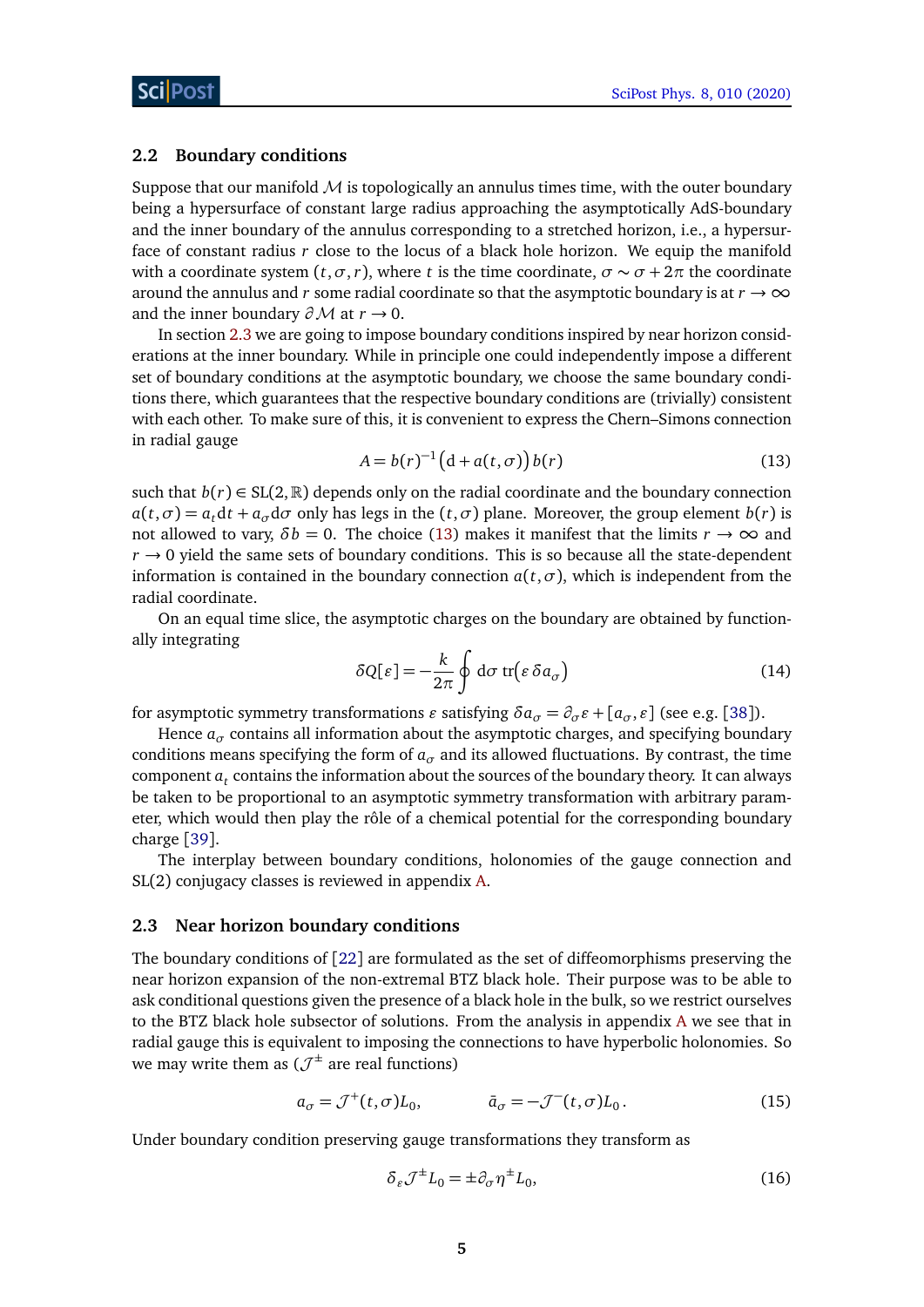where  $\varepsilon = \eta^+ L_0 + \eta^+_{\pm} L_{\pm 1}$  and  $\bar{\varepsilon} = \eta^- L_0 + \eta^-_{\pm} L_{\pm 1}$ . The gauge parameters  $\eta^{\pm}_{\pm}$  do not appear in the transformation laws or in the charges below, and hence correspond to proper gauge transformations. The variation of the charges [\(14\)](#page-4-3) is easily integrated, assuming that  $\eta^{\pm}$  are state-independent

<span id="page-5-1"></span>
$$
Q[\eta^{\pm}] = -\frac{k}{4\pi} \int d\sigma \, \eta^{\pm} \mathcal{J}^{\pm} \,. \tag{17}
$$

A Fourier decomposition of the charges with respect to the angular coordinate *σ* yields an asymptotic symmetry algebra consisting of two affine  $\hat{u}(1)$  current algebras<sup>[2](#page-5-0)</sup>

$$
i\{J_n^{\pm}, J_m^{\pm}\} = \pm \frac{2}{k} n \delta_{n+m,0}, \qquad \{J_n^{\pm}, J_m^{\mp}\} = 0. \qquad (18)
$$

Here  $J_n^{\pm} = \frac{1}{2n}$  $\frac{1}{2\pi}\oint d\sigma \mathcal{J}^{\pm}e^{in\sigma}$  are the Fourier components of  $\mathcal{J}^{\pm}$ . (Note the conventional factor 2  $\frac{2}{k}$  relative to [[22](#page-25-5)].) This algebra can be rewritten as a Heisenberg algebra with infinitely many canonical generators  $X_n$ ,  $P_n$  and two Casimirs ( $X_0$  and  $P_0$ ) at its center. Hence these near horizon boundary conditions are also referred to as "Heisenberg boundary conditions".

To see that [\(15\)](#page-4-4) indeed corresponds to black hole solutions we should construct the metrics associated with these boundary conditions. First we write  $a_t$  and  $\bar{a}_t$  proportional to a gauge transformation with arbitrary, state-independent parameters *ζ* ±.

<span id="page-5-2"></span>
$$
a_t = -\zeta^+ L_0, \qquad \qquad \bar{a}_t = -\zeta^- L_0. \tag{19}
$$

Then we should find a suitable group element *b* to construct the metric [\(12\)](#page-3-4) from [\(13\)](#page-4-2). The choice of [[40](#page-26-7)] is  $b = \exp(\frac{r}{2a})$  $\frac{r}{2\ell}(L_+ - L_-)$  and  $\bar{b} = b^{-1}$ . Other choices for *b*(*r*) are suitable as long as they lead to a non-degenerate metric which contains as much information as the gauge connections  $a, \bar{a}$ . This particular choice leads to a metric which, expanded near  $r = 0$  (and assuming a co-rotating frame, ζ<sup>+</sup> = ζ<sup>−</sup>) gives Rindler spacetime,

$$
ds^{2} = -\kappa^{2} r^{2} dt^{2} + dr^{2} + \frac{\ell^{2}}{4} (\mathcal{J}^{+} + \mathcal{J}^{-})^{2} d\varphi^{2} + a (\mathcal{J}^{+} - \mathcal{J}^{-}) r^{2} dt d\varphi + ..., \qquad (20)
$$

with Rindler acceleration  $\kappa = \zeta^+ = \zeta^-$ . For simplicity henceforth we assume  $\zeta^\pm$  to be constant, implying on-shell time-independence of  $\mathcal{J}^{\pm}$  (dot means  $\partial_t$ ),

$$
\dot{\mathcal{J}}^{\pm} = 0. \tag{21}
$$

Finally, writing the functions  $\mathcal{J}^{\pm}(\sigma)$  as

$$
\mathcal{J}^{\pm}(\sigma) = \frac{\gamma(\sigma)}{\ell} \pm \omega(\sigma),\tag{22}
$$

the full metric constructed from this configuration [using [\(12\)](#page-3-4)] for constant  $\mathcal{J}^\pm$  becomes the BTZ metric with inner and outer horizons  $\gamma$  and  $\ell|\omega|$ ,

$$
r_{+} = \gamma \qquad \qquad r_{-} = \ell |\omega| \,. \tag{23}
$$

There are a number of crucial differences as compared to Brown–Henneaux (or other) boundary conditions:

• **Soft Heisenberg hair.** The zero modes  $J_0^{\pm}$  $\frac{1}{0}$  commute with all generators  $J_n^{\pm}$  $\int_{n}^{\pm}$ . Thus, nontrivial descendants of some state generated by acting on it with products of  $J_n^{\pm}$  $n^{\pm}$  (with negative *n*) have the same  $J_0^{\pm}$  $_0^{\pm}$  eigenvalues as the original state. Since the near horizon Hamiltonian is given by the sum of these zero modes [[22](#page-25-5)] this means that all such descendants are soft in the sense that they do not change the energy eigenvalue, concurrent

<span id="page-5-0"></span><sup>&</sup>lt;sup>2</sup>We write *i* times Poisson brackets so that the right hand sides do not change when passing to commutators.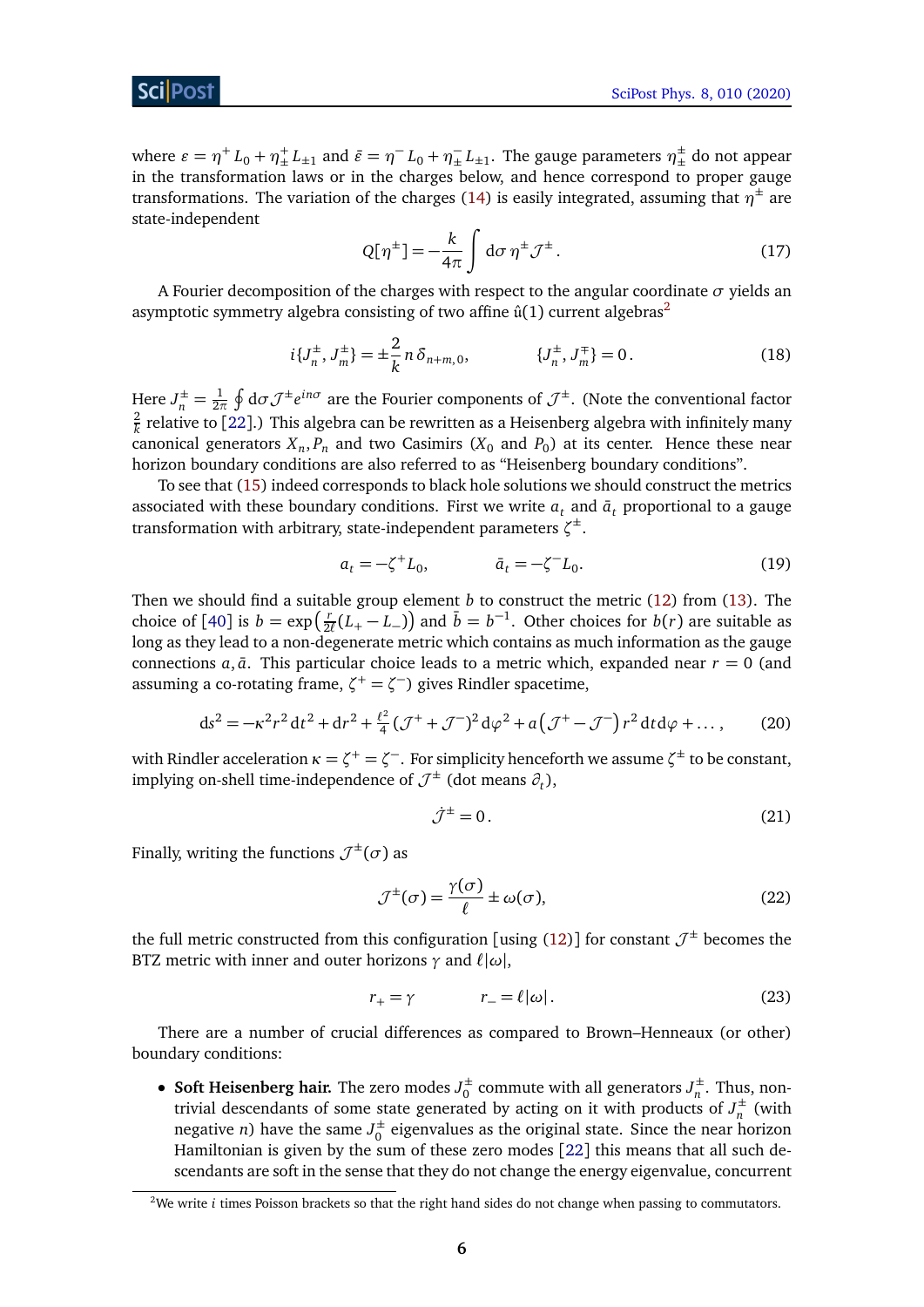with the proposal of Hawking, Perry and Strominger. By contrast, for Brown–Henneaux boundary conditions Virasoro descendants generated by acting with  $L_n^{\pm}$  $\frac{1}{n}$  (with negative *n*) on a given state will raise the  $L_0^{\pm}$  $_0^{\pm}$  eigenvalues of such descendants as compared to the original state, and hence descendants have a higher energy (as measured by the Hamiltonian  $L_0^+ + L_0^ _{0}^{-}$ ) than the state from which they originate.

- **Fixed temperature.** Since Rindler acceleration  $a = 2\pi T$  and horizon temperature *T* are fixed we are automatically in the canonical ensemble. Their state-independence implies that all states in our theory have the same temperature. By contrast, for Brown– Henneaux boundary conditions different BTZ black holes generally have different temperatures.
- Regularity of excitations. All soft hair excitations (with real  $\mathcal{J}^{\pm}$ ) of black holes are compatible with regularity conditions, in particular with the absence of conical defects. Such excited black holes are sometimes referred to as "black flowers". By contrast, for Brown–Henneaux boundary conditions only extremal black holes can carry (Virasoro) excitations without generating singularities [[41](#page-26-8)], and generally only one BTZ black hole is free from conical defects for given temperature and angular rotation.
- **Reducibility parameter.** Gauge transformations that vanish on-shell are called reducibility parameters (see e.g. [[42](#page-26-9)]). In a gravity context typically they do not exist outside of mini-superspace models, since this would amount to vector fields that are Killing for all geometries compatible with a given set of boundary conditions. For our boundary conditions, however, *∂<sup>t</sup>* is a Killing vector for all geometries, including softly excited ones. Thus, we do have a non-trivial reducibility parameter. By contrast, for Brown– Henneaux boundary conditions there is no vector field that is Killing for all Bañados geometries [\(118\)](#page-21-0) and hence no reducibility parameter.
- **Abelianization.** Up to the central extension, the near horizon symmetries [\(18\)](#page-5-1) are abelian, which at a technical level is a direct consequence of the connection [\(15\)](#page-4-4) residing exclusively in the Cartan subalgebra. By contrast, Brown–Henneaux boundary conditions lead to non-abelian asymptotic symmetries (regardless of central extensions).

Before deriving the boundary action we comment on our terminology of 'near horizon boundary conditions'. Due to our separation [\(13\)](#page-4-2) of radial and boundary coordinates the charges [\(14\)](#page-4-3) are independent from the radius and thus can be envisoned to be localized at any  $r =$  const. hypersurface, including one near the horizon or, alternatively, one near the asymptotic AdS boundary. Thus, one could also refer to our boundary conditions as 'asymptotic boundary conditions', which is more in line with tradition. However, it is fair to say that from an asymptotic observer's perspective our boundary conditions are somewhat bizarre; as shown in [[22,](#page-25-5) [40](#page-26-7)] the usual Fefferman–Graham expansion reveals that the sources depend in a very specific, but complicated, way on the charges, with no clear asymptotic interpretation, other than that this leads to a rather simple set of asymptotic symmetries, given by [\(18\)](#page-5-1). However, as the list of properties above shows from a near horizon observer's perspective the physical meaning of our boundary conditions is very clear and natural: these boundary conditions guarantee that surface gravity is state-independent and that all state-dependent excitations in our theory are compatible with regularity at the horizon. This, together with the soft hair property, seems like a good reason to associate our boundary conditions with a near horizon observer rather than an asymptotic one.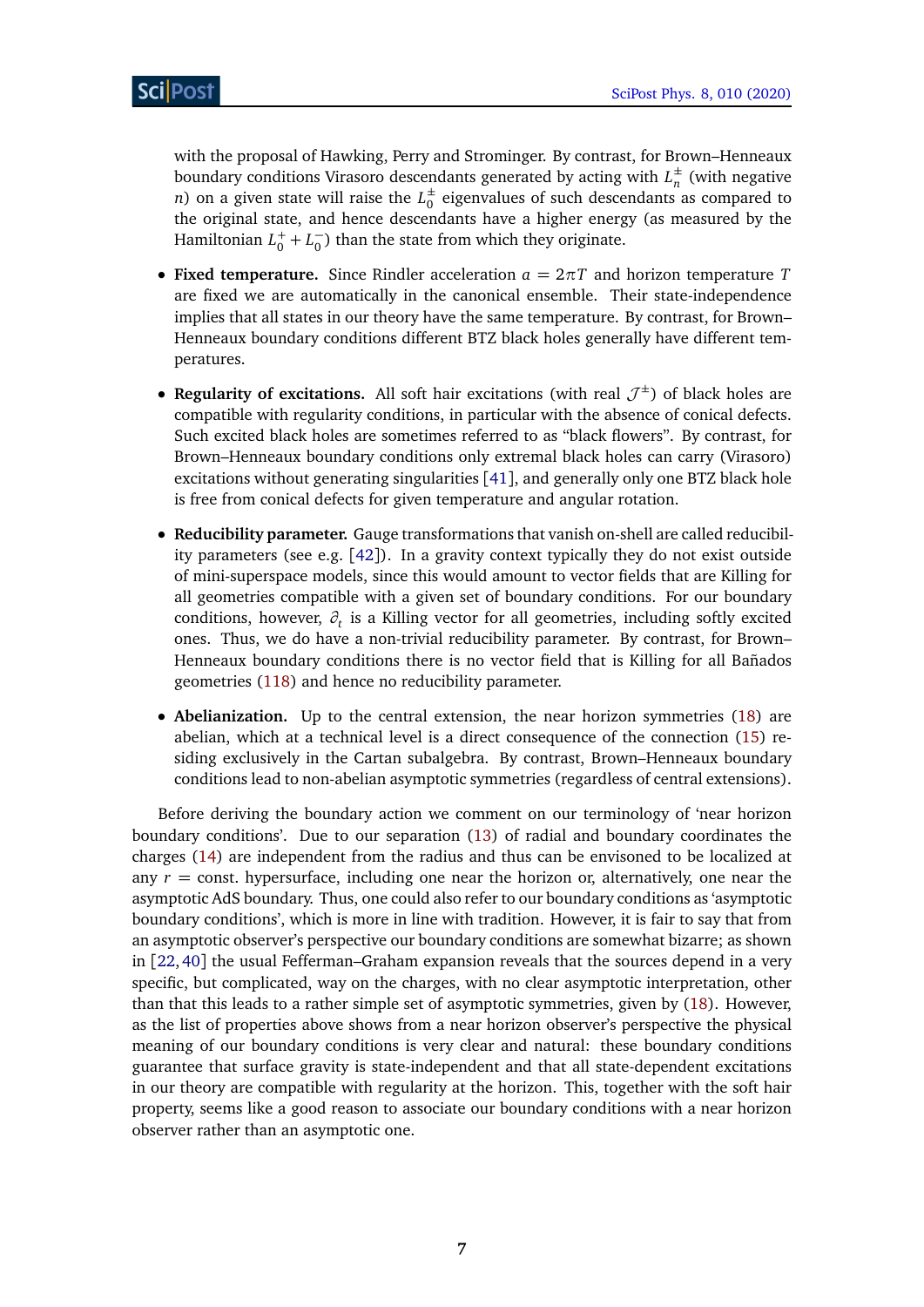# <span id="page-7-0"></span>**3 Reduction of the Chern–Simons action**

In this section we reduce the Chern–Simons action to a two dimensional field theory by first reducing  $AdS<sub>3</sub>$  Einstein gravity to a sum of two chiral Wess–Zumino–Witten (WZW) models and then imposing the boundary conditions as constraints on the WZW currents. We shall also discuss the presence of non-trivial holonomies in the bulk. We consider here the reduction of Chern–Simons theory to a single boundary of the annulus.

### <span id="page-7-1"></span>**3.1 General aspects of the Hamiltonian reduction**

Following [[43](#page-26-10)] we rewrite the two Chern–Simons actions in [\(6\)](#page-3-5) as two WZW actions for  $SL(2,\mathbb{R})$ . At this stage, the reduction is very similar to the one with asymptotically AdS boundary conditions first observed in [[26](#page-25-6)] (see also [[44](#page-26-11)] for a review). It is most easily obtained after a Hamiltonian decomposition of the action [\(6\)](#page-3-5). We focus in the rest of this work on one chiral sector ( $S_{CS}[A]$ ) and drop  $\pm$ -superscripts, as the barred sector is analogous.

The Hamiltonian form of the action  $(7)$ , supplemented by a boundary term  $I_{\text{bdy}}$ ,

<span id="page-7-6"></span><span id="page-7-2"></span>
$$
S_{\rm cs}[A] = \frac{k}{4\pi} \int_{\mathcal{M}} dt dr d\sigma \, tr(A_r \dot{A}_\sigma - A_\sigma \dot{A}_r + 2A_t F_{\sigma r}) + I_{\rm bdy}
$$
(24)

is our starting point for the reduction. The boundary term  $I_{\text{bdy}}$  will be fixed such that the variational principle is well-defined, i.e., the first variation of the action

$$
\delta S_{\rm cs}[A]\Big|_{\rm EOM} = \delta I_{\rm bdy} - \frac{k}{2\pi} \int_{\partial \mathcal{M}} dt d\sigma \, \text{tr}(A_t \delta A_\sigma) = \delta I_{\rm bdy} - \frac{k}{2\pi} \int_{\partial \mathcal{M}} dt d\sigma \, \text{tr}(a_t \delta a_\sigma) \tag{25}
$$

vanishes on-shell. In the second equality we used the decomposition [\(13\)](#page-4-2), assuming again state-independence of the group element *b*, i.e.,  $\delta b = 0$ . We are going to fix  $I_{\text{bdy}}$  in the next section and focus on the symplectic terms in [\(24\)](#page-7-2) in the remainder of this section.

The constraint  $F_{\sigma r} = 0$  is solved locally by

$$
A_i = G^{-1} \partial_i G \qquad i = \sigma, r \qquad G \in SL(2, \mathbb{R}). \tag{26}
$$

Globally, there may (and will) be holonomies in the gauge connection. There are two ways to treat them. One may write the gauge connection as sum of a periodic group element *g* plus a term representing the holonomy. Alternatively, the holonomies can be encoded in the periodicity properties of the group element *g*. We follow the latter approach and write

<span id="page-7-5"></span>
$$
G(t, r, \sigma + 2\pi) = h(t)G(t, r, \sigma),
$$
\n(27)

where  $h \in SL(2,\mathbb{R})$ , with tr( $h$ ) =  $H_{\sigma}(a_{\sigma})$  at the boundary, using the holonomy definition [\(111\)](#page-20-1). We assume in this work that *h* depends only on time.

With the assumptions above the action [\(24\)](#page-7-2) decomposes into two boundary actions; one at the *r*-boundary and a contribution at the *σ*-boundary

$$
S_{\rm cs}[A] = \frac{k}{4\pi} \int_{\mathcal{M}} d^3x \, \text{tr} \left( \partial_{\sigma} (G^{-1} \partial_r G G^{-1} \partial_t G) - \partial_r (G^{-1} \partial_{\sigma} G G^{-1} \partial_t G) \right) \tag{28}
$$

$$
- I_{\rm WZ}[G] + I_{\rm bdy},
$$

with the Wess–Zumino (WZ) term

<span id="page-7-4"></span><span id="page-7-3"></span>
$$
I_{\rm WZ}[G] = \frac{k}{12\pi} \int_{\mathcal{M}} tr\left(G^{-1} dG\right)^3.
$$
 (29)

The Wess-Zumino term evaluates to a total derivative as well and hence the action [\(28\)](#page-7-3) solely consists out of boundary contributions. In the remainder of this section we choose  $G(t, r, \sigma)|_{\partial M} = g(t, \sigma)$ . This implies  $b = 1$  at the boundary, which holds particularly for the choice of *b* two lines below [\(19\)](#page-5-2).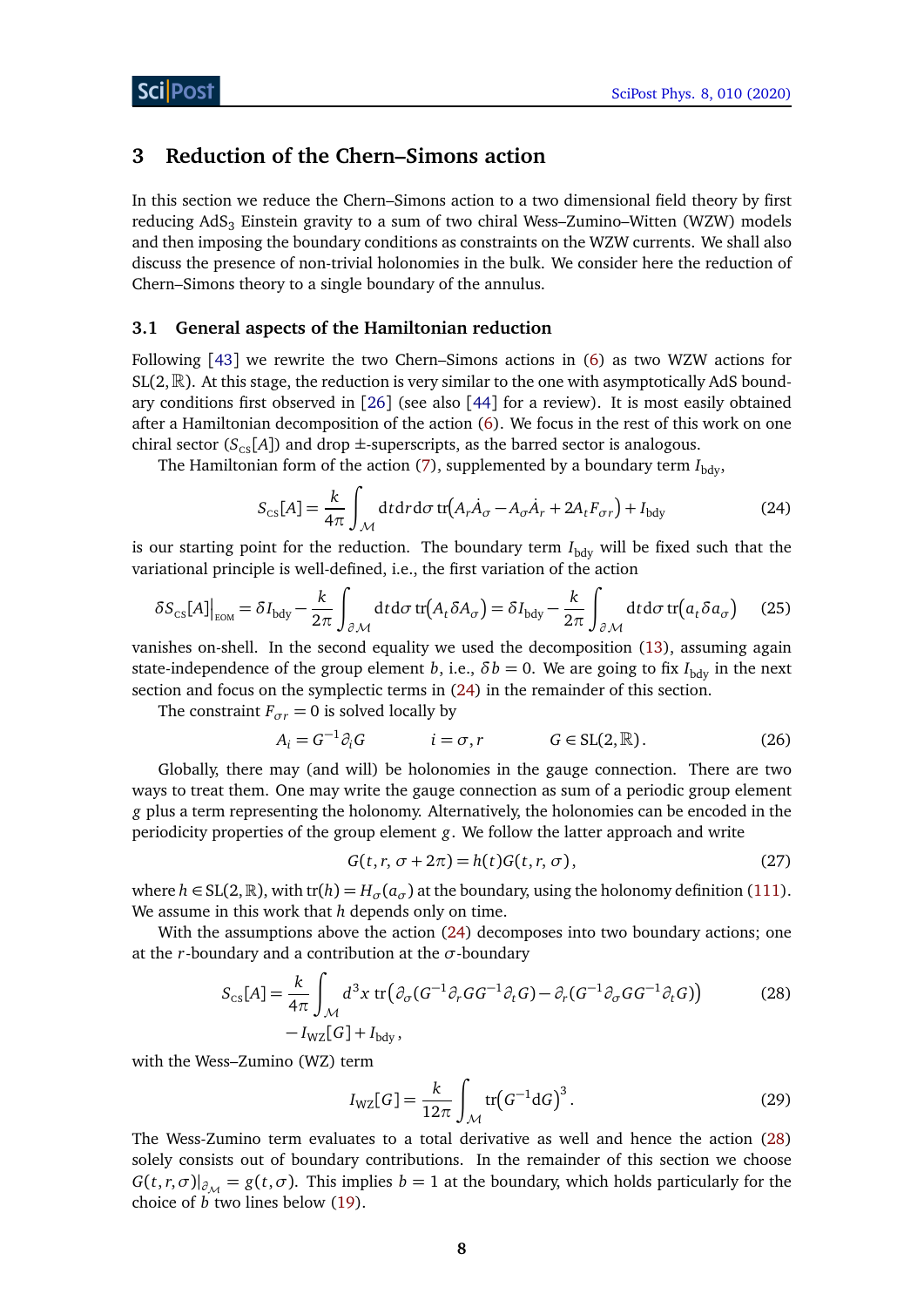#### <span id="page-8-0"></span>**3.2 Near horizon action**

To implement the boundary conditions described in section [2.3](#page-4-1) it is convenient to perform a Gauss decomposition of the  $SL(2,\mathbb{R})$  group element in the action [\(28\)](#page-7-3)

<span id="page-8-5"></span>
$$
G = e^{XL_+}e^{\Phi L_0}e^{YL_-}, \qquad (30)
$$

where *Φ*, *X*, *Y* are fields depending on all spacetime coordinates, while their pullback to the boundary is *r*-independent since  $G|_{\partial M} = g$ . In terms of these fields, the action [\(28\)](#page-7-3) splits into two parts

<span id="page-8-3"></span>
$$
S[A] = S[\Phi, X, Y] = I_{r-\text{bdy}}[\Phi, X, Y] + I_{\sigma-\text{bdy}}[\Phi, X, Y],
$$
\n(31)

<span id="page-8-1"></span>with

$$
I_{r-\text{bdy}}[\Phi, X, Y] = \frac{k}{4\pi} \int_{\partial \mathcal{M}} \text{d}t \,\text{d}\sigma \left(\frac{1}{2} \dot{\Phi} \Phi' - 2e^{\Phi} X' \dot{Y}\right) + I_{\text{bdy}}.
$$
 (32)

The  $\sigma$ -boundary terms receive contributions from the first term in [\(28\)](#page-7-3) and from the Wess-Zumino term [\(29\)](#page-7-4). It reads

$$
I_{\sigma-\text{bdy}} = \frac{k}{4\pi} \int d^3x \; \partial_{\sigma} \left[ \frac{1}{2} \partial_r \Phi \dot{\Phi} - 2e^{\Phi} \partial_r X \dot{Y} \right]. \tag{33}
$$

We can simplify the  $\sigma$  boundary term by using the periodicity conditions imposed by the holonomy. For our near horizon boundary conditions, the holonomy can be encoded by taking

<span id="page-8-6"></span>
$$
h(t) = \exp(2\pi J_0(t) L_0),
$$
\n(34)

where  $J_0$  is defined as the (suitably normalized) zero mode of  $\mathcal{J}.$ 

$$
J_0(t) = \frac{1}{2\pi} \oint d\sigma \mathcal{J}(t, \sigma).
$$
 (35)

The periodicity property [\(27\)](#page-7-5) implies periodicity conditions on the fields *Φ*, *X* and *Y* appearing in the Gauss decomposition

$$
\Phi(t, \sigma + 2\pi) = \Phi(t, \sigma) + 2\pi J_0(t),\tag{36a}
$$

$$
X(t, \sigma + 2\pi) = e^{-2\pi J_0(t)} X(t, \sigma),
$$
\n(36b)

$$
Y(t, \sigma + 2\pi) = Y(t, \sigma).
$$
 (36c)

This implies that the  $\sigma$  boundary term evaluates to a total *r*-derivative

<span id="page-8-2"></span>
$$
I_{\sigma-\text{bdy}} = \frac{k}{4} \int \text{d}r \text{d}t \ \partial_r \Phi|_{\sigma=0} \dot{J}_0(t), \tag{37}
$$

where  $\Phi|_{\sigma=0} = \Phi(t, r, \sigma = 0)$ . The action thus gives a corner contribution to the *r*-boundary action [\(32\)](#page-8-1).

The action [\(32\)](#page-8-1) depends only on the boundary values of the fields, so from now on when referring to *Φ*, *X* and *Y* we exclusively mean their boundary values. The boundary conditions  $a_{\sigma} = \mathcal{J}(t, \sigma) L_0$  impose the following conditions on these boundary fields

<span id="page-8-4"></span>
$$
\Phi' = \mathcal{J}, \qquad X' = 0, \qquad Y' + Y\Phi' = 0. \tag{38}
$$

These constraints remove the second term in the boundary action [\(32\)](#page-8-1). Including the *σ*boundary term [\(37\)](#page-8-2), the total action [\(31\)](#page-8-3) simplifies to

$$
S_{\text{red}}[\Phi] = -\frac{k}{4\pi} \int_{\partial \mathcal{M}} \text{d}t \,\text{d}\sigma \, \frac{1}{2} \dot{\Phi} \Phi' + \frac{k}{4} \int \text{d}t \, \Phi|_{\sigma=0} \dot{J}_0 + I_{\text{bdy}}.
$$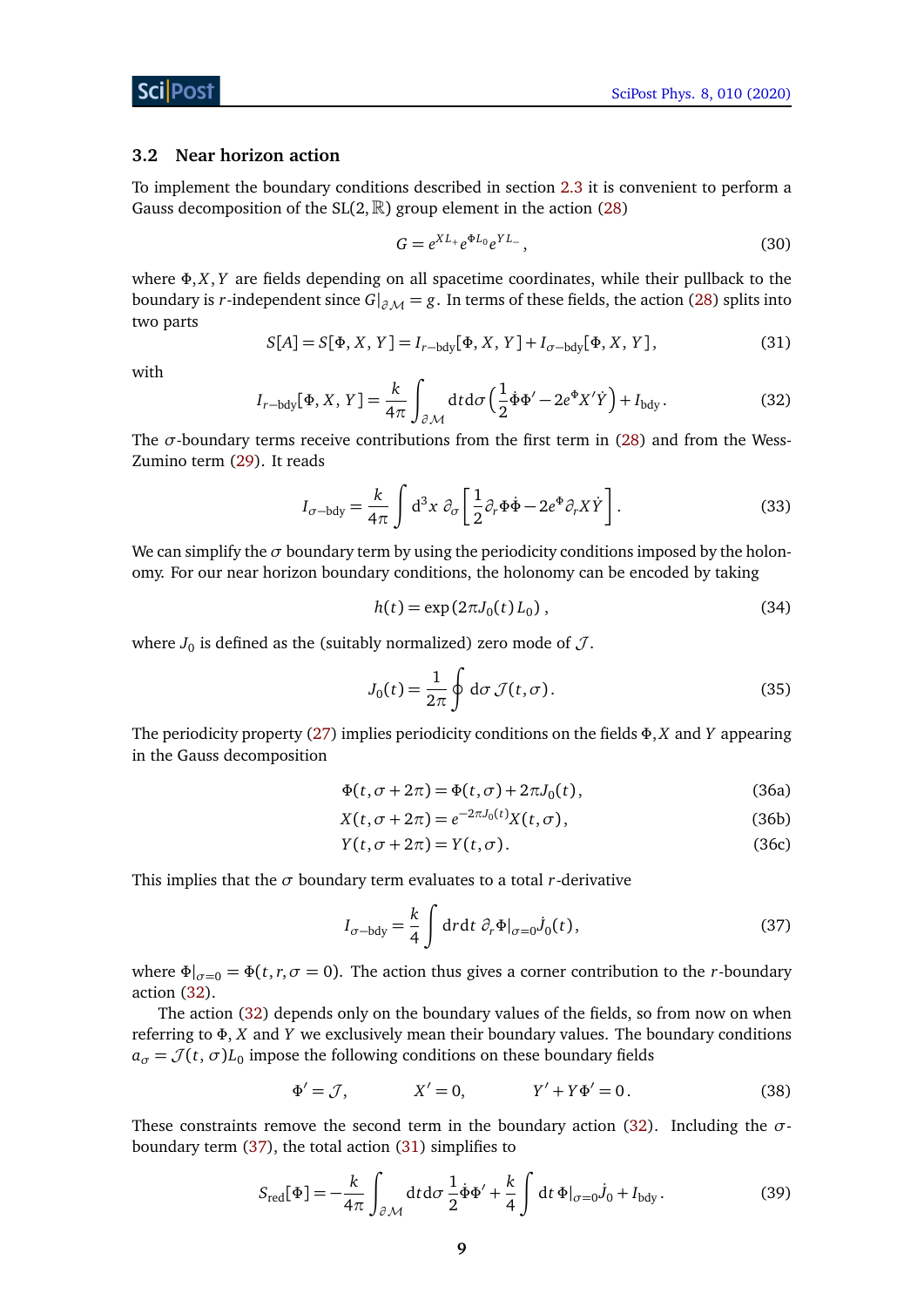ScilPos<sup>.</sup>

And the field *Φ* satisfies a generalized periodicity condition

<span id="page-9-3"></span>
$$
\Phi(t, \sigma + 2\pi) = \Phi(t, \sigma) + 2\pi J_0(t),\tag{40}
$$

which captures the holonomy in the bulk. We thus see that the holonomies of the Chern– Simons connection, which correspond to the horizon radii of the BTZ black hole, appear as linear terms in *σ* (or, equivalently, as momenta) in the mode expansion of *Φ*.

When expressed in terms of a periodic field  $\tilde{\Phi}$  defined through  $\Phi(t,\sigma) = \tilde{\Phi}(t,\sigma) + \sigma J_0(t)$ , the boundary action reads

$$
S_{\text{red}}[J_0, \tilde{\Phi}] = -\frac{k}{4\pi} \int_{\Sigma_i} dt d\sigma \left(\frac{1}{2}\dot{\tilde{\Phi}}(\tilde{\Phi}' + 2J_0)\right) + I_{\text{bdy}}
$$
(41)

up to total time derivatives. This action is equivalent to the boundary action obtained from reducing U(1) Chern–Simons theory to the boundary [[45](#page-26-12)].

## <span id="page-9-0"></span>**4 Boundary Hamiltonians**

In this section we fix the boundary term  $I_{\text{bdy}}$  in the Hamiltonian form of the Chern–Simons action [\(24\)](#page-7-2). The defining property of  $I_{\text{bdy}}$  is that its variation cancels the boundary term obtained from the variation of the bulk Chern–Simons theory,

$$
\delta I_{\text{bdy}} = \frac{k}{2\pi} \int_{\partial \mathcal{M}} \text{d}t \text{d}\sigma \,\text{tr}\big(a_t \,\delta a_\sigma\big). \tag{42}
$$

For our near horizon boundary conditions in section [2.3](#page-4-1) the only term contributing to the variation of  $a_\sigma$  is  $\delta \mathcal{J}L_0$  and hence only the  $L_0$  component of  $a_t$  will contribute to the boundary Hamiltonian. If we write  $a_t = -\zeta(t, \varphi) L_0$  the variation of the boundary term becomes

$$
\delta I_{\text{bdy}} = -\frac{k}{4\pi} \int_{\partial \mathcal{M}} \text{d}t \, \text{d}\sigma \, \zeta \, \delta \mathcal{J} \,. \tag{43}
$$

The remaining part of the specification of the boundary conditions consists of stating whether  $\zeta$  is allowed to be a functional of  $\mathcal J$  and if so, which one. A minimal requirement that we impose is finiteness and integrability of the boundary term  $I_{\text{bdy}}$ . Finiteness of [\(43\)](#page-9-2) is guaranteed by our choice of radial gauge [\(13\)](#page-4-2). Integrability imposes a condition on *ζ*,

<span id="page-9-4"></span><span id="page-9-2"></span>
$$
\zeta(\mathcal{J}) = \frac{\delta \mathcal{H}}{\delta \mathcal{J}},\tag{44}
$$

where  $H$  is the boundary Hamiltonian density that we shall refer to as "near horizon Hamiltonian density" when placing the boundary at or near the horizon.

There are infinitely many different choices of  $\zeta(\mathcal{J})$  that lead to an integrable boundary term. We discuss a few of them in this section and give their gravitational interpretation, starting with the choice that is most natural from a near horizon perspective.

#### <span id="page-9-1"></span>**4.1 Near horizon Hamiltonian**

The simplest assumption is  $\delta \zeta = 0$ , corresponding to the near horizon boundary conditions of [[22](#page-25-5)]; additionally we assume  $\zeta$  = constant. The variation of the boundary term is trivially integrated

$$
I_{\text{bdy}} = -\int \mathrm{d}t \, H_{\text{NH}} = -\int \mathrm{d}t \, \mathrm{d}\sigma \, \mathcal{H}_{\text{NH}} = -\frac{k}{4\pi} \int \mathrm{d}t \, \mathrm{d}\sigma \, \zeta \, \mathcal{J} = -\frac{k}{2} \int \mathrm{d}t \, \zeta J_0 \,, \tag{45}
$$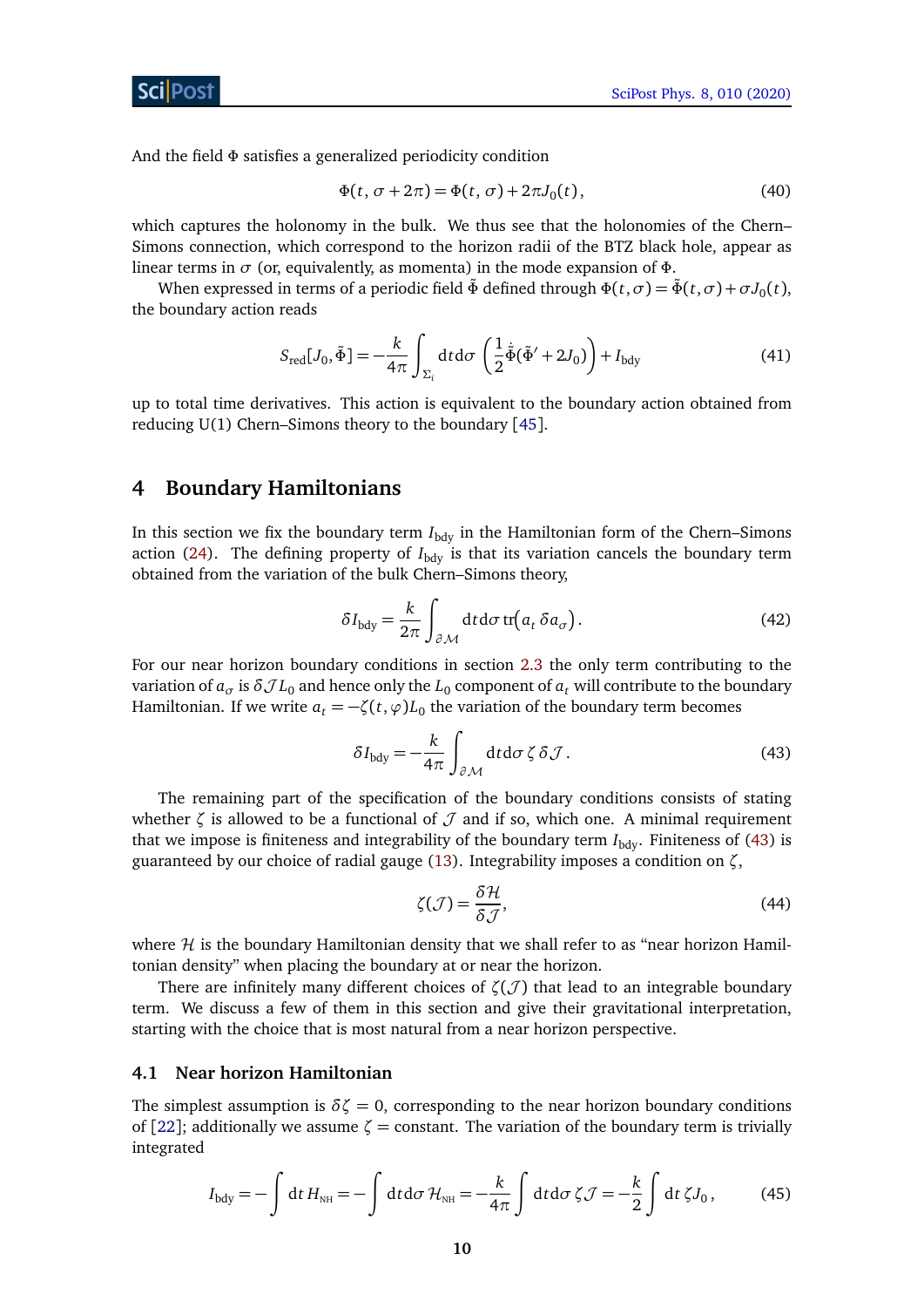to obtain the near horizon Hamiltonian

<span id="page-10-3"></span><span id="page-10-0"></span>
$$
H_{NH} = \frac{k}{2} \zeta J_0 \,. \tag{46}
$$

As  $J_0$  commutes with all other modes  $J_n$  the Hamiltonian [\(46\)](#page-10-0) assigns equal energy to each of the  $J_n$  descendants of a state, which is the softness property mentioned in section [2.3.](#page-4-1)

In terms of the boundary scalar field theory [\(39\)](#page-8-4), the near horizon action is given by

$$
S_{\text{NH}}[\Phi] = -\frac{k}{4\pi} \int dt d\sigma \frac{1}{2} \dot{\Phi} \Phi' - \frac{k}{2} \int dt \left( \zeta J_0 - \frac{1}{2} \Phi|_{\sigma=0} \dot{J}_0 \right). \tag{47}
$$

Note that the last terms do not contribute to the near horizon equations of motion for *Φ*, but it fixes the time derivative of *Φ*<sup>0</sup> , the zero mode of *Φ*.

<span id="page-10-1"></span>
$$
\dot{\Phi}' = 0, \qquad \dot{\Phi}_0 = -\zeta. \tag{48}
$$

<span id="page-10-2"></span>The solution to the first field equations [\(48\)](#page-10-1) is  $\Phi(t,\sigma) = \Phi_t(t) + \Phi_{\sigma}(\sigma)$  which, together with the periodicity condition [\(40\)](#page-9-3), implies  $\dot{J}_0 = 0$  and gives the mode decomposition announced in [\(3\)](#page-2-0),

$$
\Phi(t,\,\sigma)\Big|_{\text{EOM}} = \Phi_0(t) + J_0 \,\sigma + \sum_{n \neq 0} \frac{J_n}{in} e^{in\sigma},\tag{49}
$$

with  $\Phi_0(t) = -\zeta t + \phi$  where  $\phi$  is an arbitrary constant.

Since the near horizon Hamiltonian density [\(2\)](#page-2-1) is a total derivative term, the only nontrivial information in our near horizon theory is captured by the on-shell value of the Hamiltonian and by the symplectic structure. To discuss the latter we make off-shell a mode decomposition like [\(49\)](#page-10-2),

<span id="page-10-8"></span>
$$
\Phi(t,\sigma) = \Phi_0(t) + J_0(t)\sigma + \sum_{n \neq 0} \Phi_n(t)e^{in\sigma}, \qquad \Phi_n(t) := \frac{J_n(t)}{in}, \qquad (50)
$$

<span id="page-10-4"></span>where we allow arbitrary time-dependence of  $J_n$ , and plug it into the near horizon action [\(47\)](#page-10-3), obtaining

$$
S_{\text{NH}}[\Phi_0, J_n] = \frac{k}{2} \int dt \left( -\dot{\Phi}_0 J_0 - \sum_{n>0} \dot{\Phi}_n J_{-n} - \zeta J_0 \right). \tag{51}
$$

The Hamiltonian action corresponding to  $(51)$  simplifies to<sup>[3](#page-10-5)</sup>

$$
S_{\text{NH}}[\Phi_n, \Pi_n] = \int \mathrm{d}t \left( \sum_{n \ge 0} \Pi_n \dot{\Phi}_n - H_{\text{NH}} \right), \tag{52}
$$

with the near horizon Hamiltonian [\(46\)](#page-10-0) and the momenta

<span id="page-10-9"></span><span id="page-10-7"></span><span id="page-10-6"></span>
$$
\Pi_n = -\frac{k}{2} J_{-n} \qquad n \ge 0,
$$
\n(53)

which are the main results of this paper announced in the introduction  $(1)-(3)$  $(1)-(3)$  $(1)-(3)$ . Canonical Poisson brackets  $\{\Phi_0, \Pi_0\} = 1$ ,  $\{\Phi_n, \Pi_m\} = \delta_{n,m}$  then essentially recover (one chiral half of) the near horizon symmetry algebra [\(18\)](#page-5-1).

$$
i\left\{J_n, J_m\right\} = \frac{2}{k} n \,\delta_{n+m,0}, \qquad i\left\{J_0, \Phi_0\right\} = \frac{2i}{k}.
$$
 (54)

<span id="page-10-5"></span><sup>&</sup>lt;sup>3</sup>The sum extends only over positive integers to avoid having to go through the Dirac analysis of systems with second class constraints, i.e., the configuration variables are defined as positive index quantities  $J_n$  and the momenta, up to a scale factor, by negative index quantities *J*<sup>−</sup>*<sup>n</sup>* . This is a trivial implementation of the more general Faddeev–Jackiw method [[48](#page-26-13)].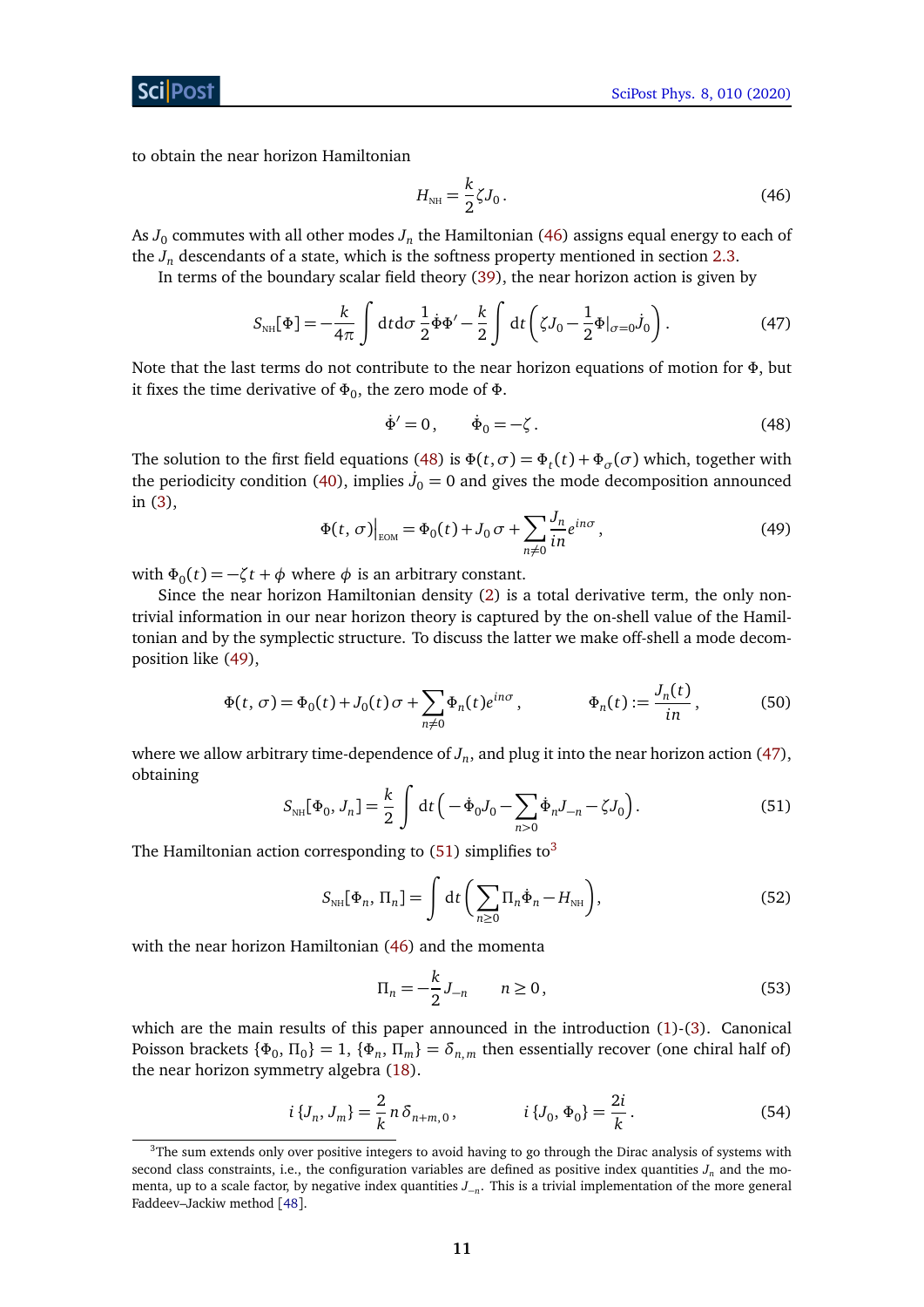The only change as compared to the near horizon symmetry algebra [\(18\)](#page-5-1) is the presence of a canonically conjugate,  $\Phi_0$ , for the zero mode  $J_0.$  The relation [\(53\)](#page-10-6), which basically states that the momentum *Π* of the scalar field *Φ* is given by its spatial derivative, is a key characteristic of self-dual scalar fields [[47](#page-26-14)], so the action [\(52\)](#page-10-7) resembles the Floreanini–Jackiw action [[27](#page-25-7)]. We shall say a bit more about this relation in the next subsection when discussing Brown– Henneaux type of boundary conditions from a near horizon perspective.

For later purposes it is convenient to split the scalar field

<span id="page-11-3"></span>
$$
\Phi = \Phi_+ + \Phi_-, \tag{55}
$$

into positive and negative modes (the subscripts  $\pm$  should not be confused with the superscripts  $\pm$  referring to the chiral sectors, which we mostly suppress in this work)

$$
\Phi_{+}(t,\sigma) = \Phi_{0}(t) + \sum_{n>0} \frac{J_{n}(t)}{in} e^{in\sigma}, \qquad \Phi_{-}(t,\sigma) = \sigma J_{0}(t) - \sum_{n>0} \frac{J_{-n}(t)}{in} e^{-in\sigma}, \quad (56)
$$

and define the momentum

<span id="page-11-4"></span>
$$
\Pi := -\frac{k}{4\pi} \Phi'_{-} = -\frac{k}{4\pi} \Big( J_0(t) + \sum_{n>0} J_{-n}(t) e^{-in\sigma} \Big),\tag{57}
$$

in terms of which the symplectic part of the action [\(52\)](#page-10-7) is given by  $\int dt d\sigma \Pi \dot{\Phi}_+.$ 

Since the Hamiltonian  $H_{NH}$  in [\(46\)](#page-10-0) commutes with all the oscillators,  $J_n$  descendants cannot raise or lower the energy of any state in the theory. We thus recover the expected statement that  $J_n$  descendants are soft hair on the black hole horizon.

With possible applications to microstates and black hole entropy in mind this soft hair degeneracy is a stumbling block, since there is no sensible way to count the number of soft states contributing to a black hole at a given energy  $J_0$ . Proposals to lift the degeneracy of the soft hairs were made in the literature [[31,](#page-25-11) [32](#page-25-12)]. In section [5](#page-16-0) below we propose a new way for lifting the soft hair degeneracy by constructing a natural hierarchy of integrable boundary terms [\(44\)](#page-9-4), and then taking the limit to the near horizon Hamiltonian above. In order to achieve this we introduce this hierarchy in the remainder of this section, starting with a reconsideration of Brown–Henneaux boundary conditions from a near horizon perspective.

#### <span id="page-11-0"></span>**4.2 Chiral bosons, Liouville theory and Schwarzian action**

To set the stage for a generalization of the boundary action, we discuss the relation of the above reduction to the more familiar reduction of the action using Brown–Henneaux boundary conditions, leading to Liouville theory [[26](#page-25-6)].

In [[22](#page-25-5)] it was shown how the near horizon boundary conditions are related to the usual Brown–Henneaux boundary conditions with chemical potentials. Using slightly different conventions here, we map the near horizon boundary conditions  $a_{\sigma}^{\text{NH}}$  given by [\(15\)](#page-4-4) to the Brown– Henneaux ones [ $a_{\sigma}^{\rm BH}$  given in [\(112\)](#page-21-1)] by a suitable gauge transformation  $g$ ,

$$
a_{\sigma}^{\text{BH}} = g^{-1}(\partial_{\sigma} + a_{\sigma}^{\text{NH}})g. \tag{58}
$$

This map relates the charges in both formulations of the boundary conditions as

<span id="page-11-1"></span>
$$
\mathcal{L} = \frac{1}{4}\mathcal{J}^2 + \frac{1}{2}\mathcal{J}'.
$$
\n(59)

The chemical potentials are also related to each other, but in a state-dependent way; i.e. the relation involves the charges  $J$ 

<span id="page-11-2"></span>
$$
\zeta = \mu' - \mathcal{J}\mu. \tag{60}
$$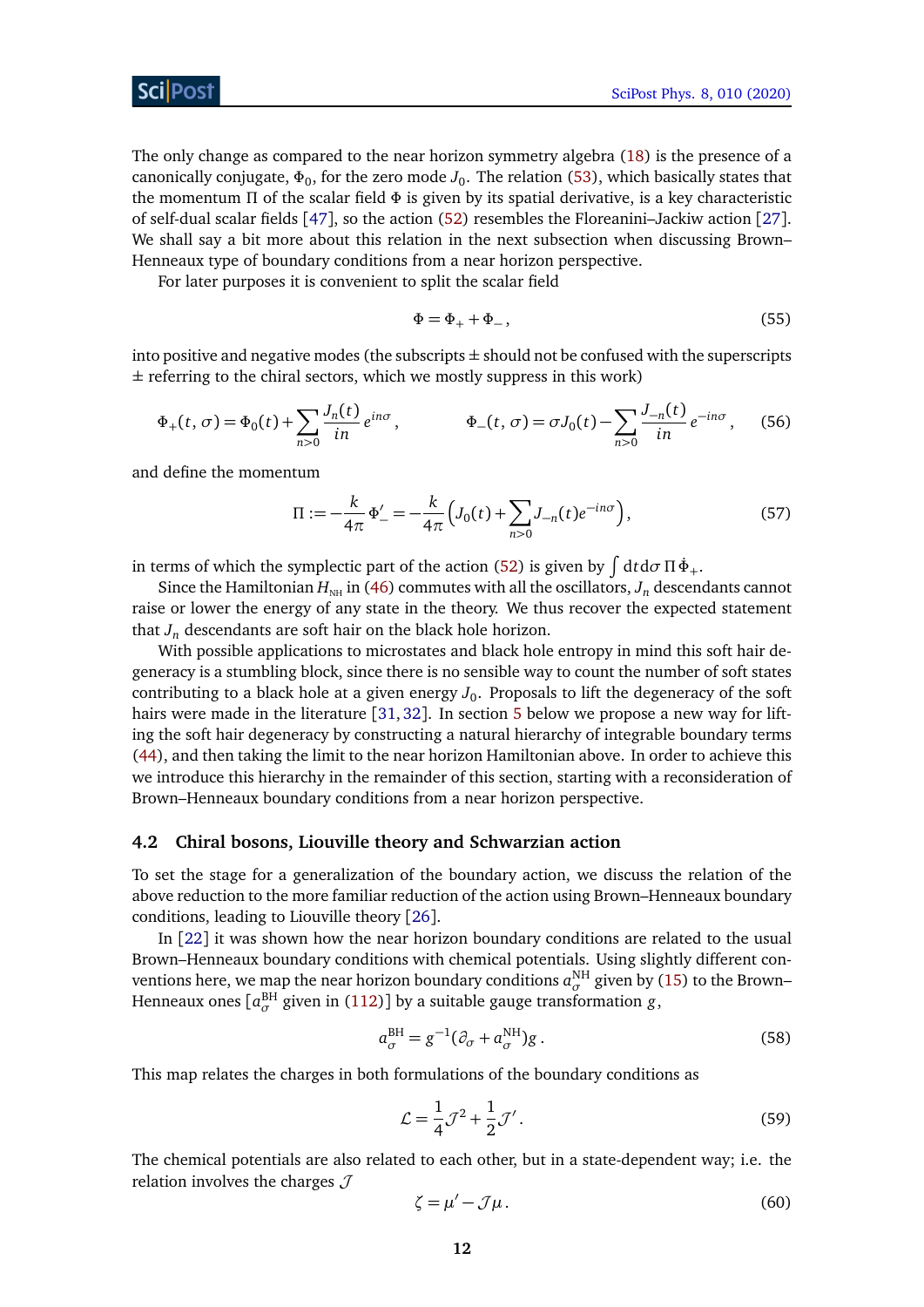Assuming  $\delta \mu = 0$  and integrating [\(44\)](#page-9-4) yields the Brown–Henneaux boundary Hamiltonian

$$
I_{\text{bdy}} = \frac{k}{4\pi} \int_{\partial \mathcal{M}} \text{d}t \text{d}\sigma \,\mu \left(\frac{1}{2}\mathcal{J}^2 + \mathcal{J}'\right) = \frac{k}{2\pi} \int_{\partial \mathcal{M}} \text{d}t \text{d}\sigma \,\mu \mathcal{L} \,.
$$
 (61)

<span id="page-12-0"></span>Expressed in terms of the scalar field *Φ*, one chiral half of the reduced action with Brown– Henneaux boundary conditions and arbitrary chemical potential is given by a boundary action

$$
S[\Phi] = \int_{\partial \mathcal{M}} dt d\sigma \left( \Pi \dot{\Phi}_+ + \frac{\mu k}{8\pi} \left( (\Phi')^2 + 2\Phi'' \right) \right),\tag{62}
$$

analogous to the the near horizon action [\(47\)](#page-10-3), but with a different Hamiltonian density,

<span id="page-12-5"></span>
$$
\mathcal{H}_{\text{BH}} = -\frac{k\mu}{8\pi} \left( (\Phi')^2 + 2\Phi'' \right).
$$
 (63)

It is also possible to derive this boundary action directly from imposing the constraints on  $a_{\sigma}$  and  $a_t$  following from the Brown–Henneaux boundary conditions [\(112\)](#page-21-1) and [\(117\)](#page-21-2). The constraints on the fields *X*, *Y* and *Φ* appearing in the Gauss decomposition [\(30\)](#page-8-5) for the Brown–Henneaux boundary conditions are

<span id="page-12-6"></span>
$$
X' = e^{-\Phi}, \qquad \Phi' = -2Y, \qquad (64)
$$

<span id="page-12-3"></span>and L is related to the field *Φ* by the Miura transformation (or, equivalently, a twisted Sugawara construction)

<span id="page-12-4"></span>
$$
\mathcal{L} = \frac{1}{4} (\Phi')^2 + \frac{1}{2} \Phi''.
$$
 (65)

Implementing these constraints into the action [\(28\)](#page-7-3) gives the action [\(62\)](#page-12-0) up to total derivatives. The periodicity condition [\(40\)](#page-9-3) on the field *Φ* implies

$$
X(\sigma + 2\pi) = e^{-2\pi J_0} X(\sigma).
$$
 (66)

Here the holonomy has been parameterized by [\(34\)](#page-8-6), and  $J_0$  is related to the zero modes of  $\mathcal{L}_0$ via equation [\(59\)](#page-11-1).

Under conformal transformations generated by *ξ* the energy-momentum flux component  $\mathcal L$  transforms with an infinitesimal Schwarzian derivative, while  $X$  transforms like a weight-0 primary, Φ like a twisted weight-0 primary,<sup>[4](#page-12-1)</sup> e<sup>-Φ</sup> like a weight-1 primary and *Y* like a twisted weight-1 primary. The corresponding transformation laws are given by [\(115\)](#page-21-3) and

$$
\delta_{\xi} X = \xi X', \qquad \delta_{\xi} \Phi = \xi \Phi' - \xi', \qquad (67)
$$

$$
\delta_{\xi} e^{-\Phi} = (\xi e^{-\Phi})', \qquad \delta_{\xi} Y = \xi Y' + \xi' Y + \frac{1}{2} \xi''.
$$
 (68)

The formulas above can be derived starting from the near horizon transformation law [\(16\)](#page-4-5), using a relation analogous to [\(60\)](#page-11-2), namely  $\eta = \xi \mathcal{J} - \xi'$ , with  $\mathcal{J} = \Phi'$ .

In the case of constant chemical potentials (and discarding holonomy terms)<sup>[5](#page-12-2)</sup> we may compare with known results in the literature. The last term in the action [\(62\)](#page-12-0) is a total derivative and the reduced action is equal to the Floreanini–Jackiw action [[27](#page-25-7)] of a chiral boson [[47](#page-26-14)] with propagation speed  $\mu$ . This is a key difference to near horizon boundary conditions, where the propagation speed tends to zero.

<span id="page-12-1"></span><sup>4</sup>Entanglement entropy transforms in the same way, see [[49](#page-27-0)]. For vacuum solutions to the Einstein equations *Φ* is essentially equivalent to entanglement entropy and the equality [\(65\)](#page-12-3) corresponds to saturation of the quantum null energy condition [[50](#page-27-1)].

<span id="page-12-2"></span> $5$ For a recent analysis including the holonomies and both boundaries of the annulus, see [[45](#page-26-12)]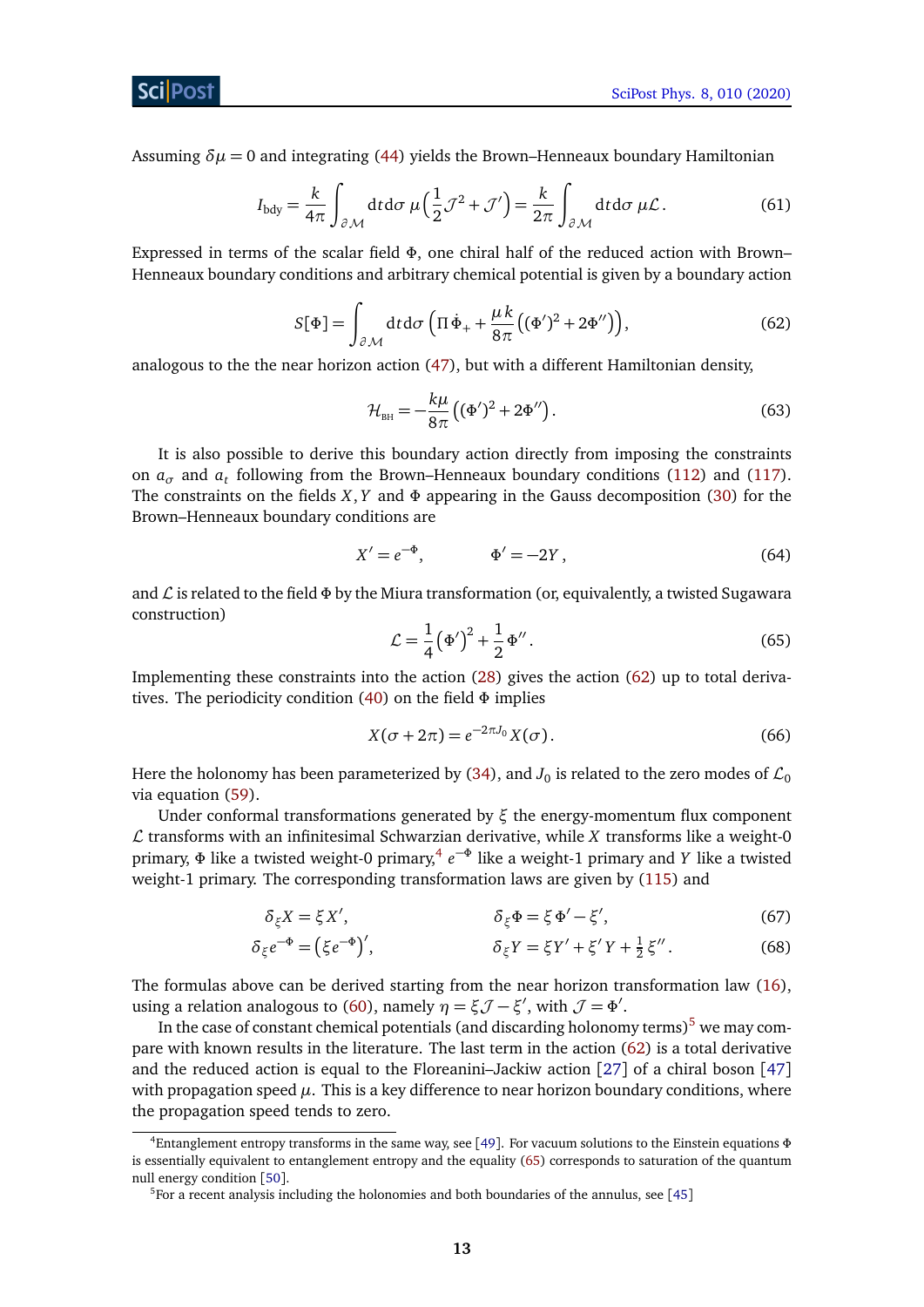Setting  $\mu = 1/\ell$  and combining the two chiral sectors reproduces the results of the reduction under Brown–Henneaux boundary conditions performed in [[51](#page-27-2)], before the two chiral WZW models are combined into a non-chiral WZW model [[52](#page-27-3)].

$$
S[\Phi^{\pm}] = -\frac{k}{8\pi} \int_{\partial \mathcal{M}} dt d\sigma \left( \dot{\Phi}^+ \Phi^{+/-} - \dot{\Phi}^- \Phi^{-/-} - \frac{1}{\ell} \Phi^{+/-} \Phi^{+/-} - \frac{1}{\ell} \Phi^{-/-} \Phi^{-/-} \right). \tag{69}
$$

It was shown in [[51](#page-27-2)] that for vanishing holonomies this action is related to the Hamiltonian form of Liouville theory by a series of field redefinitions (see (3.7)-(3.11) of [[51](#page-27-2)] for more details). This connects our work to the result of [[26](#page-25-6)].

Another representation of the action [\(62\)](#page-12-0) is obtained by changing variables to *X* using the constraint  $X' = e^{-\Phi}$ . Then the kinetic term  $\dot{\Phi} \Phi'$  is equal to the geometric action of the Virasoro group on its coadjoint orbit [[53](#page-27-4)] first derived by Alekseev and Shatashvili [[54](#page-27-5)]

$$
S[X] = \frac{k}{4\pi} \int dt d\sigma \left( \frac{\dot{X}''}{X'} - \frac{3}{2} \frac{X'' \dot{X}'}{X'^2} - \mu\{X, \sigma\} \right),\tag{70}
$$

where the Hamiltonian term is given by the Schwarzian derivative

$$
\{X,\sigma\} = \frac{X'''}{X'} - \frac{3}{2} \left(\frac{X''}{X'}\right)^2.
$$
 (71)

To obtain the formulation of the Alekseev–Shatashvili action with non-zero representative on the coadjoint orbit one should make a field redefinition  $X = \exp(-J_0 f(t, \sigma))$  such that  $f(t, \sigma + 2\pi) = f(t, \sigma) + 2\pi$  reproduces the periodicity conditions [\(66\)](#page-12-4) for *X*. This gives the total action (for  $\mu = 1$ )

$$
S[f;J_0] = \frac{k}{4\pi} \int dt d\sigma \left( \frac{\dot{f}''}{f'} - \frac{3}{2} \frac{f''\dot{f}'}{f'^2} - \{f,\sigma\} - \frac{1}{2} J_0^2 f'(\dot{f} - f') \right). \tag{72}
$$

The orbit representative, denoted as  $b_0$  in [[54](#page-27-5)] is related to the zero mode charges of the bulk solution as

$$
b_0 = \frac{k}{8\pi} J_0^2 = \frac{c}{12\pi} \mathcal{L}_0,
$$
\n(73)

where  $\mathcal{L}_0$  is the zero mode of  $\mathcal{L}$ . From this formula it is clear that the exceptional PSL(2, R) invariant orbit at  $b_0 = -\frac{c}{48}$  $\frac{c}{48\pi}$  corresponds to the global AdS<sub>3</sub> solution with  $\mathcal{L}_0 = -\frac{1}{4}$  $\frac{1}{4}$ , while the BTZ black holes correspond to orbits with  $b_0 > 0$ . Our near horizon boundary conditions do not include the global AdS $_3$  ground state unless we analytically continue  $J_{\rm 0}$  to imaginary values such that  $J_0^2 = -1$ .

The relation between this action and the boundary theory of pure  $AdS<sub>3</sub>$  gravity with Brown– Henneaux boundary conditions was reported in [[55](#page-27-6)] and expanded upon recently in [[56](#page-27-7)]. It is interesting to note that besides the formulation of the boundary action as the geometric action on the coadjoint orbit of the Virasoro group, it can also be obtained as the geometric action for an affine  $\hat{u}(1)$  Kac–Moody group. For affine Lie groups the Kirillov–Kostant orbit method gives the WZW model of the corresponding group [[57](#page-27-8)]. In the case of  $\hat{u}(1)$ , the symplectic term of the geometric action is the near-horizon action  $(39)$ .<sup>[6](#page-13-0)</sup> As discussed in [[55](#page-27-6)], suitable Hamiltonians for geometric actions are (invariant tensor products of) Noether charges for global symmetries of the symplectic term. In this context the near-horizon Hamiltonian [\(46\)](#page-10-0) can be understood as the Noether charge for the shift symmetry

<span id="page-13-1"></span>
$$
\Phi(t,\sigma) \to \Phi(t,\sigma) + \phi(t),\tag{74}
$$

where  $\phi(t)$  is an arbitrary (but fixed) function of time. The Brown–Henneaux Hamiltonian [\(63\)](#page-12-5) is the square of this Noether charge (up to a total derivative).

<span id="page-13-0"></span><sup>6</sup>To be more precise, the near-horizon action corresponds to the term proportional to the central charge of the  $\hat{u}(1)$  geometric action. The orbit representative term can be obtained by a field redefinition to a periodic field  $\varphi$ as  $\Phi(t, \sigma) = \varphi(t, \sigma) + J_0 \sigma$ .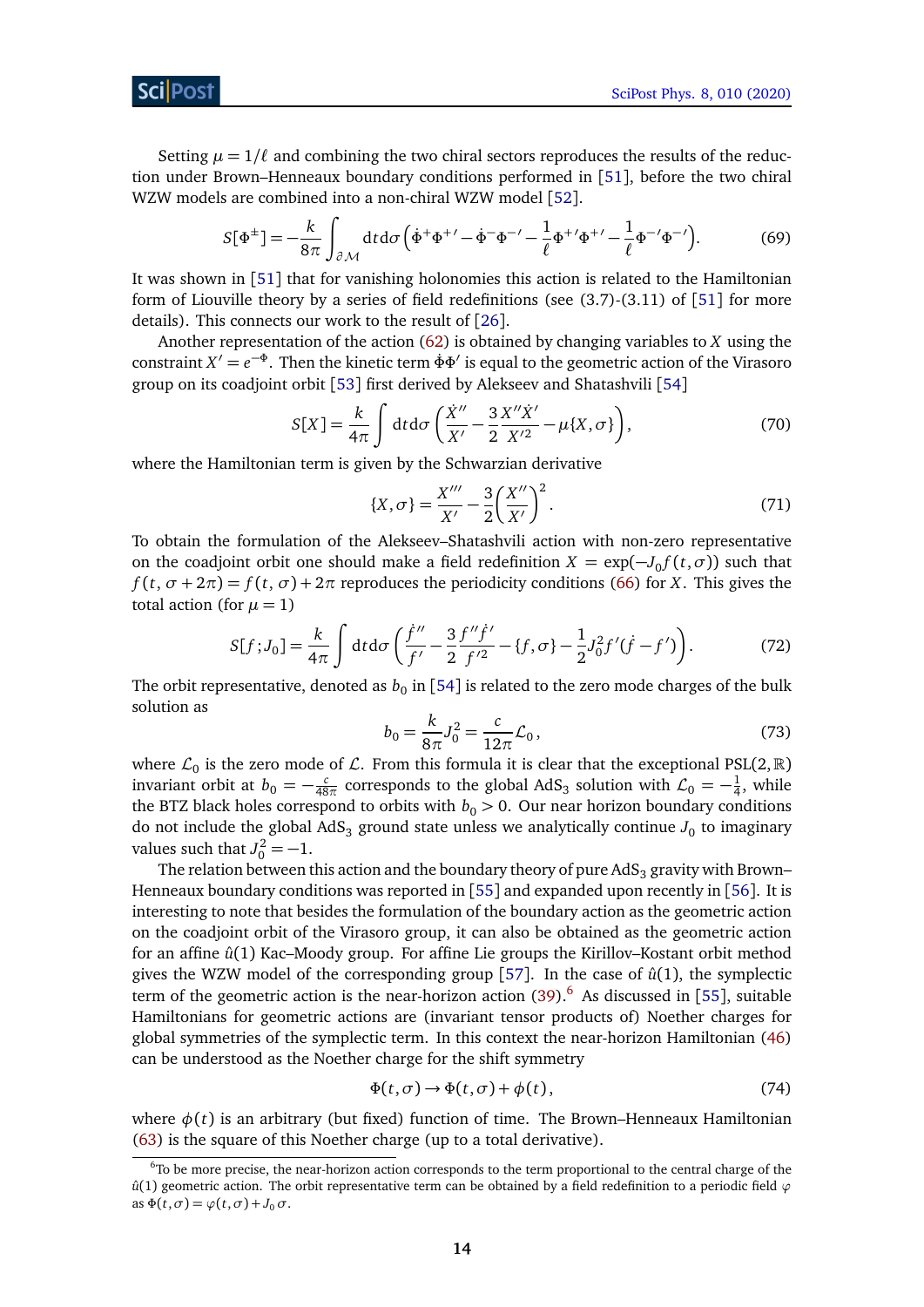### <span id="page-14-0"></span>**4.3 KdV action and symmetries**

We generalize now the key relation [\(60\)](#page-11-2) between near horizon and Brown–Henneaux chemical potentials in a specific non-linear way, while maintaining finiteness and integrability of the boundary charges as well as the shift symmetry [\(74\)](#page-13-1). This will lead to novel boundary actions. The Hamiltonian of the boundary theory is modified by choosing boundary conditions where the chemical potentials  $\zeta$  depend on the charges  $\mathcal{J}$ . The choice [\(60\)](#page-11-2) in the previous subsection was a special case of the general possibility [\(44\)](#page-9-4). In [[58](#page-27-9)] (see also [[59,](#page-27-10)[60](#page-27-11)]) similar arguments were used to derive the KdV hierarchy from boundary conditions on  $AdS<sub>3</sub>$  gravity, where the Brown–Henneaux charges  $\mathcal L$  solve the KdV equation. In this subsection we show how the boundary action [\(39\)](#page-8-4) reduces to the action principle leading to the KdV equation for the near horizon charges  $J$  instead of for  $L$ .

The idea is to choose the chemical potentials *ζ* such that the boundary term [\(25\)](#page-7-6) integrates to a differential polynomial of rank *N* representing the integral of motion of the KdV equation. A useful basis of chemical potentials  $\zeta$  are the Gelfand–Dikii differential polynomials  $R_N(\mathcal{J})$ [[61](#page-27-12)], as they automatically satisfy the integrability condition [\(44\)](#page-9-4).

Starting from  $R_0 = 1$ , these differential polynomials are defined recursively by

$$
R'_{N+1} = \frac{N+1}{2N+1} \mathcal{D}R_N, \qquad (75)
$$

for  $\mathcal{D} = \partial_{\sigma} \mathcal{J} + 2 \mathcal{J} \partial_{\sigma} + \frac{1}{2}$  $\frac{1}{2}\partial_{\sigma}^{3}$ . Taking

<span id="page-14-5"></span><span id="page-14-4"></span>
$$
\zeta_N = R_N(\mathcal{J}),\tag{76}
$$

and integrating [\(44\)](#page-9-4) leads to a hierarchy of boundary Hamiltonians

$$
H_0 = \int d\sigma \, \mathcal{J},\tag{77}
$$

$$
H_1 = \int d\sigma \frac{1}{2} \mathcal{J}^2,\tag{78}
$$

$$
H_2 = \int d\sigma \left(\frac{1}{3}\mathcal{J}^3 - \frac{1}{6}\mathcal{J}'^2\right),\tag{79}
$$

<span id="page-14-3"></span>
$$
H_N = \frac{1}{N+1} \int d\sigma R_{N+1}(\mathcal{J}).
$$
\n(80)

The Hamiltonian *H*<sup>0</sup> is identical to the near horizon Hamiltonian [\(46\)](#page-10-0) for constant *ζ*. The Hamiltonian  $H_1$  (when multiplied by constant  $\mu$ ) leads to the chiral boson action [\(62\)](#page-12-0) following from the Brown–Henneaux boundary conditions, which are now understood as deformed boundary conditions on the horizon. The Hamiltonian  $H_2$  [after rescaling by  $-k/(4\pi)$  and using the definitions [\(55\)](#page-11-3)-[\(57\)](#page-11-4)] leads to the boundary action

$$
S_{\text{KdV}}[\Phi] = \int dt d\sigma \left( \Pi \dot{\Phi}_+ + \frac{k}{4\pi} \Big(\frac{1}{3} \big(\Phi'\big)^3 - \frac{1}{6} \big(\Phi''\big)^2 \Big) \right). \tag{81}
$$

<span id="page-14-2"></span>The field equations for  $\Phi$  following from the KdV action [\(81\)](#page-14-1) can be written in terms of  $\mathcal{J} = \Phi'$ as

<span id="page-14-1"></span>
$$
\dot{\mathcal{J}} = 2\mathcal{J}\mathcal{J}' + \frac{1}{3}\mathcal{J}'''.
$$
\n(82)

This is the KdV equation for the current  $J.$  In this case the chemical potential is  $\zeta_2=\mathcal{J}^2+\frac{1}{3}\mathcal{J}''$ which means the bulk field equations  $F_{t\varphi} = 0$  also reproduce the KdV equation [\(82\)](#page-14-2). Finally, the identity [\(80\)](#page-14-3) was derived in [[61](#page-27-12)], see their Eq. (16') [taking into account the respective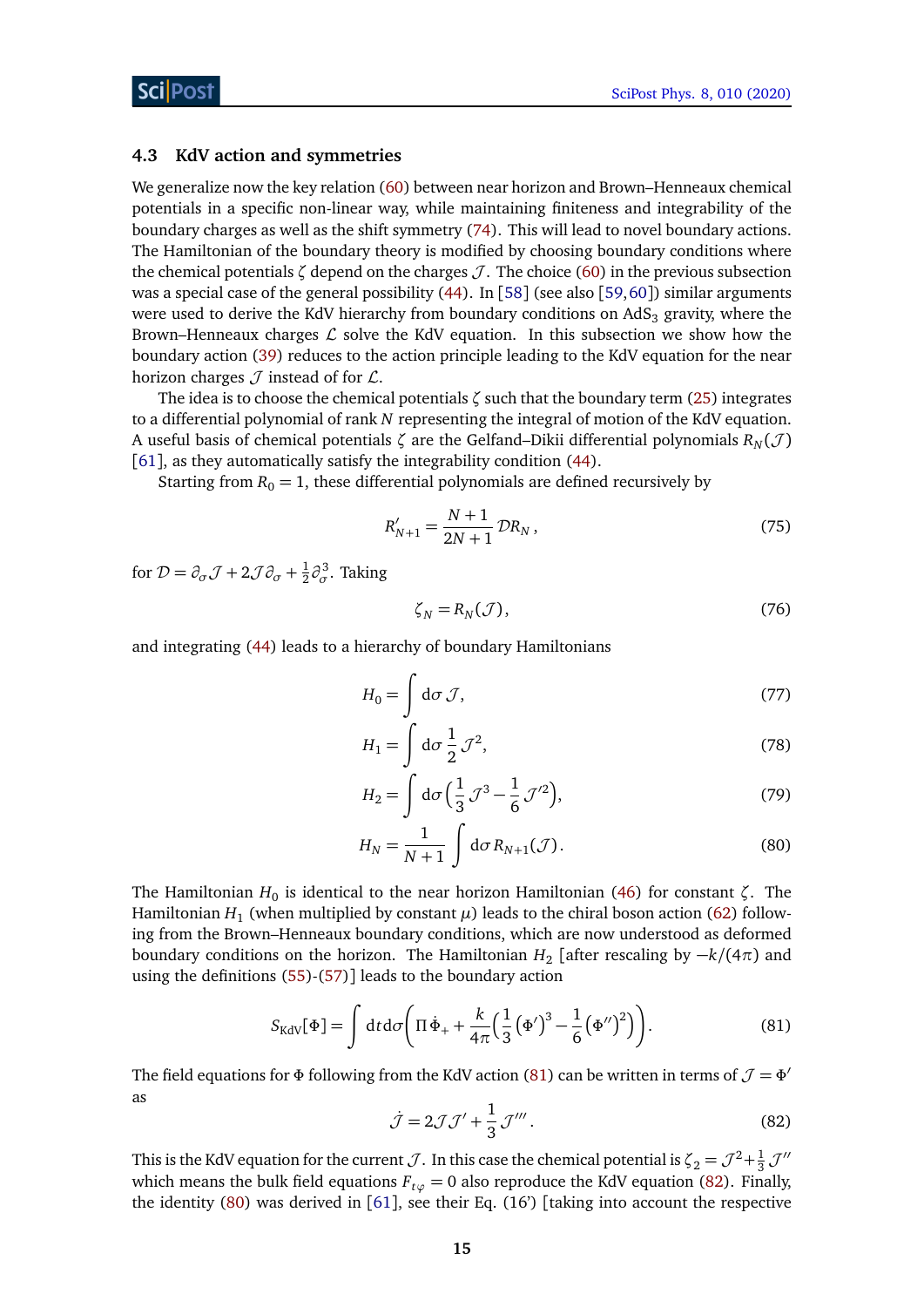normalizations of *R<sup>N</sup>* ] and their appendix 1. Appendix [B](#page-22-0) contains a discussion of Gelfand–Dikii differential polynomials and associated Hamiltonian densities for general *N*.

Thus, we have constructed a (KdV) hierarchy of different boundary conditions labelled by a non-negative integer *N*, with the case  $N = 0$  corresponding to near horizon boundary conditions,  $N = 1$  to Brown–Henneaux boundary conditions,  $N = 2$  to KdV boundary conditions and *N >* 2 leading to boundary Hamiltonian densities of the form

$$
\mathcal{H}_N[\Phi] \sim \frac{1}{N+1} \mathcal{J}^{N+1} + \sum_{i=1}^{N-1} h_{i,N} \mathcal{J}^{N-i-1} \left(\partial_{\sigma}^i \mathcal{J}\right)^2 + \mathcal{H}_N^{\text{nl}}, \qquad \qquad \mathcal{J} = \Phi' \tag{83}
$$

with some rational coefficients  $h_{i,N}$  and additional terms of similar form in  $\mathcal{H}_N^{\text{nl}}$  when  $N \geq 5$ , see appendix [B](#page-22-0) for details. The equations of motion

$$
\dot{\mathcal{J}} = N \mathcal{J}^{N-1} \mathcal{J}' + \sum_{i=1}^{N-2} \hat{h}_{i,N} \mathcal{J}^{N-i-1} \stackrel{\leftrightarrow}{\partial}_{\sigma}^{2i+1} \mathcal{J} + \frac{2(N!)^2}{(2N)!} \partial_{\sigma}^{2N-1} \mathcal{J},\tag{84}
$$

descending from the action

<span id="page-15-6"></span><span id="page-15-2"></span><span id="page-15-1"></span><span id="page-15-0"></span>
$$
S_N[\Phi] = -\frac{k}{4\pi} \int dt d\sigma \left(\frac{1}{2} \dot{\Phi} \Phi' - \mathcal{H}_N[\Phi]\right),\tag{85}
$$

generalize the KdV equation [\(82\)](#page-14-2), where  $\hat{h}_{i,N}$  are rational multi-coefficients and  $\stackrel{\longleftrightarrow}{\partial}$ *∂* means that some derivatives may act to the left. The expression on the right hand side of the equations of motion [\(84\)](#page-15-0) is given by  $\partial_{\sigma} R_N$ , see appendix [B](#page-22-0) for explicit results up to  $N = 6$ .

The action [\(85\)](#page-15-1) (up to a total derivative term) again has the shift symmetry [\(74\)](#page-13-1). The field equations [\(84\)](#page-15-0) for *N >* 1 have an anisotropic scale invariance with odd anisotropy coefficient

$$
N > 1: \t t \to \lambda^{2N-1} t, \t \sigma \to \lambda \sigma, \t \Phi \to \lambda^{-1} \Phi.
$$
 (86)

The Lifshitz type scaling behavior  $(86)$  resembles the one found in [[58](#page-27-9)], but differs from it since our basic entity is the spin-1 current  $\mathcal{J} = \Phi'$ , whereas in [[58](#page-27-9)] the basic entity was the spin-2 current  $\mathcal{L}$ . Note that [\(86\)](#page-15-2) is an invariance of the equations of motion, but not of the action [\(85\)](#page-15-1), which gets multiplied by a factor  $1/\lambda^2$  (see [[62](#page-27-13)] for a discussion of such invariances). For  $N = 1$  the scale invariance becomes isotropic, and the transformation weight of  $\mathcal J$  could be arbitrary. For  $N = 0$  additionally the transformation weight of time becomes arbitrary. To fix this arbitrariness, for  $N = 0$  and  $N = 1$  we demand that not only the equations of motion are invariant, but also the action [\(85\)](#page-15-1), obtaining

$$
N = 0 \text{ or } 1: \qquad t \to \lambda^N t, \qquad \sigma \to \lambda \sigma, \qquad \Phi \to \Phi. \tag{87}
$$

We consider finally the near horizon symmetries induced by deformed boundary conditions within the KdV hierarchy, starting with the two known cases. For  $N = 0$  the near horizon boundary conditions remain undeformed and the near horizon symmetries are given by spin-1 currents [\(18\)](#page-5-1). For  $N = 1$  the near horizon boundary conditions are deformed to Brown– Henneaux and the near horizon symmetries are given by spin-2 currents

<span id="page-15-7"></span><span id="page-15-4"></span><span id="page-15-3"></span>
$$
L_n = \frac{k}{4} \sum_p J_{n-p} J_p + \dots, \tag{88}
$$

where the ellipsis denotes a possible twist term proportional to *nJ<sup>n</sup>* . The Sugawara relation [\(88\)](#page-15-3) is compatible with the Miura-transformation [\(65\)](#page-12-3) and with the boundary Hamiltonian *H*1 [\(78\)](#page-14-4), and leads to the Poisson brackets

$$
i\{L_n, L_m\} = (n-m)L_{n+m} + \dots,\tag{89}
$$

<span id="page-15-5"></span>
$$
i\{L_n, J_m\} = -mJ_{n+m} + \dots,\tag{90}
$$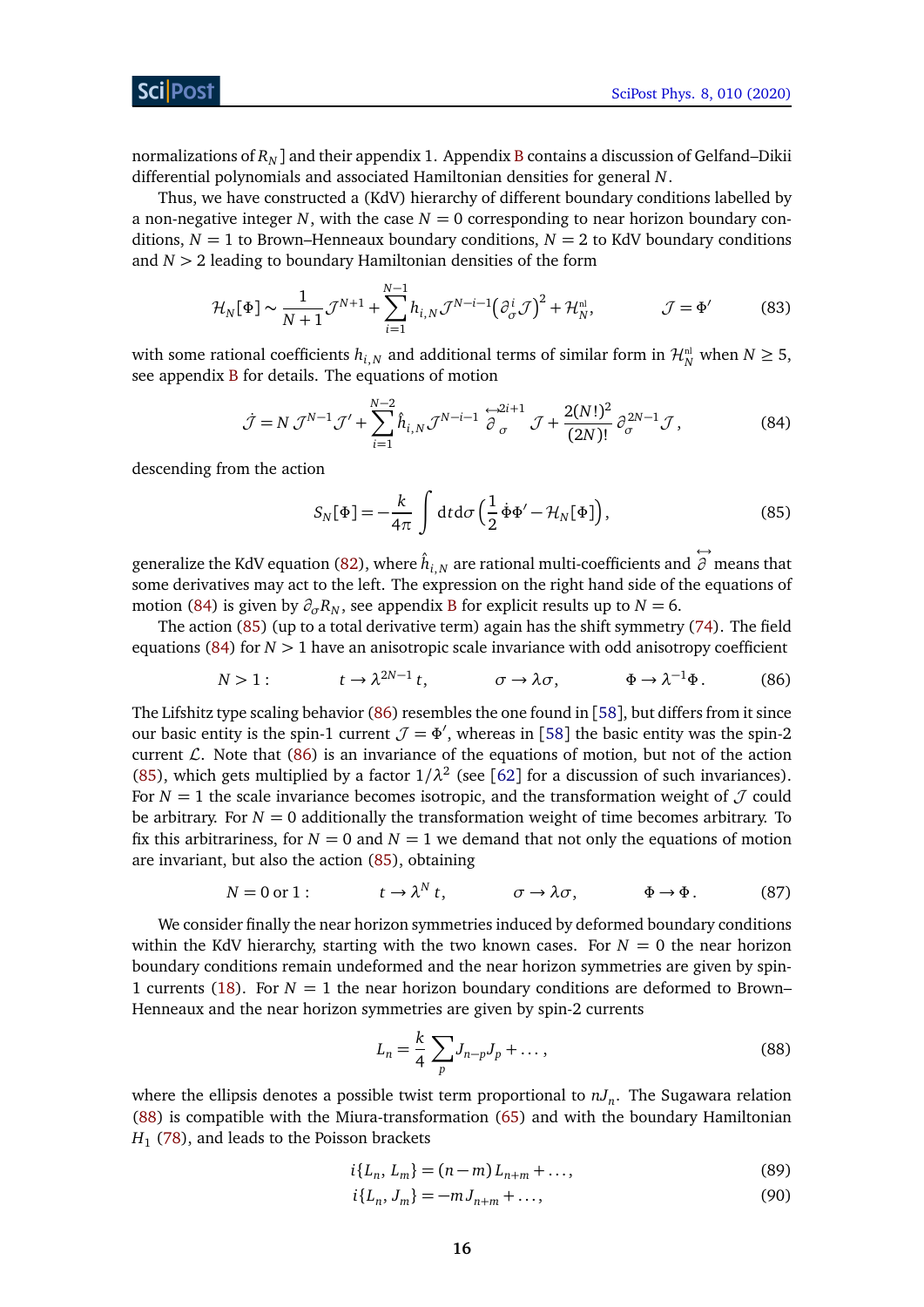where the ellipses denote possible central extensions depending on the twist term. Since [\(89\)](#page-15-4) is nothing but the Virasoro algebra, *L<sup>n</sup>* are spin-2 currents, with their usual brackets with the spin-1 current [\(90\)](#page-15-5).

For  $N = 2$  the situation is qualitatively different from  $N = 0$  and  $N = 1$ , since one obtains infinitely many mutually commuting charges, namely all the *H<sup>i</sup>* [[61](#page-27-12)]. Note that, for instance,  $H_0$  is the zero mode of the tower of  $N=0$  charges  $J_n$ ,  $H_1$  is the zero mode of the tower of *N* = 1 charges *L*<sub>*n*</sub>, and *H*<sub>*i*</sub> [\(83\)](#page-15-6) for *i*  $\geq$  2 are zero mode charges given by the whole hierarchy of boundary Hamiltonians. For  $N > 2$  the situation is identical to  $N = 2$ . Similar results were derived for a KdV hierarchy based on the Brown–Henneaux boundary charges by Perez, Tempo and Troncoso in [[58](#page-27-9)], where our  $\hat{u}(1)$  charges  $\mathcal J$  are replaced by the Virasoro charges  $\mathcal{L}$ . Most of their conclusions carry over to the present case, including the statements made in this paragraph.

# <span id="page-16-0"></span>**5 KdV scaling limit for the near horizon Hamiltonian**

In this section we consider analytic continuation of the family of boundary Hamiltonian den-sities [\(83\)](#page-15-6) to real  $N \in [0, 1]$  with the intention of taking the limit  $N = \epsilon \rightarrow 0^+$ , assuming large  $J$ . We start by omitting all derivative terms in  $J$ . There are three reasons for this.

- 1. For the boundary points of the interval of interest,  $N = 0, 1$ , the derivative terms are absent, so it does make sense to assume also the analytic continuation between these two points maintains this property.
- 2. In the limit of large black holes (which is necessary for a good semi-classical description) the quantity  $\mathcal J$  parametrically is large, which means that the first term in [\(83\)](#page-15-6) dominates over all the remaining terms.
- 3. When continuing analytically a good guiding principle is to maintain as many symmetries as possible. The scaling symmetry [\(87\)](#page-15-7) of the boundary action persists if there are no derivative terms present.

In the continuous family of boundary Hamiltonians

$$
H_{\epsilon} = \frac{k}{4\pi} \frac{\zeta_{\epsilon}}{\epsilon (1+\epsilon)} \int d\sigma \, \mathcal{J}^{1+\epsilon}, \qquad 0 \le \epsilon \le 1, \quad \zeta_{\epsilon} \in \mathbb{R}, \tag{91}
$$

a convenient normalization factor in front of the integral is introduced in order to have an interesting limit  $\epsilon \rightarrow 0^+,$ 

<span id="page-16-3"></span><span id="page-16-1"></span>
$$
\lim_{\epsilon \to 0^+} H_{\epsilon} = \frac{k}{4\pi} \zeta_{\epsilon} \int d\sigma \mathcal{J} \ln \mathcal{J} =: H_{\log},
$$
\n(92)

where we dropped a boundary term before taking the limit. The associated action at finite *ε* [using again the definitions [\(55\)](#page-11-3)-[\(57\)](#page-11-4)]

<span id="page-16-2"></span>
$$
S_{\epsilon}[\Phi] = \int dt d\sigma \left( \Pi \dot{\Phi}_{+} - \frac{k}{4\pi} \frac{\zeta_{\epsilon}}{\epsilon (1+\epsilon)} (\Phi')^{1+\epsilon} \right), \tag{93}
$$

yields the limiting action

$$
\lim_{\epsilon \to 0^+} S_{\epsilon}[\Phi] = \int dt d\sigma \left( \Pi \dot{\Phi}_+ - \frac{k}{4\pi} \zeta_{\epsilon} \Phi' \ln \left( \Phi' \right) \right) =: S_{\text{log}}[\Phi]. \tag{94}
$$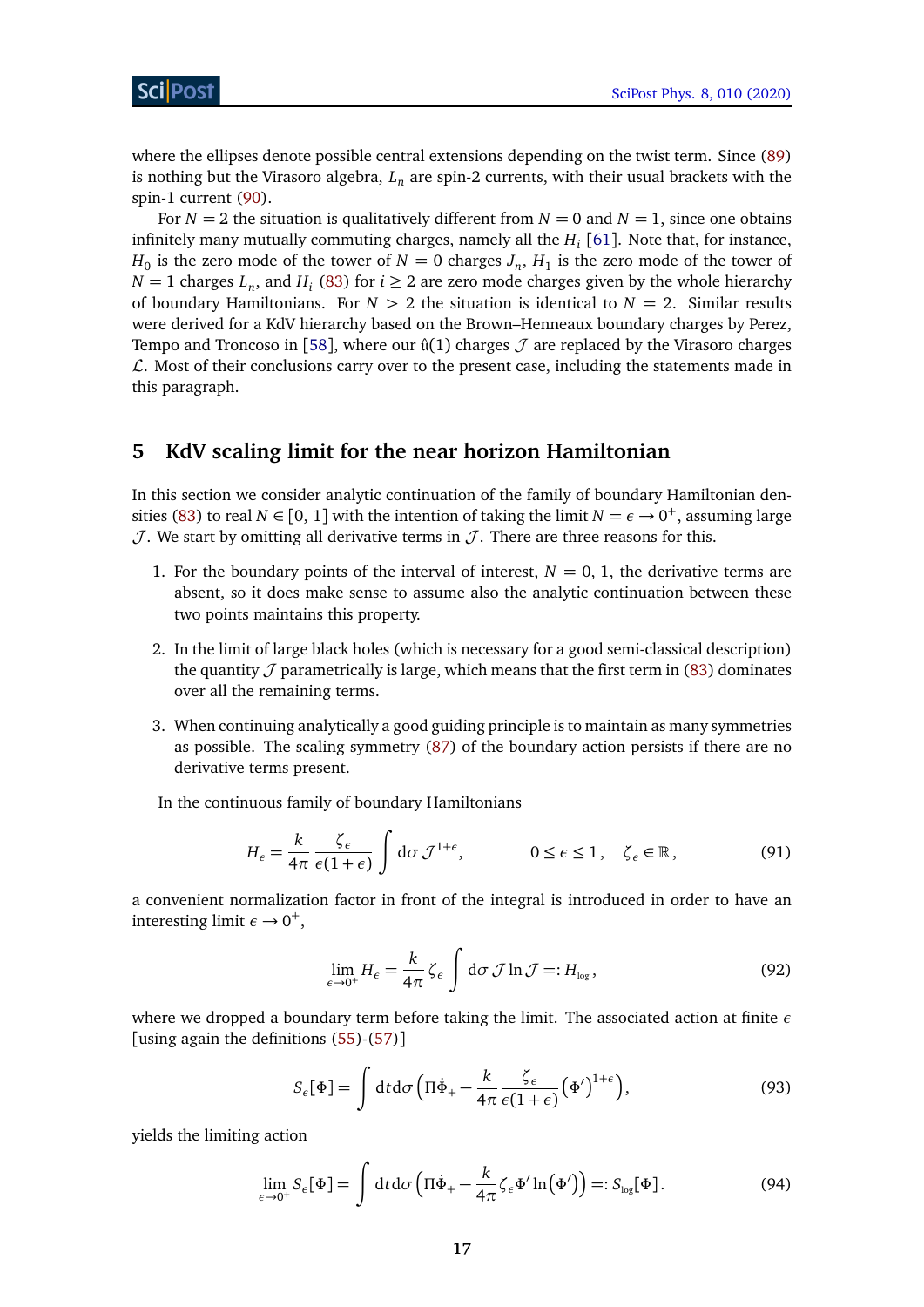The action [\(93\)](#page-16-1) is invariant under anisotropic scalings

$$
t \to \lambda^{\epsilon} t, \qquad \sigma \to \lambda \sigma, \qquad \Phi \to \Phi. \tag{95}
$$

For  $\epsilon = 1,0$  the result [\(87\)](#page-15-7) is recovered. Also the limiting action [\(94\)](#page-16-2) has this invariance for constant *ζ<sup>ε</sup>* , since the inhomogeneous term coming from the logarithm is a total derivative term. Gratifyingly, in the limit of vanishing *ε* the scale invariance above is compatible with the one of near horizon boundary conditions [[40,](#page-26-7)[58](#page-27-9)]

The field equations derived from the limiting action [\(94\)](#page-16-2),

$$
\dot{\Phi}' = -\zeta_e \frac{\Phi''}{\Phi'},\tag{96}
$$

can easily be integrated once,

<span id="page-17-0"></span>
$$
\dot{\Phi} = -\zeta_{\epsilon} (1 + \ln \Phi'),\tag{97}
$$

where the integration constant is fixed by the  $J_0$  field equation.

The off-shell Fourier-like expansion [\(50\)](#page-10-8) for *Φ* permits to decompose the integrated field equations [\(97\)](#page-17-0) in the limit of large  $J_0$ ,

<span id="page-17-3"></span>
$$
\dot{\Phi}_0 = -\zeta_{\epsilon} \left( 1 + \ln J_0 \right),\tag{98a}
$$

$$
\dot{J}_0 = 0, \tag{98b}
$$

<span id="page-17-1"></span>
$$
\dot{J}_n = -in\,\zeta \, \epsilon \frac{J_n}{J_0} + \dots \,,\tag{98c}
$$

with the solution

<span id="page-17-5"></span>
$$
\Phi(t,\,\sigma) = \Phi_0(t) + J_0(t)\,\sigma + \sum_{n \neq 0} \frac{J_n(t)}{in} e^{in\sigma} \stackrel{\text{EOM}}{=} \phi(t) + J_0\,\sigma + \sum_{n \neq 0} \frac{J_n^{(0)}}{in} e^{in\left(\sigma - \zeta_c\,t\,/J_0\right)} + \dots,\tag{99}
$$

where  $\phi(t) = -\zeta_e(1 + \ln J_0)t + \phi_0$ , the ellipses denote subleading terms in  $1/J_0$ , and  $J_n^{(0)}$  are integration constants of individual soft hair Fourier modes. Note that  $J_0$  vanishes as consequence of the field equations, so it is not an assumption but rather a result that the quantity determining the holonomy at  $\epsilon = 0$  is time independent.

The main physical consequence of the limiting action [\(94\)](#page-16-2) as compared to the near horizon action [\(52\)](#page-10-7) is that the soft hair excitations acquire a positive energy, which we calculate now.

Plugging the mode expansion [\(50\)](#page-10-8) into the Hamiltonian [\(92\)](#page-16-3) yields

$$
H_{\log} = \frac{k\zeta_{\epsilon}}{4\pi} \int d\sigma \left( J_0(t) + \sum_{n \neq 0} J_n(t) e^{in\sigma} \right) \left( \sum_{n \neq 0} \frac{J_n(t) e^{in\sigma}}{J_0(t)} - \frac{1}{2} \left( \sum_{n \neq 0} \frac{J_n(t) e^{in\sigma}}{J_0(t)} \right)^2 + \dots \right), \tag{100}
$$

where the ellipsis refers to higher order terms suppressed at least by  $1/J_0^3$  and to terms that exclusively depend on the zero mode  $J_0$  and thus do not contribute to the dynamics of soft hair excitations. Neglecting these terms, the Hamiltonian [\(100\)](#page-17-1) integrates to

$$
H_{\log} = \frac{k\zeta_{\epsilon}}{2J_0(t)} \sum_{n>0} J_n(t) J_{-n}(t) \stackrel{\text{EOM}}{=} \frac{k\zeta_{\epsilon}}{2J_0} \sum_{n>0} J_n^{(0)} J_{-n}^{(0)}.
$$
 (101)

Up to an overall factor, the term displayed in [\(101\)](#page-17-2) is essentially the Sugawara stress tensor of a spin-1 current. If expressed in terms of momenta [\(53\)](#page-10-6) the limiting Hamiltonian

<span id="page-17-4"></span><span id="page-17-2"></span>
$$
H_{\text{log}}[J_n, \Pi_n] = \frac{i k \zeta_{\epsilon}}{4 \Pi_0} \sum_{n>0} n J_n \Pi_n \tag{102}
$$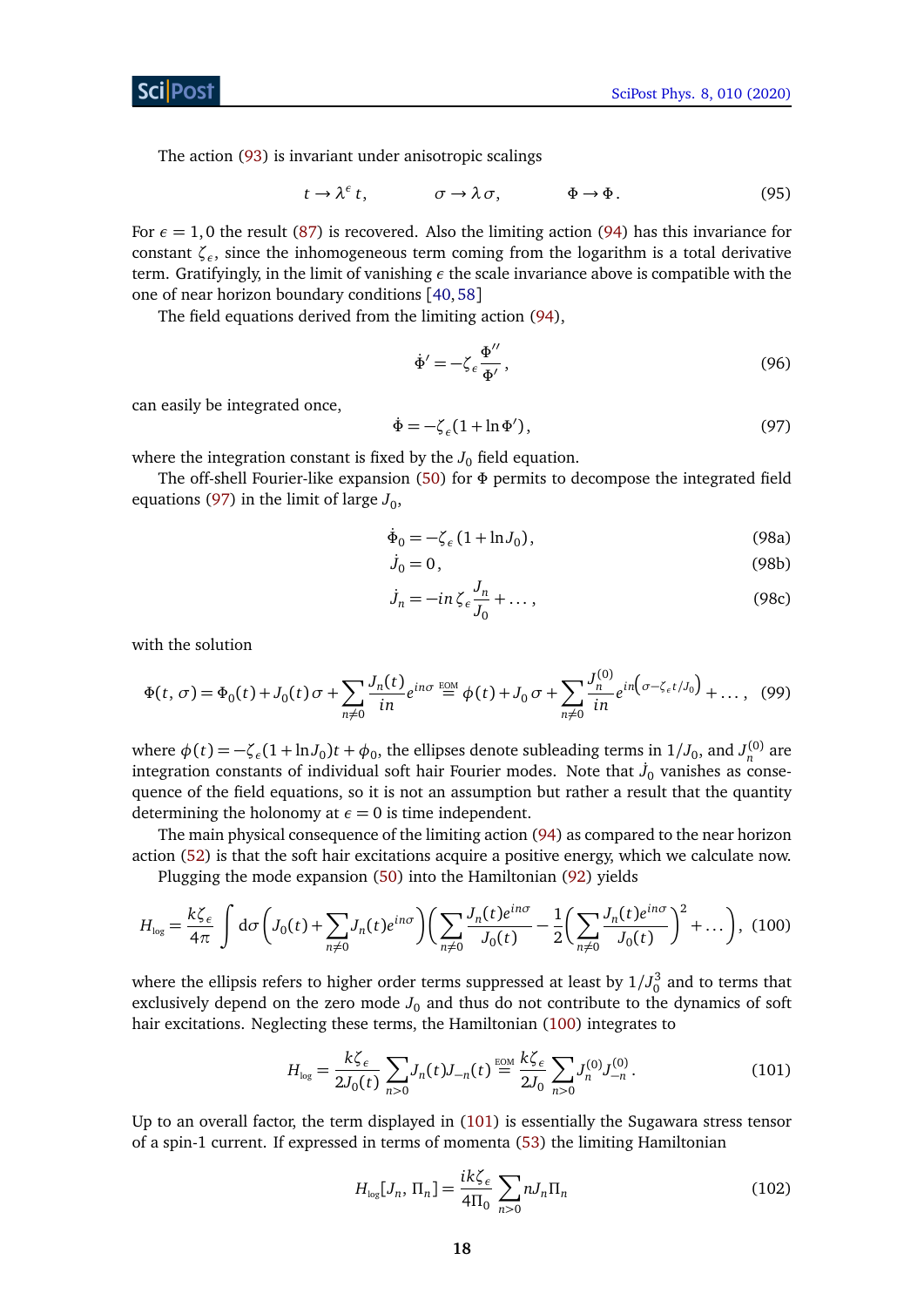ScilPos<sup>.</sup>

is of '*x p*-form'. The limiting Hamiltonian action

<span id="page-18-3"></span>
$$
S_{\text{log}}[\Phi_n, \Pi_n] = \int \mathrm{d}t \left( \sum_{n \ge 0} \dot{\Pi}_n J_n - H_{\text{log}} \right), \tag{103}
$$

recovers the on-shell condition  $J_0$  = const. and produces equations of motion for the soft hair excitations

$$
\dot{J}_n = -i n \zeta_\epsilon \frac{J_n}{J_0}, \qquad \qquad \dot{\Pi}_n = i n \zeta_\epsilon \frac{\Pi_n}{J_0}, \qquad (104)
$$

that coincide with [\(98\)](#page-17-3), up to terms suppressed by  $1/J_0^2$ .

Thus, soft hair excitations of the vacuum,  $J_{-n}|0\rangle$ , are not soft with respect to  $H_{\text{log}}$ , but rather are finite energy eigenstates,<sup>[7](#page-18-1)</sup>

<span id="page-18-5"></span><span id="page-18-4"></span>
$$
H_{\text{log}}J_{-n}|0\rangle = [H_{\text{log}}, J_{-n}]|0\rangle = \frac{\zeta_{\epsilon}}{J_0} n J_{-n}|0\rangle, \qquad (105)
$$

with eigenvalues proportional to *n*.

## <span id="page-18-0"></span>**6 Discussion**

We conclude with a comparison and intriguing relations to previous results and proposals, in particular the fluff proposal [[31,](#page-25-11)[32](#page-25-12)], starting with the latter.

The fluff proposal envisions the BTZ microstates as  $\hat{u}(1)$  descendents of the vacuum

$$
\left| \text{BTZ micro}\left( \{ n_i^{\pm} \} \right) \right\rangle = \prod J_{-n_i^+}^+ J_{-n_i^-}^- \left| 0 \right\rangle, \qquad J_n^{\pm} \left| 0 \right\rangle = 0, \quad \forall n \ge 0, \qquad (106)
$$

labelled by two sets of positive integers {*n* ±  $_i^{\pm}$ } subject to the spectral constraints

<span id="page-18-2"></span>
$$
\sum n_i^{\pm} = c \Delta^{\pm}, \qquad \Delta^{\pm} = \frac{1}{2} \left( \ell M_{\text{BTZ}} \pm J_{\text{BTZ}} \right) = \frac{c}{24} \left( J_0^{\pm} \right)^2, \tag{107}
$$

that provide a cutoff on these descendants. (It is assumed that the products of Brown–Henneaux central charge *c* and weights  $\Delta^{\pm}$  are large integers;  $M_{\text{BTZ}}$  and  $J_{\text{BTZ}}$  are Brown–Henneaux mass and angular momentum.) The spectral constraints [\(107\)](#page-18-2) give soft hair excitations an effective energy linear in the mode number *n*. This property leads to a Hardy–Ramanujan counting [[63](#page-27-14)] of the degeneracy of û(1) descendants (dubbed "fluff") leading to the Bekenstein-Hawking entropy of BTZ black holes. While in [[31](#page-25-11)] the constraints [\(107\)](#page-18-2) were imposed essentially by an argument going back to Bañados [[64](#page-27-15)], in [[32](#page-25-12)] they were derived from independent working assumptions. One of them required the existence of a weight-1 CFT primary  $W = \exp(-\Phi)$ with the twisted periodicity property  $W(\tau, \sigma+2\pi) = \exp(-2\pi J_0) W(\tau, \sigma)$  and non-vanishing commutation relation between the zero mode operator *Φ*ˆ <sup>0</sup> of *Φ* and the zero mode operator  $\hat{J}_0$  of the û(1) current.

Key aspects of the fluff proposal reproduced by our limiting action [\(103\)](#page-18-3) with [\(102\)](#page-17-4) are

- 1. the fact that soft hair excitations fall into  $\hat{u}(1)$  current algebra representations [\(54\)](#page-10-9)
- 2. the existence of a canonically conjugate to the near horizon zero mode charge  $J_0$ , namely *Φ*0 , with Poisson bracket [\(54\)](#page-10-9)
- 3. the existence of a weight-1 CFT primary operator  $X' = \mathcal{W} = \exp(-\Phi)$  in [\(64\)](#page-12-6) with generalized periodicity property [\(40\)](#page-9-3)

<span id="page-18-1"></span><sup>&</sup>lt;sup>7</sup>In evaluating the commutator [\(105\)](#page-18-4) we made the canonical replacement  $i\{\, \} \to [\, ,\,]$  and used the left Poisson bracket [\(54\)](#page-10-9), since we still have the same symplectic structure as in the undeformed theory.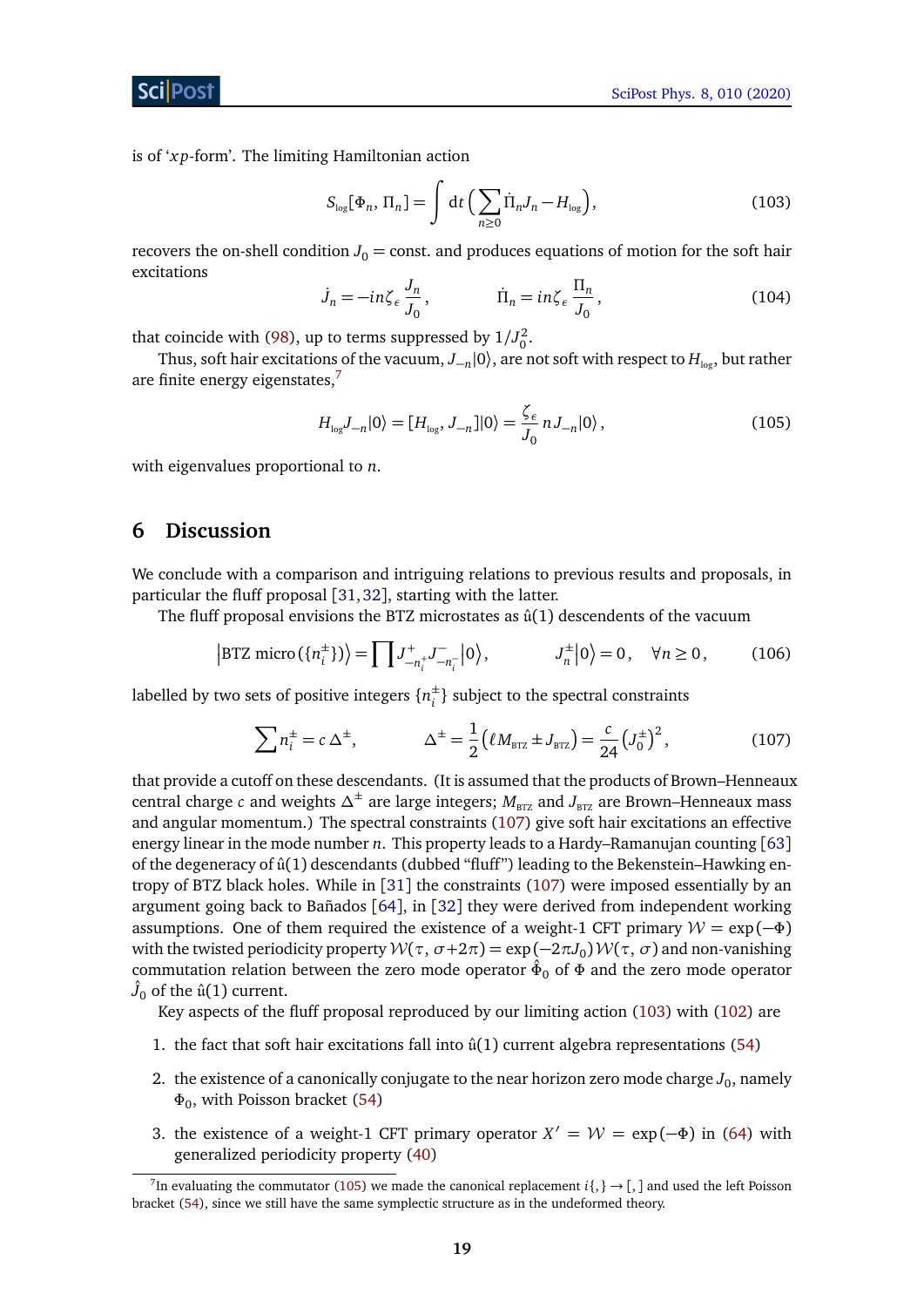4. the lift of soft hair degeneracy to energies linear in the mode number *n*, see [\(105\)](#page-18-4).

Additionally, the anisotropic scale invariance of the original near horizon action [\(47\)](#page-10-3) is shared by the limiting action [\(94\)](#page-16-2), which played a crucial rôle in a Cardy-type of counting of BTZ microstates from a near horizon perspective [[65](#page-28-0)]. We have thus confirmed crucial aspects of the fluff proposal [[31,](#page-25-11)[32](#page-25-12)].

<span id="page-19-0"></span>However, we have not succeeded in deriving all important aspects of the fluff proposal. In particular, the free parameter *ζ<sup>ε</sup>* appearing as prefactor in the Hamiltonian [\(102\)](#page-17-4) is undetermined. In order to obtain the spectral constraints [\(107\)](#page-18-2) we need to fix it to the value

desired: 
$$
\zeta_{\epsilon}^{\pm} = \frac{J_0^{\pm}}{c}
$$
 (108)

in each chiral sector, assuming  $H^{\pm}_{\text{loc}}$  $\frac{1}{\log}$ BTZ micro ({ $n_i^{\pm}$  $\langle i^{\pm} \rangle$ } $\rangle = \Delta^{\pm}$  BTZ micro ({*n*<sup> $\pm$ </sup><sub>*i*</sub>  $\binom{\pm}{i}$ ) $\left\{ \text{ for BTZ mi-} \right.$ crostates [\(106\)](#page-18-5). There are two reasons why the choice [\(108\)](#page-19-0) is not obvious. First of all, if we keep  $J_0$  as state-dependent parameter then it is impossible to demand [\(108\)](#page-19-0) without deforming the boundary conditions, since *ζ<sup>ε</sup>* is a chemical potential. Second, even if we allow for possible dependence of  $J_0$  the choice [\(108\)](#page-19-0) is not the most natural one; instead, the commutation relation [\(105\)](#page-18-4) and the solution [\(99\)](#page-17-5) both may suggest  $\zeta_e = J_0$  as 'natural'.

We explain now how these issues could be resolved. The first issue is reminiscent of the dilaton gravity description [[66](#page-28-1)] of the SYK model [[67–](#page-28-2)[70](#page-28-3)], the key issue being that the dilaton is allowed to fluctuate, while its zero mode is kept fixed [[71,](#page-28-4) [72](#page-28-5)]. To resolve this issue, we can simply impose the additional restriction that  $J_0$  is kept fixed (like in the microcanonical ensemble) while all other Fourier excitations  $J_n$  are allowed to vary. The asymptotic symmetry algebra [\(18\)](#page-5-1) is compatible with this restriction.

The second issue was already encountered in Carlip's attempt to account for the BTZ black hole entropy, see [[73](#page-28-6)] and refs. therein. Without further input, a  $\hat{u}(1)$  current naturally leads to a Virasoro algebra with (quantum) central charge  $c = 1$  rather than a (classical) central charge with Brown–Henneaux value  $c = 3\ell/(2G)$ , which would lead to a considerable under-counting of the degeneracy of microstates.

Therefore, for the fluff proposal to work it is important not only to provide a controlled cutoff on the soft hair spectrum (we have succeeded in doing so in the present work), but also to produce the desired result [\(108\)](#page-19-0). In [[32](#page-25-12)] this issue was resolved by a set of Bohr-type quantization conditions that led to a counting of a discrete set of conical defect geometries with certain rational values for the conical defect as building blocks for the BTZ microstates. It would be desirable to derive these conditions [or to directly derive [\(108\)](#page-19-0)] from first principles.

In our way of providing a cutoff for soft hair excitations we used the KdV hierarchy and the gravity-approximation. Since the latter corresponds to the large central charge approximation on the CFT side, it could be rewarding to compare our results with corresponding large *c* results, such as [[74,](#page-28-7)[75](#page-28-8)].

Finally, let us point out two different ways of interpreting our near horizon boundary conditions as ultrarelativistic limit of some other theory.

The first one starts from the Floreanini–Jackiw action  $(62)$ , where the parameter  $\mu$  has the physical interpretation as propagation speed of the chiral boson. The ultrarelativistic (or Carrollian) limit is  $\mu \rightarrow 0$  and recovers our near horizon action [\(47\)](#page-10-3). This concurs, at least in spirit, with the near horizon analysis by Donnay and Marteau [[76](#page-28-9)] and Penna [[77](#page-28-10)], who found Carrollian structures at black hole horizons.

<span id="page-19-1"></span>The second consideration starts from bosonic string theory, where the string spectrum is given by

$$
X_{\pm}^{\mu}(t \pm \sigma) = \frac{x^{\mu}}{2} + \frac{\ell_s^2}{2} p_{\pm}^{\mu}(t \pm \sigma) + \frac{\ell_s}{\sqrt{2}} \sum_{n \neq 0} \frac{\alpha_{-n}^{\pm}}{in} e^{in(t \pm \sigma)}.
$$
 (109)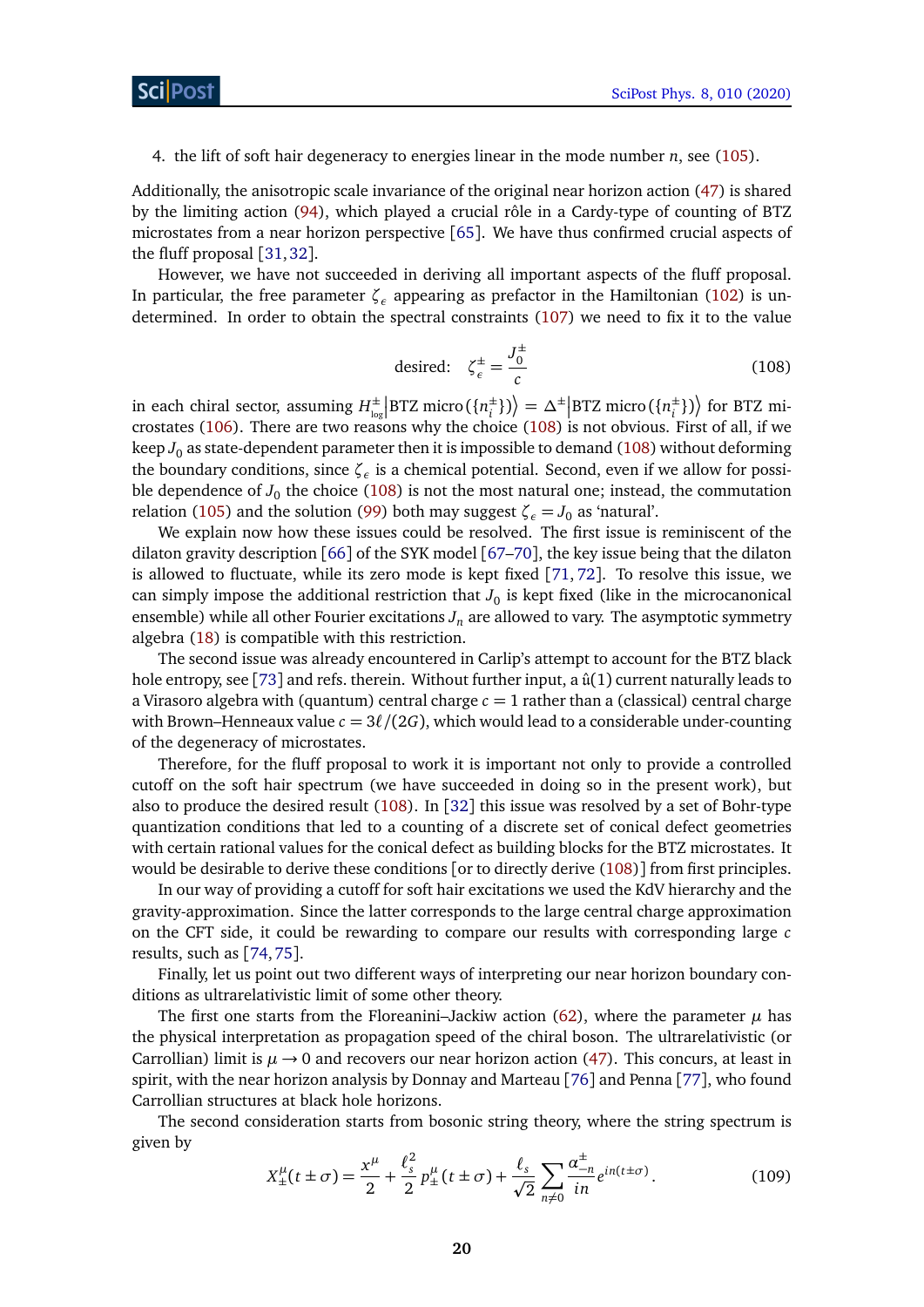In the naive ultrarelativistic limit  $t \to \epsilon t$ ,  $\sigma \to \sigma$ ,  $\epsilon \to 0$  [\(109\)](#page-19-1) reduces to

$$
X^{\mu}_{\pm}(\sigma) = \frac{x^{\mu}}{2} \pm \frac{\ell_s^2}{2} p^{\mu}_{\pm} \sigma + \frac{\ell_s}{\sqrt{2}} \sum_{n \neq 0} \frac{\alpha^{\pm}_{-n}}{in} e^{\pm in\sigma}, \qquad (110)
$$

which is equivalent to the on-shell expansion [\(49\)](#page-10-2) for constant  $\Phi_0$ , identifying  $x^{\mu} = 2\Phi_0$ ,  $\ell_s^2 p_+^\mu = 2 J_0$  and  $\ell_s \alpha_{-n}^+ = \sqrt{2} J_n$  (and similarly for the other chiral sector). A more careful ultrarelativistic limit also features the linear term in time present in [\(49\)](#page-10-2) and is relevant for tensionless strings [[28](#page-25-8)], which suggests [[78–](#page-28-11)[81](#page-28-12)] that (nearly) tensionless strings could play a key rôle in the near horizon descriptions of generic black holes and in understanding their microstates.

## **Acknowledgements**

We are grateful to Hamid Afshar, Martin Ammon, Stephane Detournay, Hernán González, Philip Hacker, Zahra Mirzaiyan, Alfredo Perez, Stefan Prohazka, Max Riegler, Shahin Sheikh-Jabbari, David Tempo, Ricardo Troncoso, Raphaela Wutte, Hossein Yavartanoo and Céline Zwikel for collaboration on near horizon boundary conditions. We thank Arjun Bagchi, Glenn Barnich, Laura Donnay, Oscar Fuentealba, Gaston Giribet, Hernán González, Marc Henneaux, Javier Matulich, Blaja Oblak, Malcolm Perry and Andy Strominger for discussions. We thank particularly one of our referees, Kristan Jensen, for insisting that making the holonomies timedependent could (and actually did) affect some of our results.

**Funding information** This work was supported by the FWF projects P30822 and P28751. WM is supported by the ERC Advanced Grant *High-Spin-Grav* and by FNRS-Belgium (convention FRFC PDR T.1025.14 and convention IISN 4.4503.15). Part of this work was completed during the Programme and Workshop "Higher spins and holography" in March/April 2019 at the Erwin Schrödinger International Institute for Mathematics and Physics (ESI), and we thank ESI for hosting us.

## <span id="page-20-0"></span>**A Brown–Henneaux boundary conditions and holonomies**

As discusssed in the main text, boundary conditions are provided by specifying the form of  $a_{\sigma}$ . Being a flat connection,  $a_{\sigma}$  can locally always be written as  $g^{-1}\partial_{\sigma}g$ . What distinguishes solutions are the global charges, which in turn are measured by Wilson loops, or holonomies of the connection around a closed *σ*-cycle.

<span id="page-20-1"></span>
$$
H_{\sigma} = \text{tr}\Big(\mathcal{P}\exp\oint a_{\sigma} d\sigma\Big). \tag{111}
$$

Because  $a_{\sigma}$  is an element of the  $\mathfrak{sl}(2,\mathbb{R})$  algebra, the holonomy around the  $\sigma$ -cycle is characterized by the conjugacy classes of  $SL(2,\mathbb{R})$ . These are

**Hyperbolic.** Conjugate to dilatation  $g \sim \begin{pmatrix} e^{2\pi\lambda} & 0 \\ 0 & -2 \end{pmatrix}$  $\begin{pmatrix} 2\pi\lambda & 0 \\ 0 & e^{-2\pi\lambda} \end{pmatrix}$ , with holonomy  $H_{\sigma} = 2 \cosh(2\pi\lambda)$ 

**Parabolic.** Conjugate to translation  $g \sim \begin{pmatrix} 1 & 2\pi a \ 0 & 1 \end{pmatrix}$ , with holonomy  $H_{\sigma} = 2$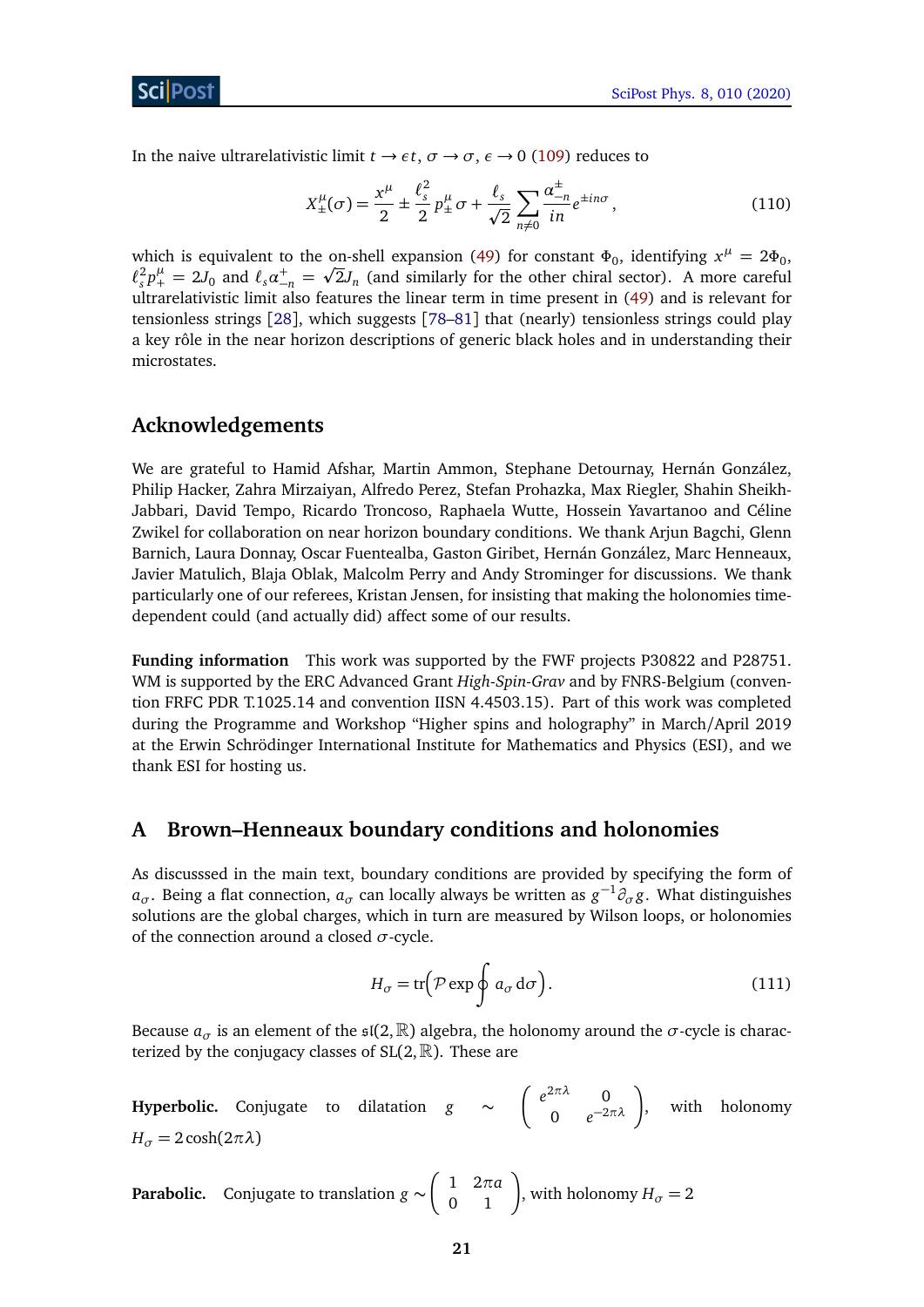**Elliptic.** Conjugate to rotation  $g \sim \begin{pmatrix} \cos 2\pi a & \sin 2\pi a \\ -\sin 2\pi a & \cos 2\pi a \end{pmatrix}$ , with holonomy  $H_{\sigma} = 2\cos(2\pi a)$ 

To obtain the boundary conditions of Brown and Henneaux we take  $a_{\sigma}$  to be in the 'highest weight gauge' (and similarly for  $\bar{a}$ <sub> $\sigma$ </sub>)

<span id="page-21-1"></span>
$$
a_{\sigma} = L_{+} - \mathcal{L}(t, \sigma) L_{-} = \begin{pmatrix} 0 & \mathcal{L} \\ 1 & 0 \end{pmatrix}.
$$
 (112)

This choice indeed leads to an asymptotic Virasoro symmetry algebra with the Brown– Henneaux central charge, which can be shown by computing the charges and the variations of  $a_{\sigma}$  under boundary condition preserving gauge transformations  $\varepsilon$ .

$$
\delta_{\varepsilon} a_{\sigma} = \partial_{\sigma} \varepsilon + [a_{\sigma}, \varepsilon] = \begin{pmatrix} 0 & \delta_{\varepsilon} \mathcal{L} \\ 0 & 0 \end{pmatrix}.
$$
 (113)

Expanding  $\varepsilon = \varepsilon^n L_n$  yields  $\varepsilon^+ = \varepsilon^+ (\varepsilon^+)$  and

$$
\varepsilon^0 = -\partial_\sigma \varepsilon^+, \qquad \qquad \varepsilon^- = \frac{1}{2} \partial_\sigma^2 \varepsilon^+ - \mathcal{L} \varepsilon^+, \qquad (114)
$$

$$
\delta_{\varepsilon} \mathcal{L} = \partial_{\sigma} \mathcal{L} \varepsilon^{+} + 2 \mathcal{L} \partial_{\sigma} \varepsilon^{+} - \frac{1}{2} \partial_{\sigma}^{3} \varepsilon^{+}.
$$
\n(115)

Using this result in the expression for the charges [\(14\)](#page-4-3) and assuming  $\varepsilon^+$  is state-independent, i.e.,  $\delta \varepsilon^+ = 0$ , one may trivially integrate them and finds

<span id="page-21-3"></span><span id="page-21-2"></span>
$$
Q(\varepsilon) = \frac{k}{2\pi} \oint \mathrm{d}\sigma \, \varepsilon^+ \mathcal{L} \,. \tag{116}
$$

After expanding the charges in Fourier modes and using the fact that the Poisson brackets of the charges can be computed by  $\{Q(\varepsilon_1), Q(\varepsilon_2)\} = \delta_{\varepsilon_1} Q(\varepsilon_2)$ , one can easily see the appearance of the Virasoro algebra with a central charge  $c = 6k = \frac{3\ell}{26}$  $\frac{3\ell}{2G}$  from the transformation law [\(115\)](#page-21-3).

The time component part of the connection can be taken to have the same structure as the gauge parameter  $\varepsilon$ , but with an arbitrary function  $\mu$  instead of  $\varepsilon^+$ . Explicitly,

<span id="page-21-0"></span>
$$
a_t = \varepsilon(\mu) = \mu L_+ - \partial_\sigma \mu L_0 + \left(\frac{1}{2}\partial^2 \mu - \mathcal{L}\mu\right) L_-\,. \tag{117}
$$

The metrics (with  $\mu = 1$ ) to which these solutions correspond are the so-called Bañados-metrics [[82](#page-29-0)]. They are obtained by taking  $b(r) = \exp(r/\ell L_0)$  (and similarly for the barred sector) and plugging the connection into [\(12\)](#page-3-4)

$$
ds^{2} = dr^{2} - \ell^{2} \left( e^{r/\ell} dx^{+} - e^{-r/\ell} \bar{\mathcal{L}}(x^{-}) dx^{-} \right) \left( e^{r/\ell} dx^{-} - e^{-r/\ell} \mathcal{L}(x^{+}) dx^{+} \right). \tag{118}
$$

Here we used light cone coordinates  $x^{\pm} = t/\ell \pm \sigma$ .

We can characterize the Bañados solutions by considering the holonomies of the connections  $a_{\sigma}$  and  $\bar{a}_{\sigma}$ . The holonomy of the connection [\(112\)](#page-21-1) (for constant L) is given by

$$
H_{\sigma}(a_{\sigma}) = \text{tr}\left(\exp(2\pi\sqrt{4\mathcal{L}})L_0\right) = e^{2\pi\sqrt{\mathcal{L}}} + e^{-2\pi\sqrt{\mathcal{L}}},\qquad(119)
$$

and likewise for the other sector. This implies that for  $\mathcal{L} > 0$  the holonomy falls into the hyperbolic conjugacy class of SL(2,  $\mathbb{R}$ ). When  $\mathcal{L} = 0$ , the holonomy is parabolic and for  $\mathcal{L} < 0$ it is elliptic.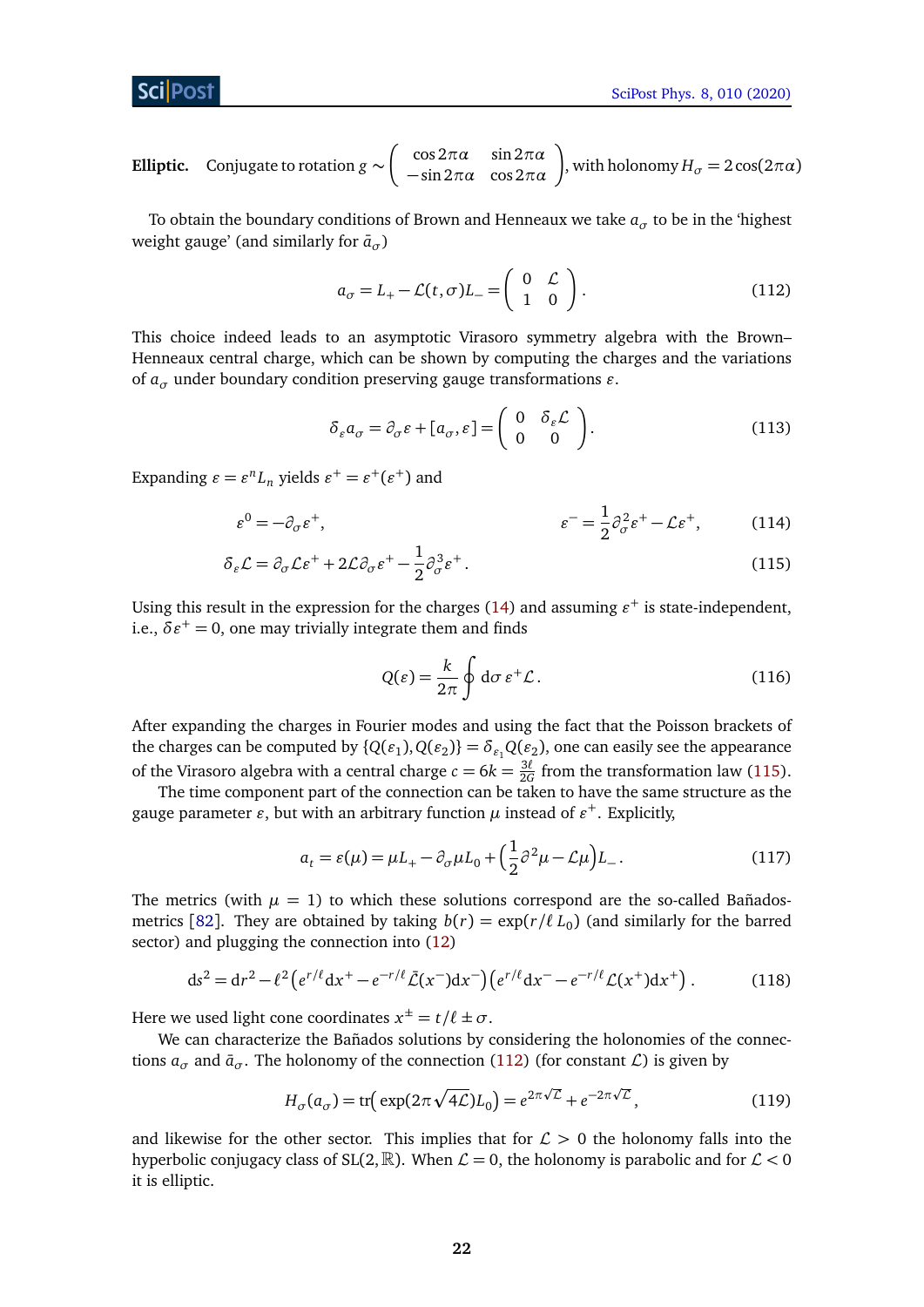The Bañados solutions for

<span id="page-22-3"></span>
$$
\mathcal{L} = \frac{2G}{\ell} (\ell \mathfrak{m} + \mathfrak{j}), \qquad \qquad \bar{\mathcal{L}} = \frac{2G}{\ell} (\ell \mathfrak{m} - \mathfrak{j}), \qquad (120)
$$

correspond to BTZ black holes with mass m and angular momentum j. Thus, generic BTZ black holes have hyperbolic holonomies, whereas extremal black holes (where either  $\mathcal{L}$  of  $\bar{\mathcal{L}} = 0$ ) have one connection with parabolic holonomy while the other is still hyperbolic. Whenever  $\mathcal L$  or  $\bar{\mathcal L}$  is negative, then the holonomy is conjugate to a complex SL(2, R) element unless  $\mathcal{L}=-\frac{1}{4}$  $\frac{1}{4}n^2$  and likewise for  $\bar{\mathcal{L}}$ . At these points the bulk solution has an angular periodicity of  $2\pi n$ , with  $n=1$  corresponding to the global AdS<sub>3</sub> solution. Any other negative value of  $\mathcal{L}, \bar{\mathcal{L}}$ will give conical singularities.

## <span id="page-22-0"></span>**B Gelfand–Dikii differential polynomials and Hamiltonians**

We list here the first couple of Gelfand–Dikii differential polynomials generated recursively through the defining relation  $(75)^8$  $(75)^8$  $(75)^8$ 

$$
R_0 = 1,
$$
  $R_1 = \mathcal{J},$   $R_2 = \mathcal{J}^2 + \frac{1}{3} \mathcal{J}'',$  (121)

$$
R_3 = \mathcal{J}^3 - \frac{1}{2} \mathcal{J}'^2 + \left(\mathcal{J}\mathcal{J}'\right)' + \frac{1}{10} \mathcal{J}^{(4)},
$$
\n
$$
R_4 = \mathcal{J}^4 - 2\mathcal{J}\mathcal{J}'^2 + \frac{1}{5} \mathcal{J}''^2 + \frac{2}{3} \left(\mathcal{J}^3\right)'' + \frac{2}{5} \left(\mathcal{J}\mathcal{J}''\right)'' + \frac{1}{35} \mathcal{J}^{(6)},
$$
\n(123)

$$
R_4 = \mathcal{J}^4 - 2\mathcal{J}\mathcal{J}'^2 + \frac{1}{5}\mathcal{J}''^2 + \frac{2}{3}\left(\mathcal{J}^3\right)'' + \frac{2}{5}\left(\mathcal{J}\mathcal{J}''\right)'' + \frac{1}{35}\mathcal{J}^{(6)},
$$
\n
$$
R_5 = \mathcal{J}^5 - 5\mathcal{J}^2\mathcal{J}'^2 + \mathcal{J}\mathcal{J}''^2 - \frac{1}{14}\mathcal{J}'''^2 + \frac{5}{6}\left(\mathcal{J}^4\right)'' + \left(\mathcal{J}^2\mathcal{J}''\right)'' + \frac{5}{9}\left(\mathcal{J}'^3\right)'
$$
\n(123)

$$
+\frac{1}{7} \left(\mathcal{J}\mathcal{J}^{(4)}\right)'' + \frac{1}{7} \left(\mathcal{J}'\mathcal{J}^{(4)}\right)' + \frac{13}{42} \left(\mathcal{J}''^{2}\right)'' + \frac{1}{126} \mathcal{J}^{(8)},
$$
(124)

$$
R_6 = \mathcal{J}^6 - 10\mathcal{J}^3 \mathcal{J}'^2 + 3\mathcal{J}^2 \mathcal{J}''^2 - \frac{3}{7} \mathcal{J} \mathcal{J}'''^2 + \frac{1}{42} \left( \mathcal{J}^{(4)} \right)^2 - \frac{5}{6} \mathcal{J}'^4 + \frac{30}{63} \mathcal{J}''^3
$$
  
 
$$
+ \left( \mathcal{J}^5 \right)'' + 2 \left( \mathcal{J}^3 \mathcal{J}'' \right)'' + \frac{10}{3} \left( \mathcal{J} \mathcal{J}'^3 \right)' + \frac{1}{7} \left( 3\mathcal{J}^2 \mathcal{J}^{(4)} + 6\mathcal{J} \mathcal{J}' \mathcal{J}''' + 7\mathcal{J}'^2 \mathcal{J}'' \right)''
$$
  
 
$$
+ \frac{1}{21} \left( 60 \mathcal{J} \mathcal{J}'' \mathcal{J}''' + 9 \mathcal{J}' \mathcal{J}''^2 + \mathcal{J} \mathcal{J}^{(7)} + 3\mathcal{J}' \mathcal{J}^{(6)} + 8\mathcal{J}'' \mathcal{J}^{(5)} + 11\mathcal{J}''' \mathcal{J}^{(4)} \right)'
$$
  
 
$$
+ \frac{1}{462} \mathcal{J}^{(10)},
$$
 (125)

$$
\begin{aligned}\n\vdots &= \mathbb{I} \\
R_N &= \mathcal{J}^N + N \sum_{i=1}^{N-2} (-1)^i \frac{((i+1)!)^2}{(2i+2)!} \binom{N-1}{i+1} \mathcal{J}^{N-i-2} \left(\partial_{\sigma}^i \mathcal{J}\right)^2 + N \mathcal{H}_{N-1}^{\text{nl}} + \partial_{\sigma} R_N^{\text{td}},\n\end{aligned} \tag{126}
$$

where  $\mathcal{H}^\text{nl}_{N-1}$  is defined below and  $R^\text{td}_N$  captures total derivative terms. Their schematic form for  $N > 2$  is given by

$$
R_N^{\rm td} = \sum_{\{b_{i,N}\}} r_{\{b_{i,N}\}} \mathcal{J}^{b_{0,N}} \prod_{i=1}^{2N-5} \left(\partial_{\sigma}^i \mathcal{J}\right)^{b_{i,N}} + \frac{2^{1-N}N!}{(2N-1)!!} \partial_{\sigma}^{2N-3} \mathcal{J},\tag{127}
$$

where the sets of non-negative integers  ${b_{i,N}}$  are subject to the constraints

<span id="page-22-2"></span>
$$
\sum_{i=0}^{2N-5} (i+2) b_{i,N} = 2N - 1, \qquad (128)
$$

and  $r_{\{b_{i,N}\}}$  are rational coefficients for each of these sets. The expression  $\mathcal{H}_N^{\tt nl}$  denotes terms at least cubic in derivatives of  $J$ . These terms vanish for  $N < 5$  and otherwise read

$$
\mathcal{H}_N^{\rm nl} = \sum_{\{a_{i,N}\}} h_{\{a_{i,N}\}} \mathcal{J}^{a_{0,N}} \prod_{i=1}^{N-4} \left(\partial_{\sigma}^i \mathcal{J}\right)^{a_{i,N}} + h_{\{a_{2,N}=1, a_{N-3,N}=2\}} \mathcal{J}'' \left(\partial_{\sigma}^{N-3} \mathcal{J}\right)^2, \tag{129}
$$

<span id="page-22-1"></span><sup>&</sup>lt;sup>8</sup>The coefficient of the third-derivative term in  $D$  defined below [\(75\)](#page-14-5) is free. We fixed it to  $\frac{1}{2}$ , which, together with our normalization choice for  $R_N$ , explains differences to (and between) results in the literature.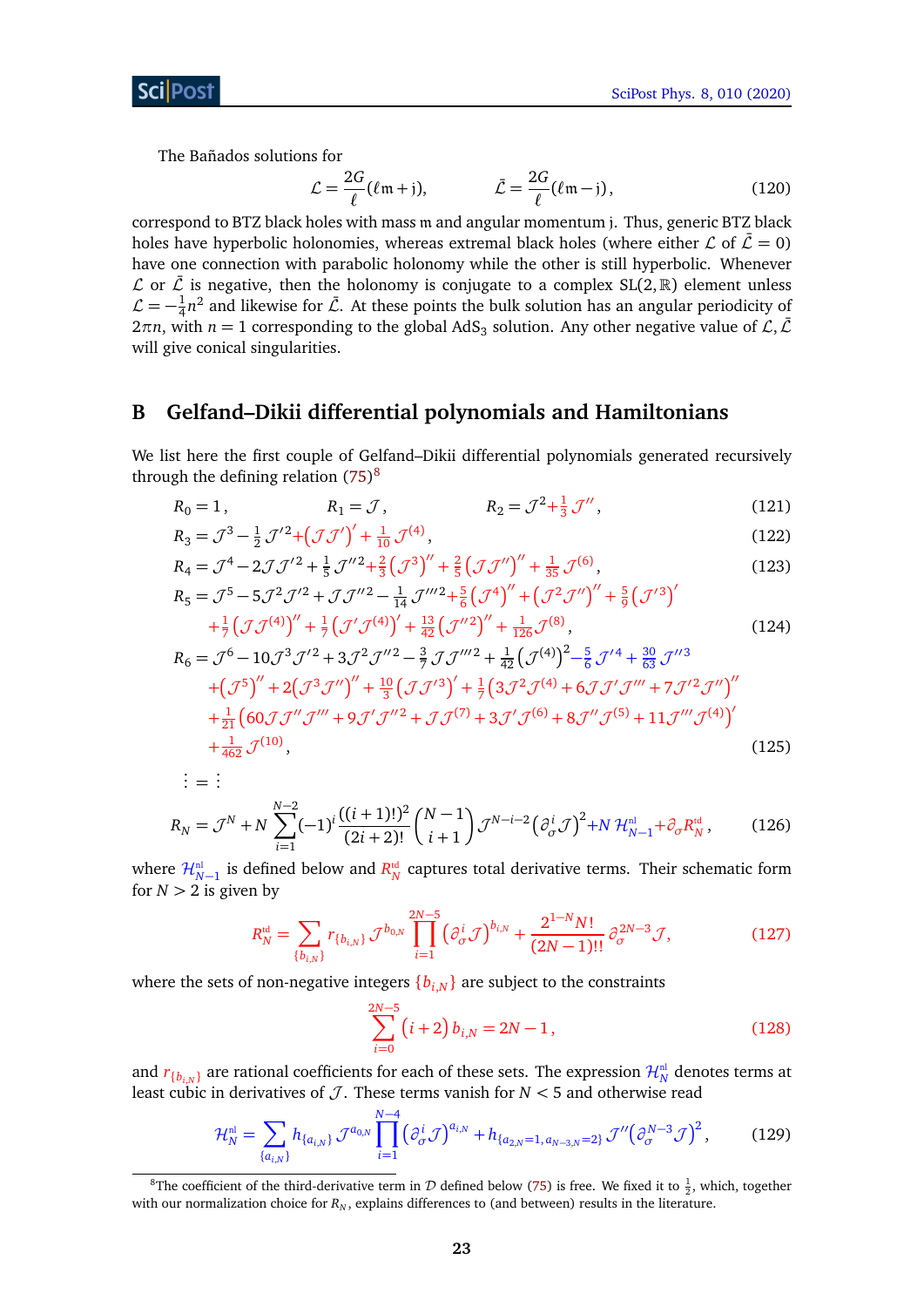where the sets of non-negative integers  $\{a_{i,N}\}$  are subject to the constraints

$$
\sum_{i=0}^{N-4} (i+2) a_{i,N} = 2N+2, \qquad \sum_{i=1}^{N-4} a_{i,N} \ge 3, \qquad a_{i^{\max},N} \ge 2, \qquad (130)
$$

with  $a_{i^{max},N}$  denoting the number for the largest value of  $i = i^{max}$  that leads to non-vanishing  $a_{i,N}$  within a given set  $\{a_{i,N}\}$ , and  $h_{\{a_{i,N}\}}$  are rational coefficients for each of these sets. Explicit results for  $N = 5, 6, 7$  are

$$
\mathcal{H}_5^{\rm nl} = -\frac{5}{36} \mathcal{J}'^4 + \frac{5}{63} \mathcal{J}''^3,
$$
\n(131)

$$
\mathcal{H}_6^{\text{nl}} = -\frac{5}{6} \mathcal{J} \mathcal{J}'^4 + \frac{10}{21} \mathcal{J} \mathcal{J}''^3 + \frac{1}{2} \mathcal{J}'^2 \mathcal{J}''^2 - \frac{5}{42} \mathcal{J}'' \mathcal{J}'''^2,
$$
(132)

$$
\mathcal{H}_{7}^{\text{nl}} = -\frac{35}{12} \mathcal{J}^{2} \mathcal{J}'^{4} + \frac{5}{3} \mathcal{J}^{2} \mathcal{J}''^{3} + \frac{7}{2} \mathcal{J} \mathcal{J}'^{2} \mathcal{J}''^{2} - \frac{5}{6} \mathcal{J} \mathcal{J}'' \mathcal{J}'''^{2} + \frac{7}{24} \mathcal{J}''^{4} - \frac{1}{4} \mathcal{J}'^{2} \mathcal{J}'''^{2} + \frac{7}{132} \mathcal{J}'' \left( \mathcal{J}^{(4)} \right)^{2}.
$$
 (133)

The split in [\(126\)](#page-22-2) into *N*  $\mathcal{H}_{N-1}^{\mathfrak{n}}$  and  $\partial_{\sigma}R_N$  is ambiguous, since we can add total derivative terms to the former and subtract them from the latter. Above we made particular choices for  $\mathcal{H}_N^{\tt ml}$  that minimize the number of derivatives acting on the  $J$ -factor with the highest number of derivatives for each term. (For instance, the term  $\mathcal{J}'^2 \mathcal{J}'''^2$  in [\(133\)](#page-23-1), up to total derivative terms and a term proportional to  $\mathcal{J}''^4$ , is equivalent to  $-\mathcal{J}'^2 \mathcal{J}'' \mathcal{J}^{(4)}$ , which has four derivatives on the last factor, whereas the original term had at most three derivatives.)

A cross-check on the numerical factors in [\(121\)](#page-22-3)-[\(126\)](#page-22-2) is the relation [[61](#page-27-12)]

<span id="page-23-2"></span><span id="page-23-1"></span>
$$
\frac{\partial R_N}{\partial \mathcal{J}} = N R_{N-1} \,. \tag{134}
$$

Note that additionally all black terms in [\(126\)](#page-22-2) (the ones displayed explicitly) are mapped to each other via [\(134\)](#page-23-2); the same is true for the red and <mark>blue</mark> terms for our choice of  $\mathcal{H}_N^{\mathfrak{n}!}$ .

The associated Hamiltonian densities  $\mathcal{H}_N$  obeying

$$
\delta \mathcal{H}_N \sim R_N \, \delta \mathcal{J} \sim \frac{1}{N+1} \, \delta R_{N+1} \,, \tag{135}
$$

(where ∼ denotes equality up to total derivative terms) are given by

$$
\mathcal{H}_0 = \mathcal{J}, \qquad \qquad \mathcal{H}_1 = \frac{1}{2}\mathcal{J}^2, \qquad \qquad \mathcal{H}_2 = \frac{1}{3}\mathcal{J}^3 - \frac{1}{6}\mathcal{J}'^2, \qquad (136)
$$

$$
\mathcal{H}_3 = \frac{1}{4} \mathcal{J}^4 - \frac{1}{2} \mathcal{J} \mathcal{J}'^2 + \frac{1}{20} \mathcal{J}''^2,
$$
  
\n
$$
\mathcal{H}_4 = \frac{1}{5} \mathcal{J}^5 - \mathcal{J}^2 \mathcal{J}'^2 + \frac{1}{5} \mathcal{J} \mathcal{J}''^2 - \frac{1}{70} \mathcal{J}'''^2,
$$
\n(138)

$$
\mathcal{H}_5 = \frac{1}{6} \mathcal{J}^6 - \frac{5}{3} \mathcal{J}^3 \mathcal{J}'^2 + \frac{1}{2} \mathcal{J}^2 \mathcal{J}''^2 - \frac{1}{14} \mathcal{J} \mathcal{J}'''^2 + \frac{1}{252} (\mathcal{J}^{(4)})^2 + \mathcal{H}_5^{nl},
$$
(139)

$$
\mathcal{H}_6 = \frac{1}{7} \mathcal{J}^7 - \frac{5}{2} \mathcal{J}^4 \mathcal{J}'^2 + \mathcal{J}^3 \mathcal{J}''^2 - \frac{3}{14} \mathcal{J}^2 \mathcal{J}'''^2 + \frac{1}{42} \mathcal{J} \big( \mathcal{J}^{(4)} \big)^2 - \frac{1}{924} \big( \mathcal{J}^{(5)} \big)^2 + \mathcal{H}_6^{\text{nl}}, \tag{140}
$$

$$
\dot{H} = \dot{H} \dot{H} + \dot{H} \dot{H} \dot{H}
$$

$$
\mathcal{H}_N = \frac{1}{N+1} \mathcal{J}^{N+1} + \sum_{i=1}^{N-1} (-1)^i \frac{((i+1)!)^2}{(2i+2)!} {N \choose i+1} \mathcal{J}^{N-i-1} \left(\partial_{\sigma}^i \mathcal{J}\right)^2 + \mathcal{H}_N^{\text{nl}}.
$$
\n(141)

Inspection of the explicit results above shows compatibility with [\(80\)](#page-14-3), which is a simple, yet non-trivial, cross-check on the correctness of the equations displayed in this appendix.

Starting with the general form of the Hamiltonian density [\(141\)](#page-23-3), analytically continuing in *N*  $\leq$  1, assuming  $N = \varepsilon \to 0^+$ , inserting  $\mathcal{J} = \Phi'$  and dropping total derivative terms yields the limiting Hamiltonian density

<span id="page-23-3"></span><span id="page-23-0"></span>
$$
\mathcal{H}_{\varepsilon} \sim \varepsilon \, \Phi' \ln \Phi' + \mathcal{O}(\varepsilon^2),\tag{142}
$$

which remains finite and non-trivial if rescaled by  $1/\varepsilon$ .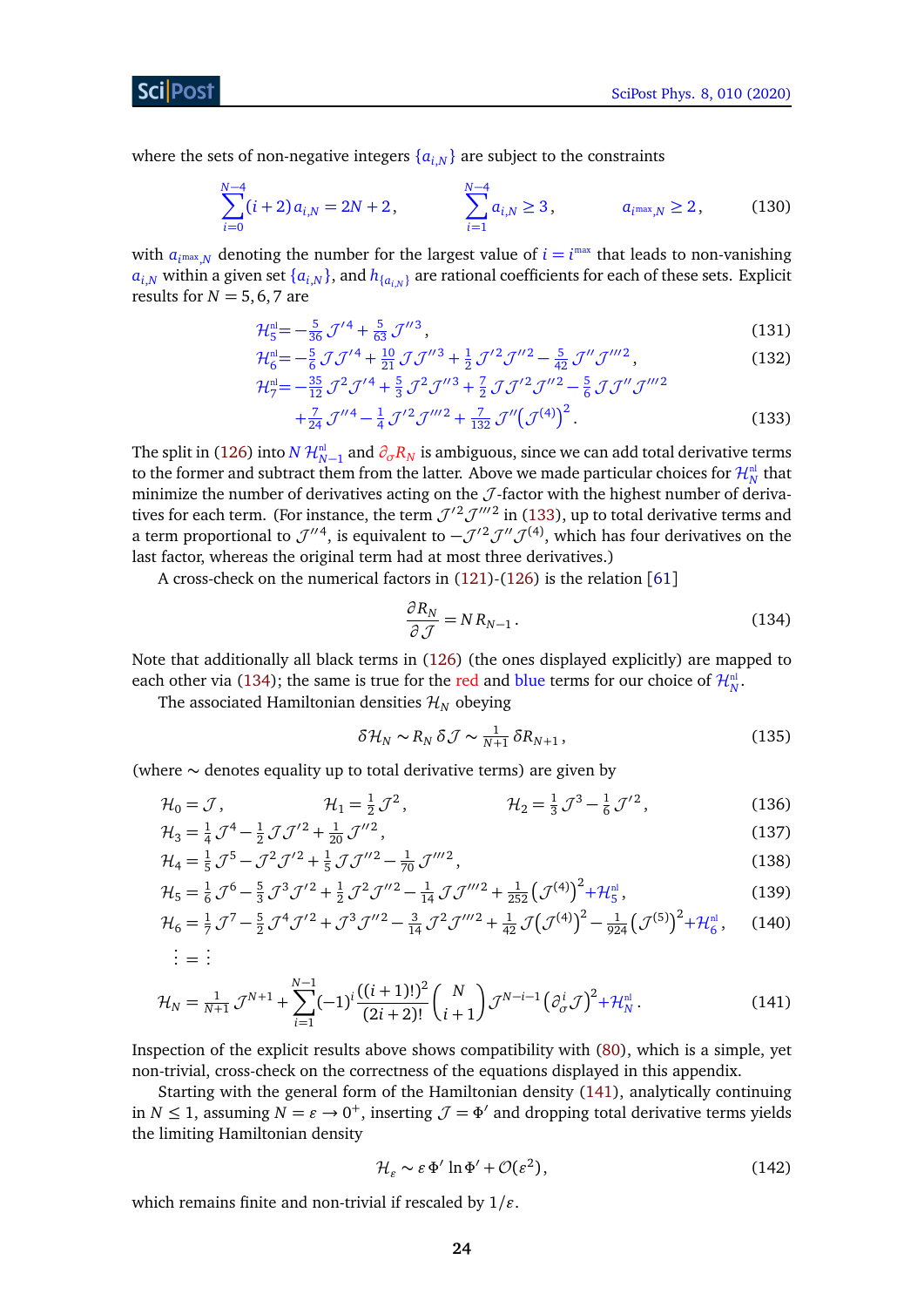## **References**

- <span id="page-24-0"></span>[1] H. Bondi, M. van der Burg and A. Metzner, *Gravitational waves in general relativity VII. Waves from axi-symmetric isolated systems*, Proc. Roy. Soc. London A **269**, 21 (1962), doi:10.1098/[rspa.1962.0161.](http://dx.doi.org/10.1098/rspa.1962.0161)
- <span id="page-24-1"></span>[2] R. Sachs, *Asymptotic symmetries in gravitational theory*, Phys. Rev. **128**, 2851 (1962), doi:10.1103/[PhysRev.128.2851.](http://dx.doi.org/10.1103/PhysRev.128.2851)
- <span id="page-24-2"></span>[3] J. D. Brown and M. Henneaux, *Central charges in the canonical realization of asymptotic symmetries: An example from three-dimensional gravity*, Commun. Math. Phys. **104**, 207 (1986), doi:10.1007/[BF01211590.](http://dx.doi.org/10.1007/BF01211590)
- <span id="page-24-3"></span>[4] M. Henneaux and S.-J. Rey, *Nonlinear W*<sub>infinity</sub> as asymptotic symmetry of three*dimensional higher spin Anti-de Sitter gravity*, J. High Energy Phys. **12**, 007 (2010), doi:10.1007/[JHEP12\(2010\)007,](http://dx.doi.org/10.1007/JHEP12(2010)007) arXiv[:1008.4579.](https://arxiv.org/abs/1008.4579)
- <span id="page-24-4"></span>[5] A. Campoleoni, S. Fredenhagen, S. Pfenninger and S. Theisen, *Asymptotic symmetries of three-dimensional gravity coupled to higher-spin fields*, J. High Energy Phys. **11**, 007 (2010), doi:10.1007/[JHEP11\(2010\)007,](http://dx.doi.org/10.1007/JHEP11(2010)007) arXiv[:1008.4744.](https://arxiv.org/abs/1008.4744)
- <span id="page-24-5"></span>[6] D. M. Hofman and B. Rollier, *Warped conformal field theory as lower spin gravity*, Nucl. Phys. B **897**, 1 (2015), doi:10.1016/[j.nuclphysb.2015.05.011,](http://dx.doi.org/10.1016/j.nuclphysb.2015.05.011) arXiv[:1411.0672.](https://arxiv.org/abs/1411.0672)
- <span id="page-24-6"></span>[7] G. Barnich and G. Compère, *Classical central extension for asymptotic symmetries at null infinity in three spacetime dimensions*, Class. Quant. Grav. **24**, F15 (2007), doi:10.1088/[0264-9381](http://dx.doi.org/10.1088/0264-9381/24/11/C01)/24/11/C01, arXiv:gr-qc/[0610130.](https://arxiv.org/abs/gr-qc/0610130)
- [8] G. Compère, W. Song and A. Strominger, *New boundary conditions for AdS*<sup>3</sup> , J. High Energy Phys. **05**, 152 (2013), doi:10.1007/[JHEP05\(2013\)152,](http://dx.doi.org/10.1007/JHEP05(2013)152) arXiv[:1303.2662.](https://arxiv.org/abs/1303.2662)
- [9] D. Grumiller and M. Riegler, *Most general AdS*<sup>3</sup> *boundary conditions*, J. High Energy Phys. **10**, 023 (2016), doi:10.1007/[JHEP10\(2016\)023,](http://dx.doi.org/10.1007/JHEP10(2016)023) arXiv[:1608.01308.](https://arxiv.org/abs/1608.01308)
- <span id="page-24-7"></span>[10] D. Grumiller, W. Merbis and M. Riegler, *Most general flat space boundary conditions in three-dimensional Einstein gravity*, Class. Quant. Grav. **34**, 184001 (2017), doi:10.1088/[1361-6382](http://dx.doi.org/10.1088/1361-6382/aa8004)/aa8004, arXiv[:1704.07419.](https://arxiv.org/abs/1704.07419)
- <span id="page-24-8"></span>[11] G. Compère and A. Fiorucci, *Advanced Lectures on General Relativity*, Lect. Notes Phys. **952** (2019), doi:10.1007/[978-3-030-04260-8,](http://dx.doi.org/10.1007/978-3-030-04260-8) arXiv[:1801.07064.](https://arxiv.org/abs/1801.07064)
- <span id="page-24-9"></span>[12] D. Harlow and J.-q. Wu, *Covariant phase space with boundaries* (2019), arXiv[:1906.08616.](https://arxiv.org/abs/1906.08616)
- <span id="page-24-10"></span>[13] D. Tong, *Lectures on the quantum Hall effect*, Lectures given at TIFR, Mumbai (2016), arXiv[:1606.06687.](https://arxiv.org/abs/1606.06687)
- <span id="page-24-11"></span>[14] J. D. Brown and J. W. York, Jr., *Quasilocal energy and conserved charges derived from the gravitational action*, Phys. Rev. D **47**, 1407 (1993), doi:10.1103/[PhysRevD.47.1407.](http://dx.doi.org/10.1103/PhysRevD.47.1407)
- <span id="page-24-12"></span>[15] F. Hopfmüller and L. Freidel, *Gravity degrees of freedom on a null surface*, Phys. Rev. D **95**, 104006 (2017), doi:10.1103/[PhysRevD.95.104006,](http://dx.doi.org/10.1103/PhysRevD.95.104006) arXiv[:1611.03096.](https://arxiv.org/abs/1611.03096)
- <span id="page-24-13"></span>[16] R. H. Price and K. S. Thorne, *Membrane viewpoint on black holes: Properties and evolution of the stretched horizon*, Phys. Rev. D **33**, 915 (1986), doi:10.1103/[PhysRevD.33.915.](http://dx.doi.org/10.1103/PhysRevD.33.915)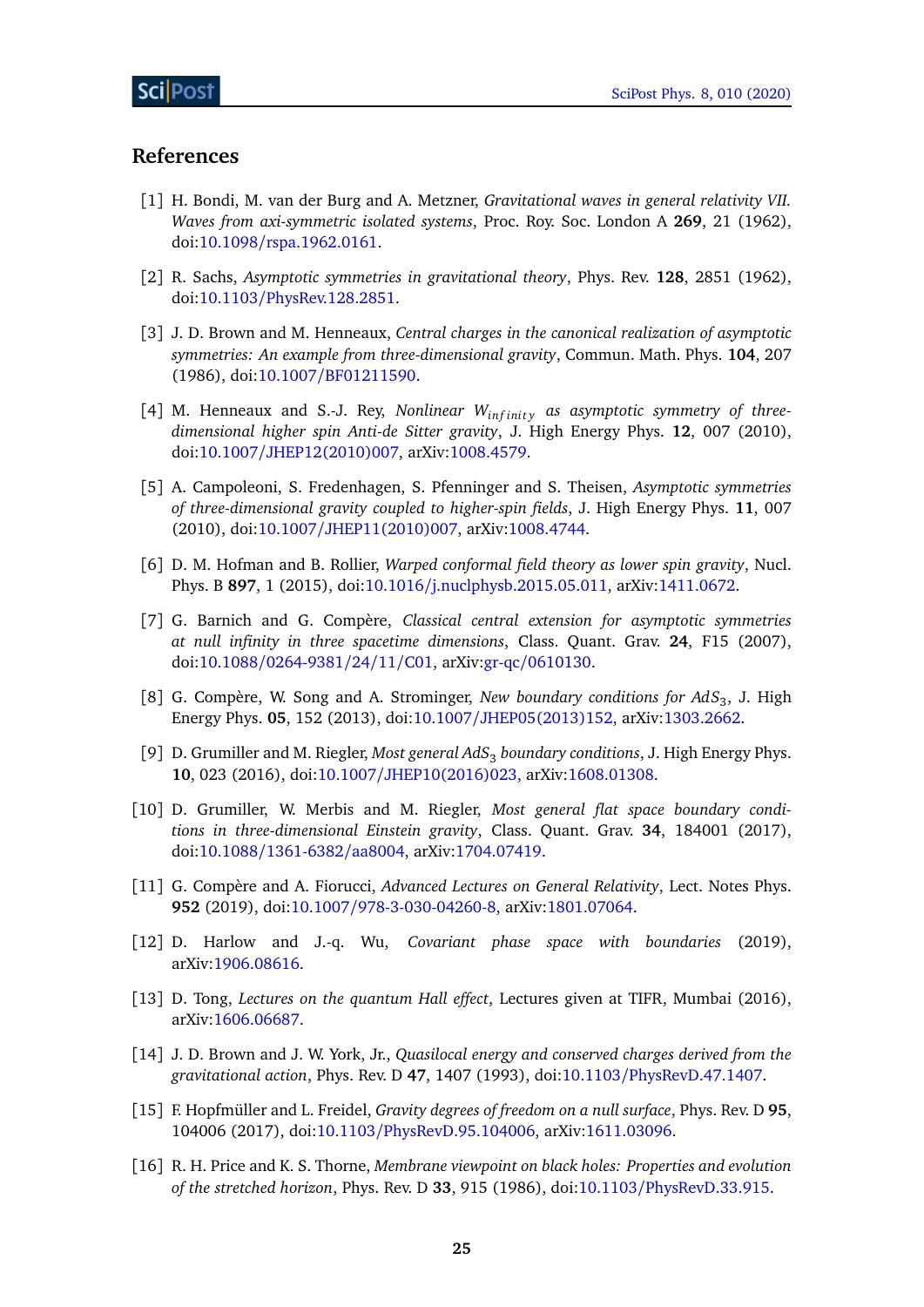- <span id="page-25-0"></span>[17] K. S. Thorne, R. Price and D. Macdonald, *Black holes: The membrane paradigm*, Yale University Press, New Haven (1986).
- <span id="page-25-1"></span>[18] D. Grumiller and M. M. Sheikh-Jabbari, *Membrane paradigm from near horizon soft hair*, Int. J. Mod. Phys. D **27**, 1847006 (2018), doi:10.1142/[S0218271818470065,](http://dx.doi.org/10.1142/S0218271818470065) arXiv[:1805.11099.](https://arxiv.org/abs/1805.11099)
- <span id="page-25-2"></span>[19] S. Carlip, *The statistical mechanics of the (2+1)-dimensional black hole*, Phys. Rev. D **51**, 632 (1995), doi:10.1103/[PhysRevD.51.632,](http://dx.doi.org/10.1103/PhysRevD.51.632) arXiv:gr-qc/[9409052.](https://arxiv.org/abs/gr-qc/9409052)
- <span id="page-25-3"></span>[20] L. Donnay, G. Giribet, H. A. González and M. Pino, *Supertranslations and superrotations at the black hole horizon*, Phys. Rev. Lett. **116**, 091101 (2016), doi:10.1103/[PhysRevLett.116.091101,](http://dx.doi.org/10.1103/PhysRevLett.116.091101) arXiv[:1511.08687.](https://arxiv.org/abs/1511.08687)
- [21] H. Afshar, S. Detournay, D. Grumiller and B. Oblak, *Near-horizon geometry and warped conformal symmetry*, J. High Energy Phys. **03**, 187 (2016), doi:10.1007/[JHEP03\(2016\)187,](http://dx.doi.org/10.1007/JHEP03(2016)187) arXiv[:1512.08233.](https://arxiv.org/abs/1512.08233)
- <span id="page-25-5"></span>[22] H. Afshar, S. Detournay, D. Grumiller, W. Merbis, A. Perez, D. Tempo and R. Troncoso, *Soft Heisenberg hair on black holes in three dimensions*, Phys. Rev. D **93**, 101503 (2016), doi:10.1103/[PhysRevD.93.101503,](http://dx.doi.org/10.1103/PhysRevD.93.101503) arXiv[:1603.04824.](https://arxiv.org/abs/1603.04824)
- [23] L. Donnay, G. Giribet, H. A. González and M. Pino, *Extended symmetries at the black hole horizon*, J. High Energy Phys. **09**, 100 (2016), doi:10.1007/[JHEP09\(2016\)100,](http://dx.doi.org/10.1007/JHEP09(2016)100) arXiv[:1607.05703.](https://arxiv.org/abs/1607.05703)
- [24] S. Carlip, *Black hole entropy from Bondi-Metzner-Sachs symmetry at the horizon*, Phys. Rev. Lett. **120**, 101301 (2018), doi:10.1103/[PhysRevLett.120.101301,](http://dx.doi.org/10.1103/PhysRevLett.120.101301) arXiv[:1702.04439.](https://arxiv.org/abs/1702.04439)
- <span id="page-25-4"></span>[25] S. Haco, S. W. Hawking, M. J. Perry and A. Strominger, *Black hole entropy and soft hair*, J. High Energy Phys. **12**, 098 (2018), doi:10.1007/[JHEP12\(2018\)098,](http://dx.doi.org/10.1007/JHEP12(2018)098) arXiv[:1810.01847.](https://arxiv.org/abs/1810.01847)
- <span id="page-25-6"></span>[26] O. Coussaert, M. Henneaux and P. van Driel, *The asymptotic dynamics of three-dimensional Einstein gravity with a negative cosmological constant*, Class. Quant. Grav. **12**, 2961 (1995), doi:10.1088/[0264-9381](http://dx.doi.org/10.1088/0264-9381/12/12/012)/12/12/012, arXiv:gr-qc/[9506019.](https://arxiv.org/abs/gr-qc/9506019)
- <span id="page-25-7"></span>[27] R. Floreanini and R. Jackiw, *Self-dual fields as charge density solitons*, Phys. Rev. Lett. **59**, 1873 (1987), doi:10.1103/[PhysRevLett.59.1873.](http://dx.doi.org/10.1103/PhysRevLett.59.1873)
- <span id="page-25-8"></span>[28] A. Bagchi, *Tensionless strings and Galilean conformal algebra*, J. High Energy Phys. **05**, 141 (2013), doi:10.1007/[JHEP05\(2013\)141,](http://dx.doi.org/10.1007/JHEP05(2013)141) arXiv[:1303.0291.](https://arxiv.org/abs/1303.0291)
- <span id="page-25-9"></span>[29] S. W. Hawking, M. J. Perry and A. Strominger, *Soft hair on black holes*, Phys. Rev. Lett. **116**, 231301 (2016), doi:10.1103/[PhysRevLett.116.231301,](http://dx.doi.org/10.1103/PhysRevLett.116.231301) arXiv[:1601.00921.](https://arxiv.org/abs/1601.00921)
- <span id="page-25-10"></span>[30] S. W. Hawking, *The information paradox for black holes*, DAMTP-2015-49 (2015), arXiv[:1509.01147.](https://arxiv.org/abs/1509.01147)
- <span id="page-25-11"></span>[31] H. Afshar, D. Grumiller and M. M. Sheikh-Jabbari, *Near horizon soft hair as microstates of three dimensional black holes*, Phys. Rev. D **96**, 084032 (2017), doi:10.1103/[PhysRevD.96.084032,](http://dx.doi.org/10.1103/PhysRevD.96.084032) arXiv[:1607.00009.](https://arxiv.org/abs/1607.00009)
- <span id="page-25-12"></span>[32] H. Afshar, D. Grumiller, M. M. Sheikh-Jabbari and H. Yavartanoo, *Horizon fluff, semiclassical black hole microstates — Log-corrections to BTZ entropy and black hole/particle correspondence*, J. High Energy Phys. **08**, 087 (2017), doi:10.1007/[JHEP08\(2017\)087,](http://dx.doi.org/10.1007/JHEP08(2017)087) arXiv[:1705.06257.](https://arxiv.org/abs/1705.06257)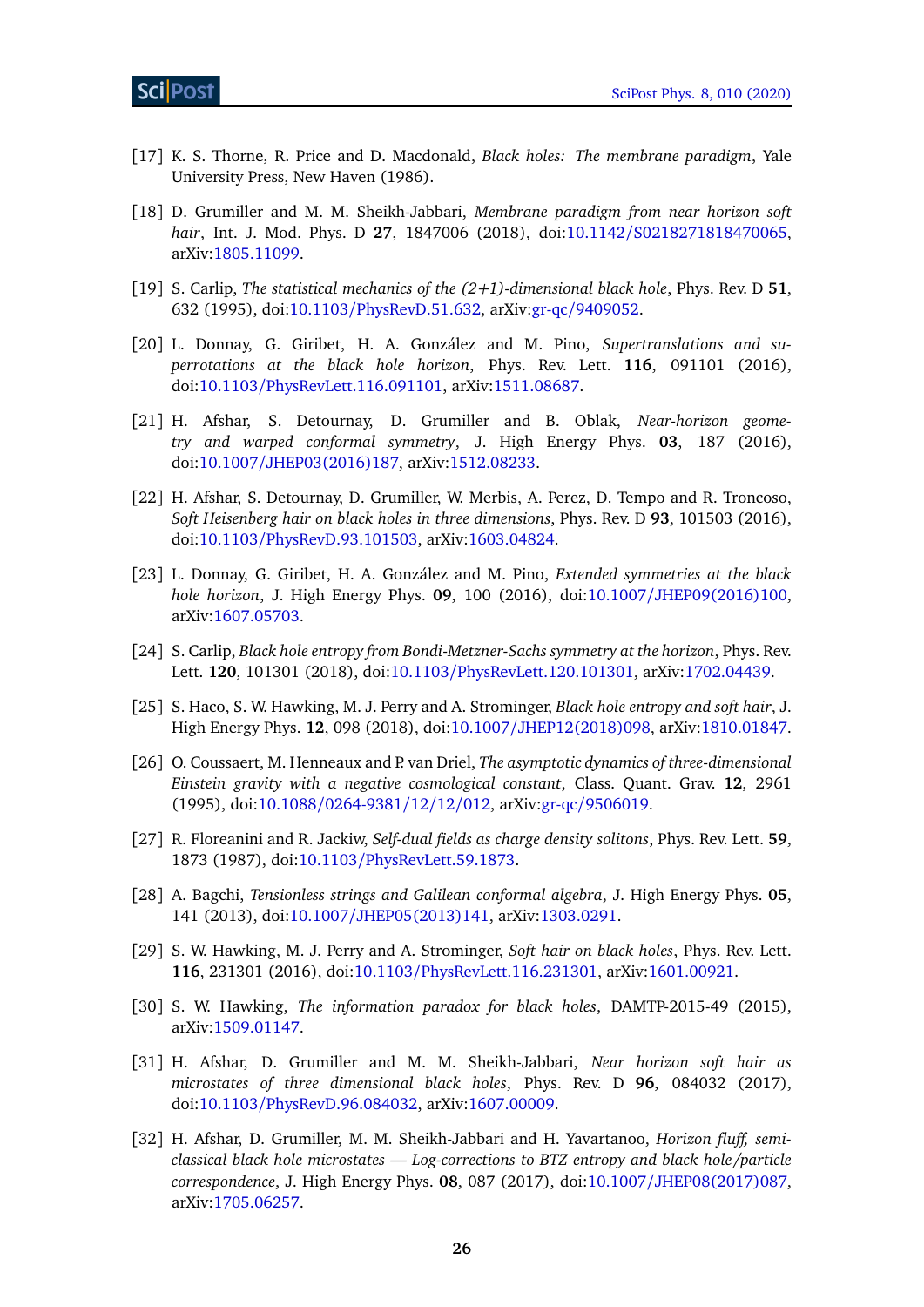- <span id="page-26-0"></span>[33] E. Ojeda and A. Pérez, *Boundary conditions for General Relativity in three-dimensional spacetimes, integrable systems and the KdV-mKdV hierarchies*, J. High Energy Phys. **08**, 079 (2019), doi:10.1007/[JHEP08\(2019\)079.](http://dx.doi.org/10.1007/JHEP08(2019)079)
- <span id="page-26-1"></span>[34] A. Achúcarro and P. K. Townsend, *A Chern-Simons action for three-dimensional Antide Sitter supergravity theories*, Phys. Lett. B **180**, 89 (1986), doi[:10.1016](http://dx.doi.org/10.1016/0370-2693(86)90140-1)/0370- [2693\(86\)90140-1.](http://dx.doi.org/10.1016/0370-2693(86)90140-1)
- <span id="page-26-2"></span>[35] E. Witten, *(2+1)-dimensional gravity as an exactly soluble system*, Nucl. Phys. B **311**, 46 (1988), doi:10.1016/[0550-3213\(88\)90143-5.](http://dx.doi.org/10.1016/0550-3213(88)90143-5)
- <span id="page-26-3"></span>[36] M. Bañados, C. Teitelboim and J. Zanelli, *The black hole in three-dimensional spacetime*, Phys. Rev. Lett. **69**, 1849 (1992), doi:10.1103/[PhysRevLett.69.1849,](http://dx.doi.org/10.1103/PhysRevLett.69.1849) arXiv[:hep](https://arxiv.org/abs/hep-th/9204099)th/[9204099.](https://arxiv.org/abs/hep-th/9204099)
- <span id="page-26-4"></span>[37] M. Bañados, M. Henneaux, C. Teitelboim and J. Zanelli, *Geometry of the (2+1) black hole*, Phys. Rev. D **48**, 1506 (1993), doi:10.1103/[PhysRevD.48.1506,](http://dx.doi.org/10.1103/PhysRevD.48.1506) arXiv:gr-qc/[9302012.](https://arxiv.org/abs/gr-qc/9302012)
- <span id="page-26-5"></span>[38] M. Riegler and C. Zwikel, *Canonical charges in flatland*, Proc. Sci. **323- Modave2017**, 004 (2018), doi:10.22323/[1.323.0004,](http://dx.doi.org/10.22323/1.323.0004) arXiv[:1709.09871.](https://arxiv.org/abs/1709.09871)
- <span id="page-26-6"></span>[39] M. Henneaux, A. Pérez, D. Tempo and R. Troncoso, *Chemical potentials in threedimensional higher spin anti-de Sitter gravity*, J. High Energy Phys. **12**, 048 (2013), doi:10.1007/[JHEP12\(2013\)048,](http://dx.doi.org/10.1007/JHEP12(2013)048) arXiv[:1309.4362.](https://arxiv.org/abs/1309.4362)
- <span id="page-26-7"></span>[40] H. Afshar, D. Grumiller, W. Merbis, A. Perez, D. Tempo and R. Troncoso, *Soft hairy horizons in three spacetime dimensions*, Phys. Rev. D **95**, 106005 (2017), doi:10.1103/[PhysRevD.95.106005,](http://dx.doi.org/10.1103/PhysRevD.95.106005) arXiv[:1611.09783.](https://arxiv.org/abs/1611.09783)
- <span id="page-26-8"></span>[41] C. Li and J. Lucietti, *Three-dimensional black holes and descendants*, Phys. Lett. B **738**, 48 (2014), doi:10.1016/[j.physletb.2014.09.012,](http://dx.doi.org/10.1016/j.physletb.2014.09.012) arXiv[:1312.2626.](https://arxiv.org/abs/1312.2626)
- <span id="page-26-9"></span>[42] G. Barnich, *Boundary charges in gauge theories: Using Stokes theorem in the bulk*, Class. Quant. Grav. **20**, 3685 (2003), doi:10.1088/[0264-9381](http://dx.doi.org/10.1088/0264-9381/20/16/310)/20/16/310, arXiv[:hep](https://arxiv.org/abs/hep-th/0301039)th/[0301039.](https://arxiv.org/abs/hep-th/0301039)
- <span id="page-26-10"></span>[43] S. Elitzur, G. W. Moore, A. Schwimmer and N. Seiberg, *Remarks on the canonical quantization of the Chern-Simons-Witten theory*, Nucl. Phys. B **326**, 108 (1989), doi:10.1016/[0550-3213\(89\)90436-7.](http://dx.doi.org/10.1016/0550-3213(89)90436-7)
- <span id="page-26-11"></span>[44] L. Donnay, *Asymptotic dynamics of three-dimensional gravity*, Proc. Sci. **271- Modave2015**, 001 (2016), doi:10.22323/[1.271.0001,](http://dx.doi.org/10.22323/1.271.0001) arXiv[:1602.09021.](https://arxiv.org/abs/1602.09021)
- <span id="page-26-12"></span>[45] M. Henneaux, W. Merbis and A. Ranjbar, *Asymptotic dynamics of AdS*<sup>3</sup> *gravity with two asymptotic regions* (2019), [arXiv:1912.09465.](https://arxiv.org/abs/1912.09465)
- [46] A. M. Polyakov and P. B. Wiegmann, *Goldstone fields in two-dimensions with multivalued actions*, Phys. Lett. B **141**, 223 (1984), doi:10.1016/[0370-2693\(84\)90206-5.](http://dx.doi.org/10.1016/0370-2693(84)90206-5)
- <span id="page-26-14"></span>[47] J. Sonnenschein, *Chiral bosons*, Nucl. Phys. B **309**, 752 (1988), doi[:10.1016](http://dx.doi.org/10.1016/0550-3213(88)90339-2)/0550- [3213\(88\)90339-2.](http://dx.doi.org/10.1016/0550-3213(88)90339-2)
- <span id="page-26-13"></span>[48] L. D. Faddeev and R. Jackiw, *Hamiltonian reduction of unconstrained and constrained systems*, Phys. Rev. Lett. **60**, 1692 (1988), doi:10.1103/[PhysRevLett.60.1692.](http://dx.doi.org/10.1103/PhysRevLett.60.1692)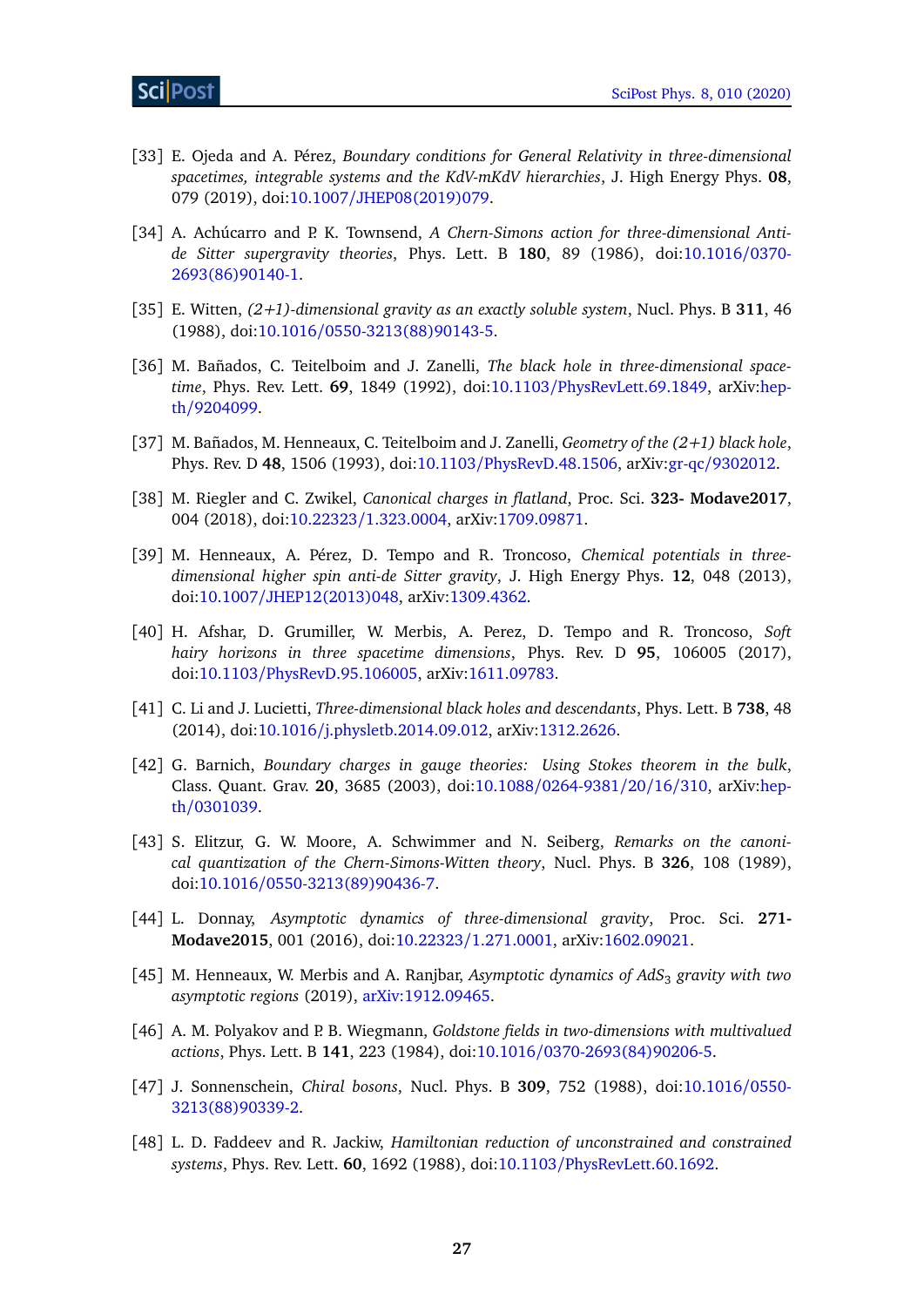- <span id="page-27-0"></span>[49] A. C. Wall, *Testing the generalized second law in 1+1 dimensional conformal vacua: An argument for the causal horizon*, Phys. Rev. D **85**, 024015 (2012), doi:10.1103/[PhysRevD.85.024015,](http://dx.doi.org/10.1103/PhysRevD.85.024015) arXiv[:1105.3520.](https://arxiv.org/abs/1105.3520)
- <span id="page-27-1"></span>[50] C. Ecker, D. Grumiller, W. van der Schee, M. M. Sheikh-Jabbari and P. Stanzer, *Quantum null energy condition and its (non)saturation in 2d CFTs*, SciPost Phys. **6**, 036 (2019), doi:10.21468/[SciPostPhys.6.3.036,](http://dx.doi.org/10.21468/SciPostPhys.6.3.036) arXiv[:1901.04499.](https://arxiv.org/abs/1901.04499)
- <span id="page-27-2"></span>[51] G. Barnich and H. A. González, *Dual dynamics of three dimensional asymptotically flat Einstein gravity at null infinity*, J. High Energy Phys. **05**, 016 (2013), doi:10.1007/[JHEP05\(2013\)016,](http://dx.doi.org/10.1007/JHEP05(2013)016) arXiv[:1303.1075.](https://arxiv.org/abs/1303.1075)
- <span id="page-27-3"></span>[52] E. Witten, *Non-abelian bosonization in two dimensions*, Commun. Math. Phys. **92**, 455 (1984), doi:10.1007/[BF01215276.](http://dx.doi.org/10.1007/BF01215276)
- <span id="page-27-4"></span>[53] E. Witten, *Coadjoint orbits of the Virasoro group*, Commun. Math. Phys. **114**, 1 (1988), doi:10.1007/[BF01218287.](http://dx.doi.org/10.1007/BF01218287)
- <span id="page-27-5"></span>[54] A. Alekseev and S. L. Shatashvili, *Path integral quantization of the coadjoint orbits of the Virasoro group and 2D gravity*, Nucl. Phys. B **323**, 719 (1989), doi[:10.1016](http://dx.doi.org/10.1016/0550-3213(89)90130-2)/0550- [3213\(89\)90130-2.](http://dx.doi.org/10.1016/0550-3213(89)90130-2)
- <span id="page-27-6"></span>[55] G. Barnich, H. A. Gonzalez and P. Salgado-Rebolledo, *Geometric actions for threedimensional gravity*, Class. Quant. Grav. **35**, 014003 (2018), doi[:10.1088](http://dx.doi.org/10.1088/1361-6382/aa9806)/1361- 6382/[aa9806,](http://dx.doi.org/10.1088/1361-6382/aa9806) arXiv[:1707.08887.](https://arxiv.org/abs/1707.08887)
- <span id="page-27-7"></span>[56] J. Cotler and K. Jensen, *A theory of reparameterizations for AdS*<sup>3</sup> *gravity*, J. High Energy Phys. **02**, 079 (2019), doi:10.1007/[JHEP02\(2019\)079,](http://dx.doi.org/10.1007/JHEP02(2019)079) arXiv[:1808.03263.](https://arxiv.org/abs/1808.03263)
- <span id="page-27-8"></span>[57] H. Aratyn, E. Nissimov, S. Pacheva and A. H. Zimerman, *Symplectic actions on coadjoint orbits*, Phys. Lett. B **240**, 127 (1990), doi:10.1016/[0370-2693\(90\)90420-B.](http://dx.doi.org/10.1016/0370-2693(90)90420-B)
- <span id="page-27-9"></span>[58] A. Pérez, D. Tempo and R. Troncoso, *Boundary conditions for General Relativity on AdS*<sup>3</sup> *and the KdV hierarchy*, J. High Energy Phys. **06**, 103 (2016), doi:10.1007/[JHEP06\(2016\)103,](http://dx.doi.org/10.1007/JHEP06(2016)103) arXiv[:1605.04490.](https://arxiv.org/abs/1605.04490)
- <span id="page-27-10"></span>[59] O. Fuentealba, J. Matulich, A. Pérez, M. Pino, P. Rodríguez, D. Tempo and R. Troncoso, *Integrable systems with BMS*<sup>3</sup> *Poisson structure and the dynamics of locally flat spacetimes*, J. High Energy Phys. **01**, 148 (2018), doi:10.1007/[JHEP01\(2018\)148,](http://dx.doi.org/10.1007/JHEP01(2018)148) arXiv[:1711.02646.](https://arxiv.org/abs/1711.02646)
- <span id="page-27-11"></span>[60] H. A. González, J. Matulich, M. Pino and R. Troncoso, *Revisiting the asymptotic dynamics of General Relativity on AdS*<sup>3</sup> , J. High Energy Phys. **12**, 115 (2018), doi:10.1007/[JHEP12\(2018\)115,](http://dx.doi.org/10.1007/JHEP12(2018)115) arXiv[:1809.02749.](https://arxiv.org/abs/1809.02749)
- <span id="page-27-12"></span>[61] I. M. Gelfand and L. A. Dikii, *Asymptotic behavior of the resolvent of Sturm-Liouville equations and the algebra of the Korteweg-De Vries equations*, Russ. Math. Surveys **30**, 77 (1975), doi:10.1070/[RM1975v030n05ABEH001522.](http://dx.doi.org/10.1070/RM1975v030n05ABEH001522)
- <span id="page-27-13"></span>[62] P. M. Zhang, M. Elbistan, P. A. Horvathy and P. Kosinski, *A generalized Noether theorem for scaling symmetry* (2019), arXiv[:1903.05070.](https://arxiv.org/abs/1903.05070)
- <span id="page-27-14"></span>[63] G. Hardy and S. Ramanujan, *Asymptotic formulae in combinatory analysis*, Proc. Lond. Math. Soc. **2**, 75 (1918), doi:10.1112/plms/[s2-17.1.75.](http://dx.doi.org/10.1112/plms/s2-17.1.75)
- <span id="page-27-15"></span>[64] M. Bañados, *Embeddings of the Virasoro algebra and black hole entropy*, Phys. Rev. Lett. **82**, 2030 (1999), doi:10.1103/[PhysRevLett.82.2030,](http://dx.doi.org/10.1103/PhysRevLett.82.2030) arXiv:hep-th/[9811162.](https://arxiv.org/abs/hep-th/9811162)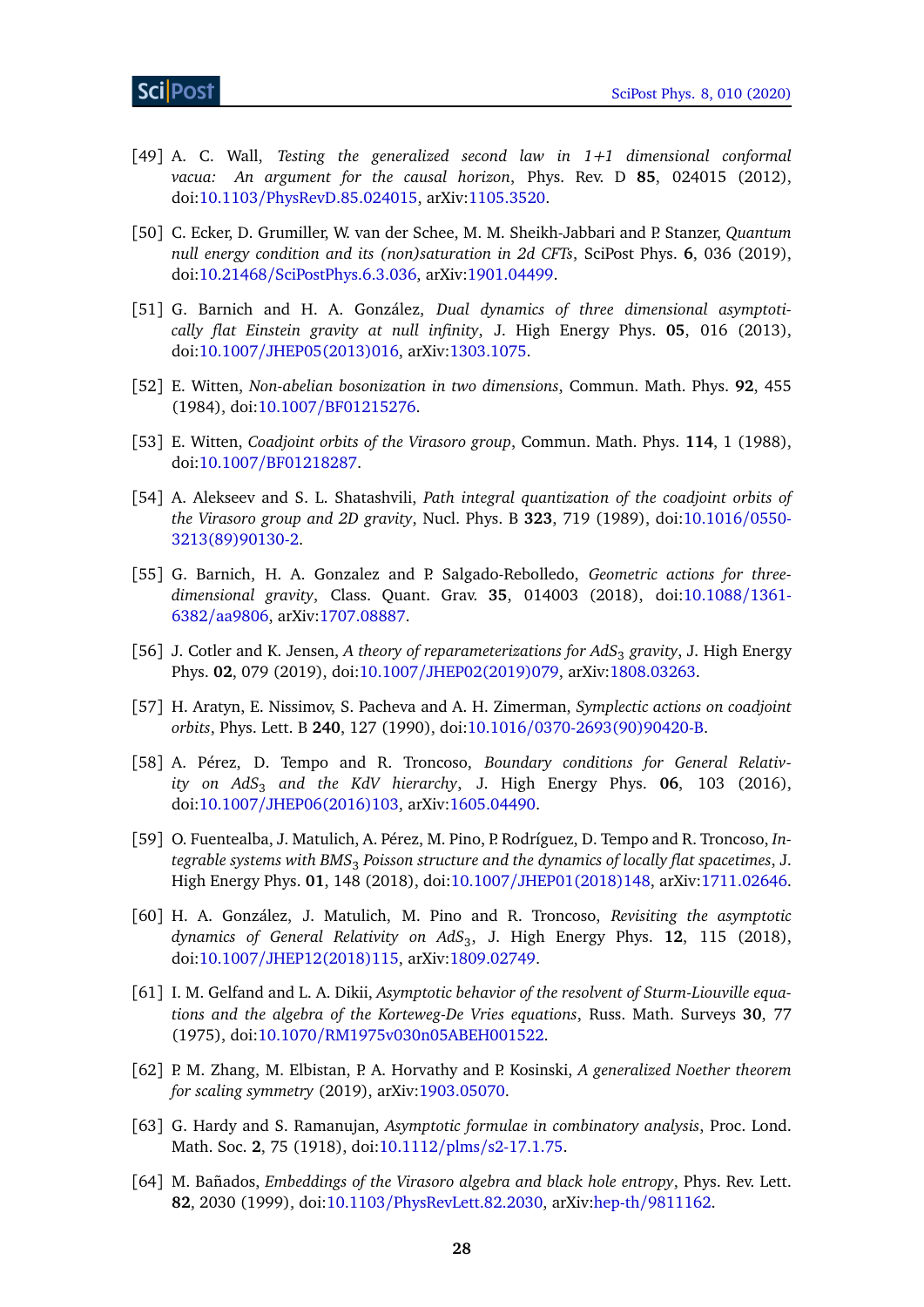- <span id="page-28-0"></span>[65] D. Grumiller, A. Perez, D. Tempo and R. Troncoso, *Log corrections to entropy of three dimensional black holes with soft hair*, J. High Energy Phys. **08**, 107 (2017), doi:10.1007/[JHEP08\(2017\)107,](http://dx.doi.org/10.1007/JHEP08(2017)107) arXiv[:1705.10605.](https://arxiv.org/abs/1705.10605)
- <span id="page-28-1"></span>[66] J. Maldacena, D. Stanford and Z. Yang, *Conformal symmetry and its breaking in two dimensional Nearly Anti-de-Sitter space*, Prog. Theor. Exp. Phys. 12C104 (2016), doi[:10.1093](http://dx.doi.org/10.1093/ptep/ptw124)/ptep/ptw124, arXiv[:1606.01857.](https://arxiv.org/abs/1606.01857)
- <span id="page-28-2"></span>[67] A. Kitaev, *A simple model of quantum holography*, KITP strings seminars, April/May 2015, http://[online.kitp.ucsb.edu](http://online.kitp.ucsb.edu/online/entangled15/)/online/entangled15/ and http://[online.kitp.ucsb.edu](http://online.kitp.ucsb.edu/online/entangled15/kitaev2/)/online/entangled15/kitaev2/.
- [68] S. Sachdev and J. Ye, *Gapless spin fluid ground state in a random, quantum Heisenberg magnet*, Phys. Rev. Lett. **70**, 3339 (1993), doi:10.1103/[PhysRevLett.70.3339,](http://dx.doi.org/10.1103/PhysRevLett.70.3339) arXiv[:cond-mat](https://arxiv.org/abs/cond-mat/9212030)/9212030.
- [69] S. Sachdev, *Holographic metals and the fractionalized Fermi liquid*, Phys. Rev. Lett. **105**, 151602 (2010), doi:10.1103/[PhysRevLett.105.151602,](http://dx.doi.org/10.1103/PhysRevLett.105.151602) arXiv[:1006.3794.](https://arxiv.org/abs/1006.3794)
- <span id="page-28-3"></span>[70] J. Maldacena and D. Stanford, *Remarks on the Sachdev-Ye-Kitaev model*, Phys. Rev. D **94**, 106002 (2016), doi:10.1103/[PhysRevD.94.106002,](http://dx.doi.org/10.1103/PhysRevD.94.106002) arXiv[:1604.07818.](https://arxiv.org/abs/1604.07818)
- <span id="page-28-4"></span>[71] D. Grumiller, J. Salzer and D. Vassilevich, AdS<sub>2</sub> holography is (non-)trivial for (non-*)constant dilaton*, J. High Energy Phys. **12**, 1 (2015), doi:10.1007/[JHEP12\(2015\)015,](http://dx.doi.org/10.1007/JHEP12(2015)015) arXiv[:1509.08486.](https://arxiv.org/abs/1509.08486)
- <span id="page-28-5"></span>[72] D. Grumiller, R. McNees, J. Salzer, C. Valcárcel and D. Vassilevich, *Menagerie of AdS*<sup>2</sup> *boundary conditions*, J. High Energy Phys. **10**, 203 (2017), doi:10.1007/[JHEP10\(2017\)203,](http://dx.doi.org/10.1007/JHEP10(2017)203) arXiv[:1708.08471.](https://arxiv.org/abs/1708.08471)
- <span id="page-28-6"></span>[73] S. Carlip, *What we don't know about BTZ black hole entropy*, Class. Quant. Grav. **15**, 3609 (1998), doi:10.1088/[0264-9381](http://dx.doi.org/10.1088/0264-9381/15/11/020)/15/11/020, arXiv:hep-th/[9806026.](https://arxiv.org/abs/hep-th/9806026)
- <span id="page-28-7"></span>[74] A. Maloney, G. S. Ng, S. F. Ross and I. Tsiares, *Generalized Gibbs ensemble and the statistics of KdV charges in 2D CFT*, J. High Energy Phys. **03**, 075 (2019), doi:10.1007/[JHEP03\(2019\)075,](http://dx.doi.org/10.1007/JHEP03(2019)075) arXiv[:1810.11054.](https://arxiv.org/abs/1810.11054)
- <span id="page-28-8"></span>[75] E. M. Brehm and D. Das, *On KdV characters in large c CFTs* (2019), arXiv[:1901.10354.](https://arxiv.org/abs/1901.10354)
- <span id="page-28-9"></span>[76] L. Donnay and C. Marteau, *Carrollian physics at the black hole horizon*, Class. Quantum Grav. **36**, 165002 (2019), doi:10.1088/[1361-6382](http://dx.doi.org/10.1088/1361-6382/ab2fd5)/ab2fd5, arXiv[:1903.09654.](https://arxiv.org/abs/1903.09654)
- <span id="page-28-10"></span>[77] R. F. Penna, *Near-horizon Carroll symmetry and black hole Love numbers* (2018), arXiv[:1812.05643.](https://arxiv.org/abs/1812.05643)
- <span id="page-28-11"></span>[78] D. J. Gross and P. F. Mende, *String theory beyond the Planck scale*, Nucl. Phys. B 303, 407 (1988), doi:10.1016/[0550-3213\(88\)90390-2.](http://dx.doi.org/10.1016/0550-3213(88)90390-2)
- [79] E. Halyo, A. Rajaraman and L. Susskind, *Braneless black holes*, Phys. Lett. B **392**, 319 (1997), doi:10.1016/[S0370-2693\(96\)01544-4,](http://dx.doi.org/10.1016/S0370-2693(96)01544-4) arXiv:hep-th/[9605112.](https://arxiv.org/abs/hep-th/9605112)
- [80] E. J. Martinec, *The Cheshire cap*, J. High Energy Phys. **03**, 112 (2015), doi:10.1007/[JHEP03\(2015\)112,](http://dx.doi.org/10.1007/JHEP03(2015)112) arXiv[:1409.6017.](https://arxiv.org/abs/1409.6017)
- <span id="page-28-12"></span>[81] A. Bagchi, S. Chakrabortty and P. Parekh, *Tensionless strings from Worldsheet symmetries*, J. High Energy Phys. **01**, 158 (2016), doi:10.1007/[JHEP01\(2016\)158,](http://dx.doi.org/10.1007/JHEP01(2016)158) arXiv[:1507.04361.](https://arxiv.org/abs/1507.04361)